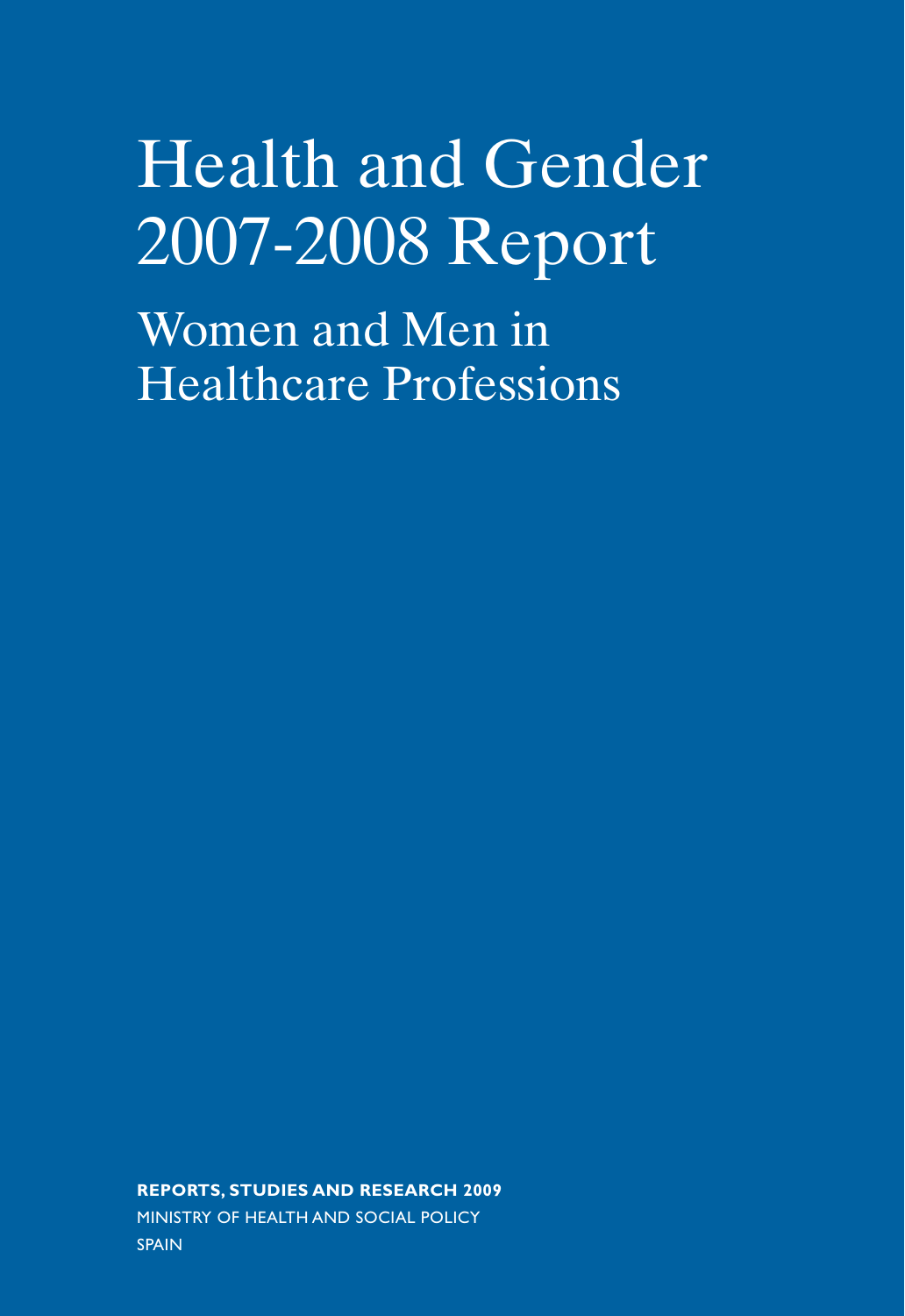# Health and Gender 2007-2008 Report

Women and Men in Healthcare Professions





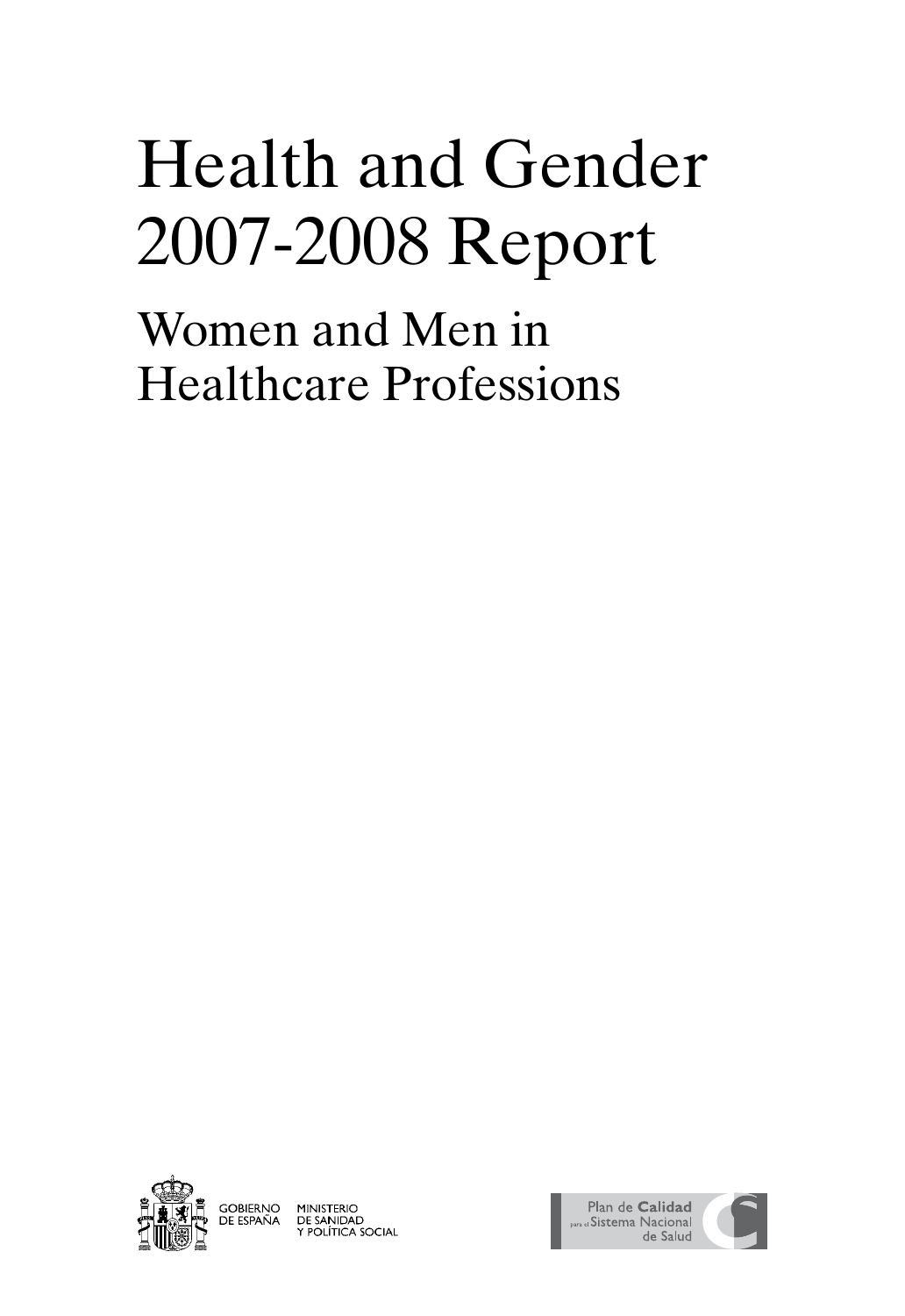*The Observatory on Women's Health* (OWH) has been part of the Quality Agency's Directorate General at the Ministry of Health and Social Policy since 2004. Achieving reduction of genderbased inequalities in health remains its main goal. It acts in a participative and cooperative manner in order to generate and disseminate the kind of knowledge that may enable analysis from a gender perspective and promote integration of both equity and a gender approach in health policies and systems.

©2009 Ministerio de Sanidad y Política Social

NIPO paper: XXXXXXXXXXXXXXX NIPO CD-Rom: XXXXXXXXXXXXXXX NIPO on-line: XXXXXXXXXXXXXXX

Edition coordinator: Hubert Hanrath. Projectes editorials i comunicació Graphic design: estudi jordi sàrries comunicació gràfica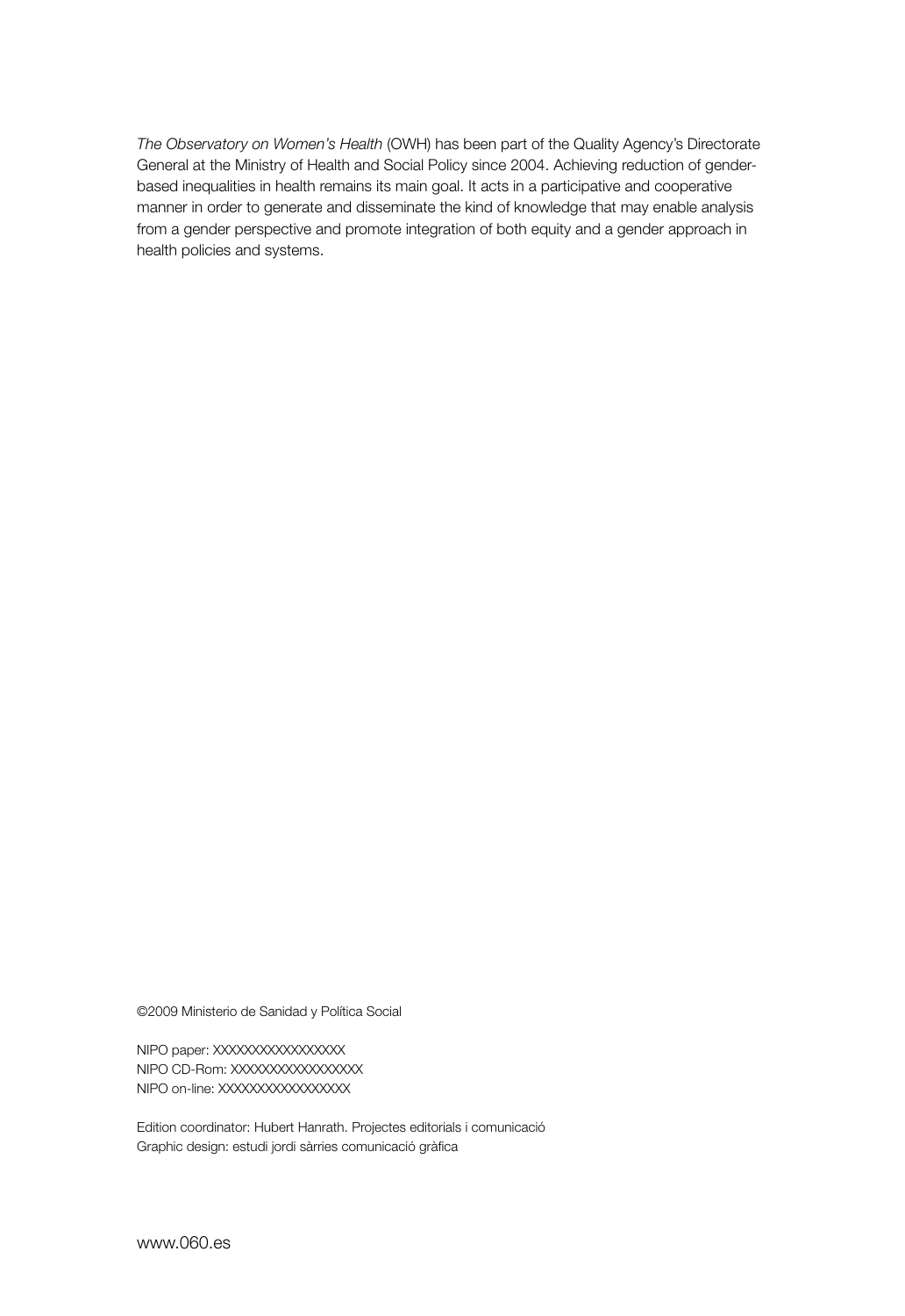### **Task force**

### Noelia Álvarez Díaz

Observatory on Women's Health. National Health System's Quality Agency's Directorate General (NHSQADG). Ministry of Health and Social Policy

### Rosalía Bueno Salinero

Observatory on Women's Health. NHSQADG. Ministry of Health and Social Policy

#### Esther Castellanos Torres

Observatory on Women's Health. NHSQADG. Ministry of Health and Social Policy

### Concepción Colomer Revuelta

Deputy Director General of the Healthcare Planning and Quality Office and Head of the Observatory on Women's Health. NHSQADG. Ministry of Health and Social Policy

### Beatriz Elola Ruiz de la Sierra

Observatory on Women's Health. NHSQADG. Ministry of Health and Social Policy

#### Isabel Espiga López

Observatory on Women's Health. NHSQADG. Ministry of Health and Social Policy

## Rosa López Rodríguez

Observatory on Women's Health. NHSQADG. Ministry of Health and Social Policy

#### Ruth Martínez Otero

Observatory on Women's Health. NHSQADG. Ministry of Health and Social Policy

### Isabel Saiz Martínez-Acitores

Observatory on Women's Health. NHSQADG. Ministry of Health and Social Policy

#### Isabel Soriano Villarroel

Observatory on Women's Health. NHSQADG. Ministry of Health and Social Policy

## Collaboration from:

Lligam Recerca Coop. V. (Adviser)

## Special thanks for revising the manuscript and for their contributions go to the Gender and Health Report Publishing Committee:

# Lucía Artazcoz Lazcano Public Health Agency of Barcelona

Luis Bonino Méndez Headmaster of the Centres for the Study of the Male Condition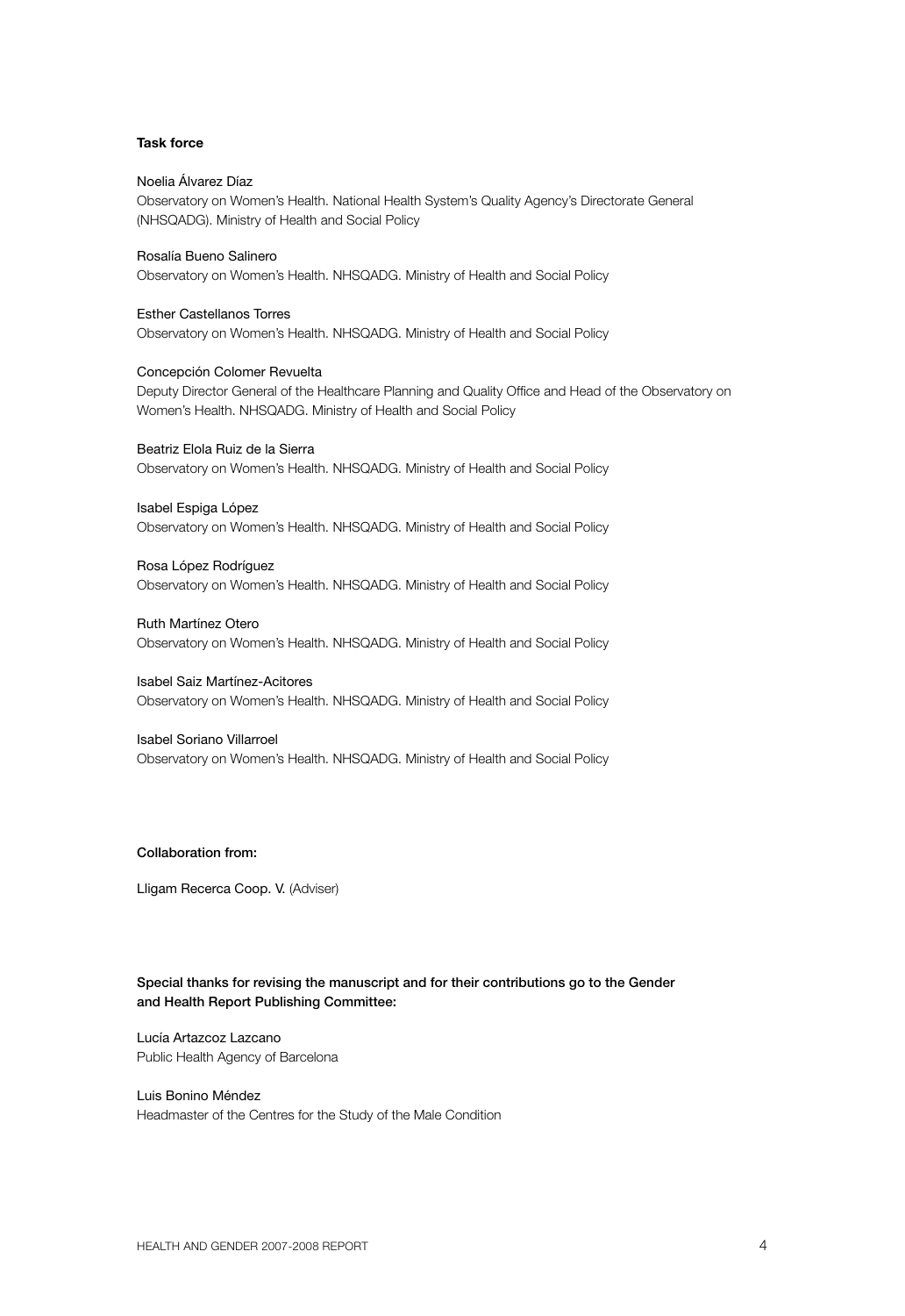Vicenta Escribá-Aguir Public Health General Directorate. Health Department. *Generalitat* of Valencia

Carmen Fernández Alonso Health Regional Administration. Castile and Leon *Junta*

# Daniel La Parra Casado

University of Alicante

Luis Andrés López Fernández Andalusian School of Public Health

Soledad Márquez Calderón Evaluation and Healthcare Technologies Agency. *Junta* of Andalusia

Lucía Mazarrasa Alvear Healthcare National School. Carlos III Health School. Ministry of Health and Social Policy

# Consuelo Miqueo Miqueo University of Saragossa

Asunción Prieto Orozco Coordinator of the Observatory *semFYC*

Izabella Rohlfs Barbosa Health Catalan Service. Healthcare Region of Girona

Isabel Ruiz Pérez Andalusian School of Public Health

# Carme Valls Llobet Analysis and Healthcare Programmes Centre *(CAPS)*

Sara Velasco Arias Adviser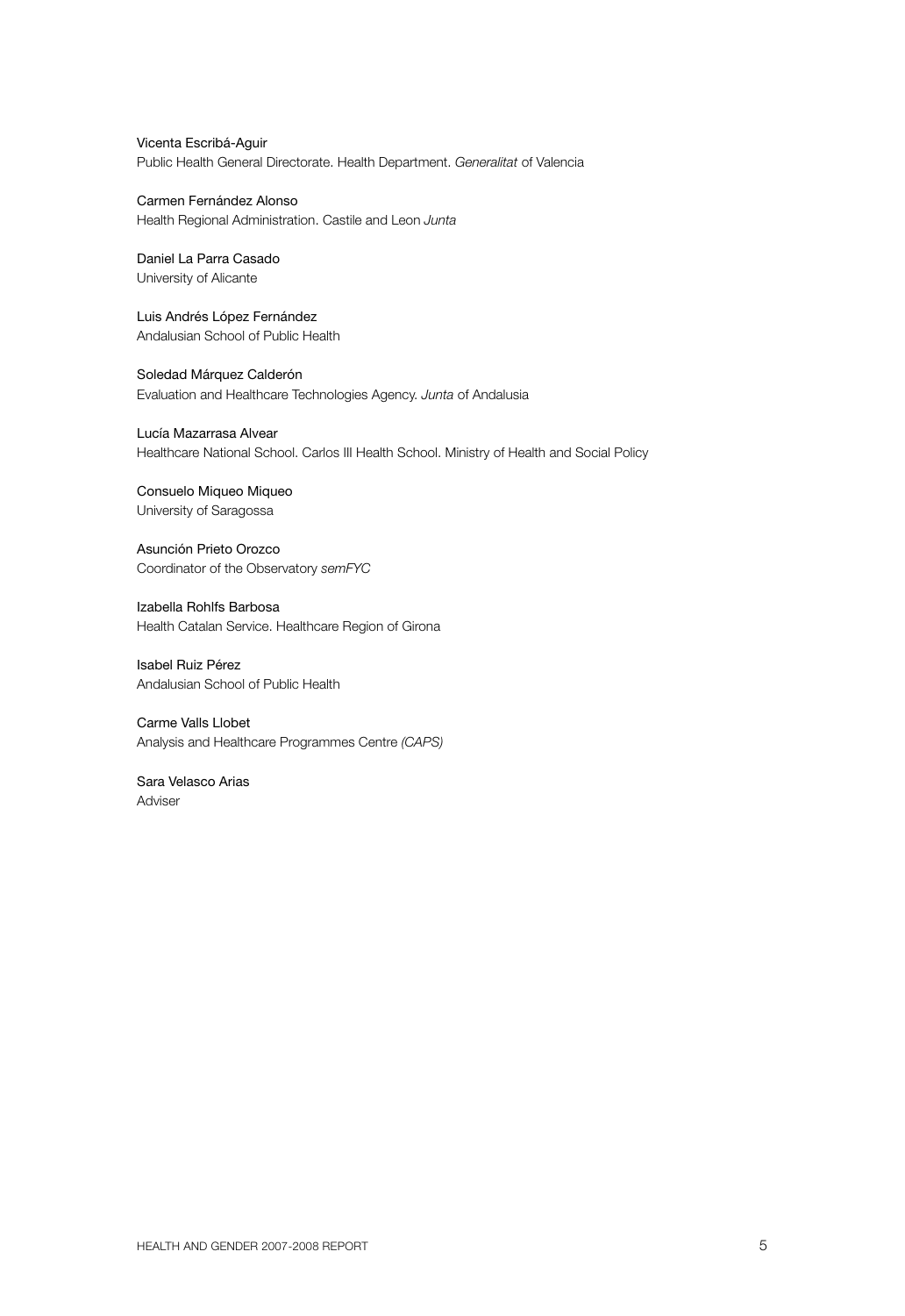# Table of Contents

| <b>Executive summary</b>                                    | $\overline{7}$ |
|-------------------------------------------------------------|----------------|
| <b>Introduction</b>                                         | 9              |
| Universities: the Production and Dissemination of Knowledge | 11             |
| University Alumni                                           | 12             |
| University Personnel                                        | 20             |
| Administration and Management Executive Posts               | 23             |
| <b>Research</b>                                             | 26             |
| The Research Career                                         | 26             |
| Scientific Journals and Reviews                             | 33             |
| <b>Professional and Scientific Societies</b>                | 38             |
| <b>Healthcare Services</b>                                  | 44             |
| <b>Healthcare Personnel</b>                                 | 44             |
| Gender Stereotypes in the Health System                     | 51             |
| Different Approach to Care                                  | 54             |
| Different care received at the doctor's office              | 55             |
| Differences in diagnosis and therapeutic endeavour          | 56             |
| Differences in the level of satisfaction                    | 57             |
| <b>Training in Gender and Health</b>                        | 60             |
| <b>Conclusions</b>                                          | 63             |
| <b>Proposals for Action</b>                                 | 65             |
| <b>Bibliography</b>                                         | 66             |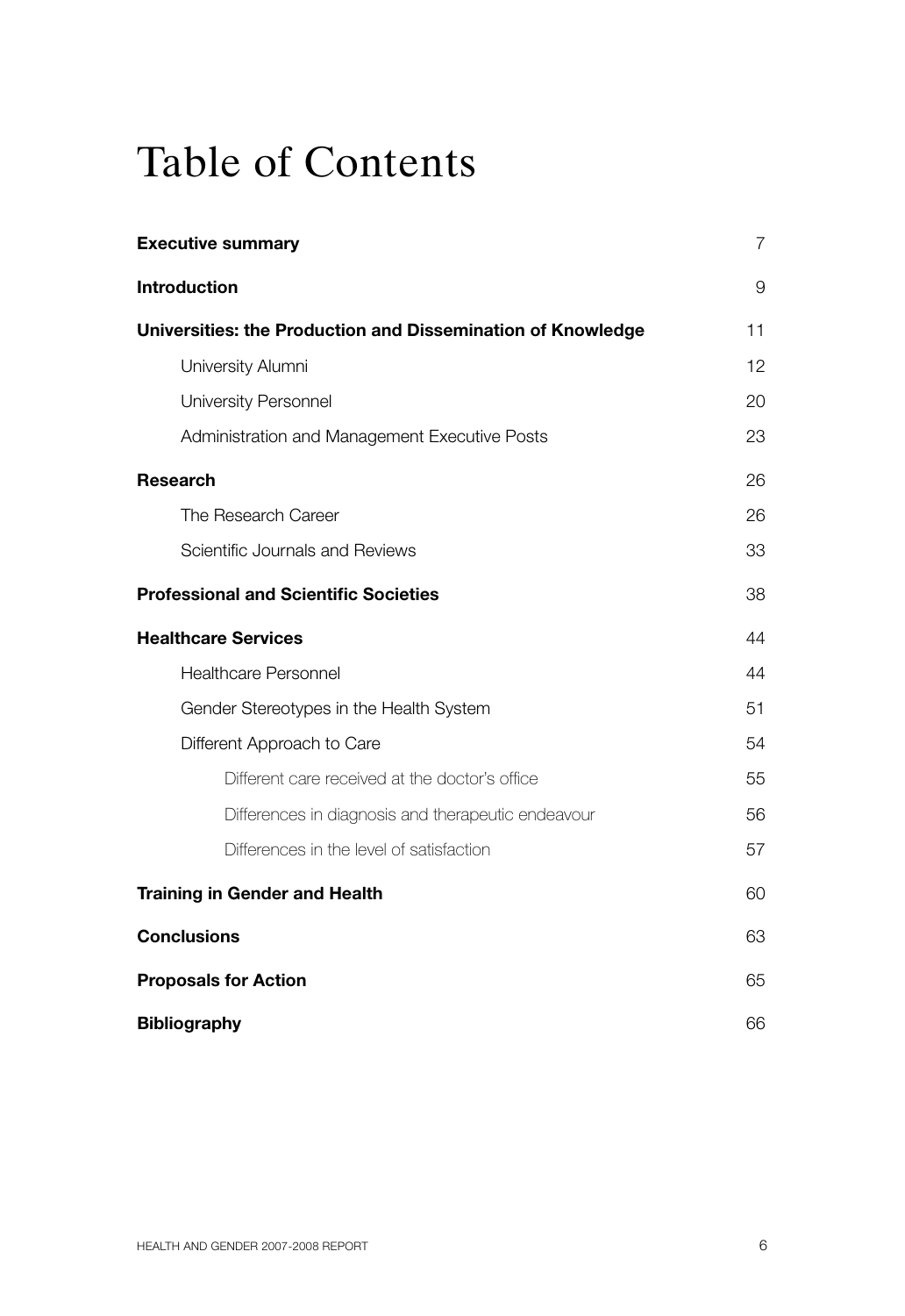# Executive summary

In recent years, progressive access of women to the work market has not subsequently brought about massive influx of a majority of men into the domestic reproduction and care realm. Along these lines, the female activity rate for 2007 was 49 % whilst that of their male counterparts was 69% (*Encuesta de Población Activa, INE;* Active Population Survey, National Institute of Statistics) with a registered increase of 10 percentage points between 1999 and 2007 (Eurostat).

That is why women are taking on a diversity of roles and doubling or tripling their working timetables. Not only does this overload of duties take its toll on women's health (Health and Gender 2006 Report) but it also hinders their normal access to empowering and decision-making posts. This entails negative effects that are being analysed in the present report and that relate to women's professional careers, to a scant repercussion of female values in the organisation and management of the healthcare activity, to a concealed social underrating of feminised professions and to a symbolic male dominance in all sectors involved: training, research, care, management and communication in the healthcare sector.

For the time being and despite female students being majority at universities, Health Sciences specialties included, their presence in training is far apart from parity. Positions they hold rank below those held by men, even in the most feminised professions such as Nursing. Striking is the absence of female professors in Paediatrics or Gynaecology. On the other hand, their presence in university bodies of representation and management is still minority and limited to intermediate positions.

Uneven presence of women in teaching positions is recurrent in the research sphere where they most often take up lower rank occupations. They are also less represented as main researchers in publicly financed calls for research projects. If the family overload and social pressure they undergo are also to be considered, it may all well translate into a lower presence as authors in specialised reviews or as part of drafting and editing committees which in turn results in diminished professional success.

The situation in the Healthcare System runs parallel with that of universities: concentration at less valued jobs and absence from the most recognised positions and specialties. A lower presence of women in managerial and responsibility posts is also noticeable.

This situation owes partly to an array of stereotypes leading to the notion that some specialties are better adapted to women or that they are less fit to take on positions of professional responsibility due to their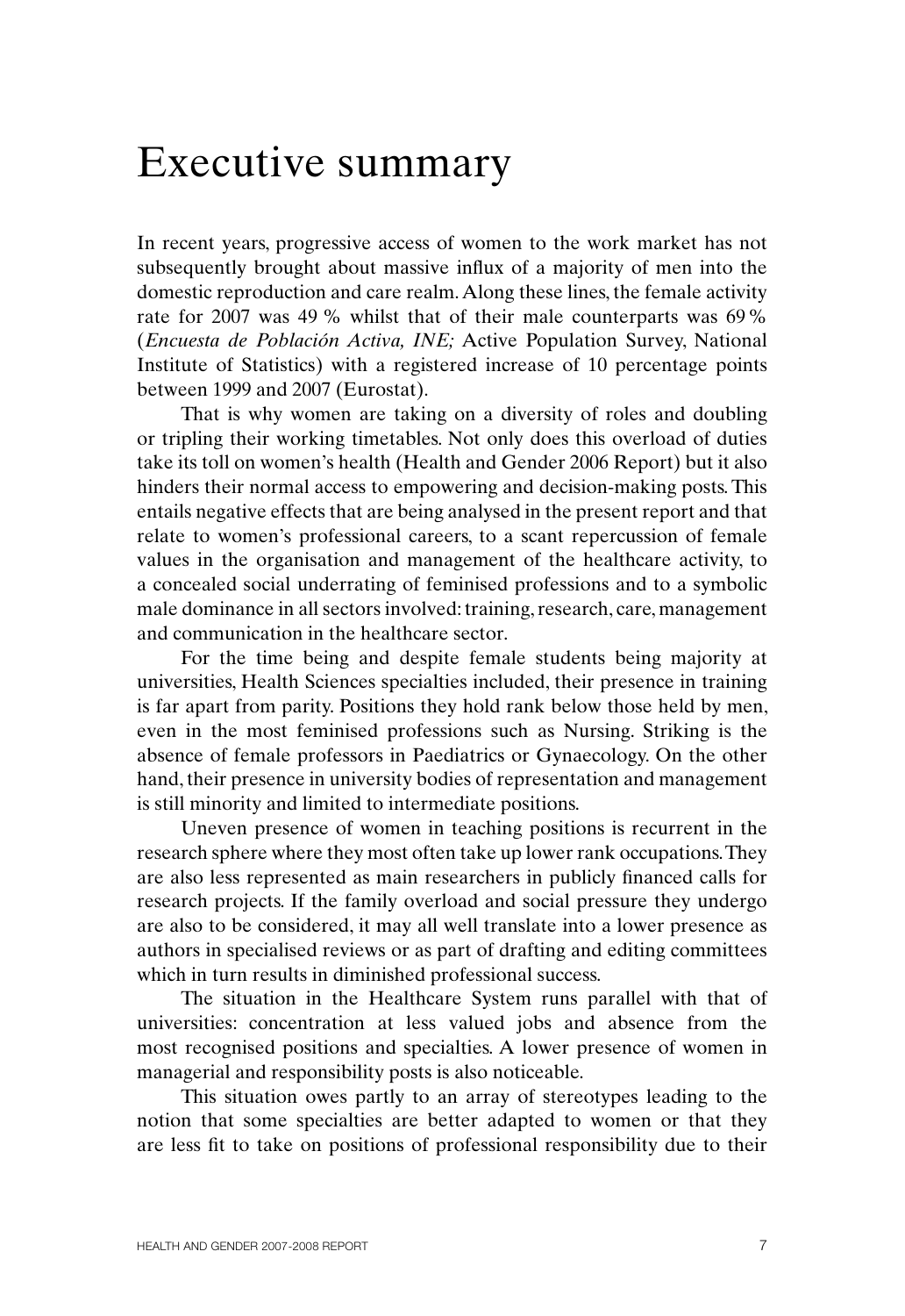family responsibilities. The media most often cooperate in conveying such unfounded stereotypes thereby increasing the difficulty in challenging them.

Finally, it stands as obvious that care given by both female and male physicians is different in terms of disorders and types of diagnosis tests prescribed, communication styles, time devoted, information provided, etc., all of which translates into users' showing preferences when selecting a professional according to their sex. It also emerges that therapeutic endeavour is different when same diseases are treated in men or in women. As a result, some research and indicators reveal that female and male users' levels of satisfaction are different.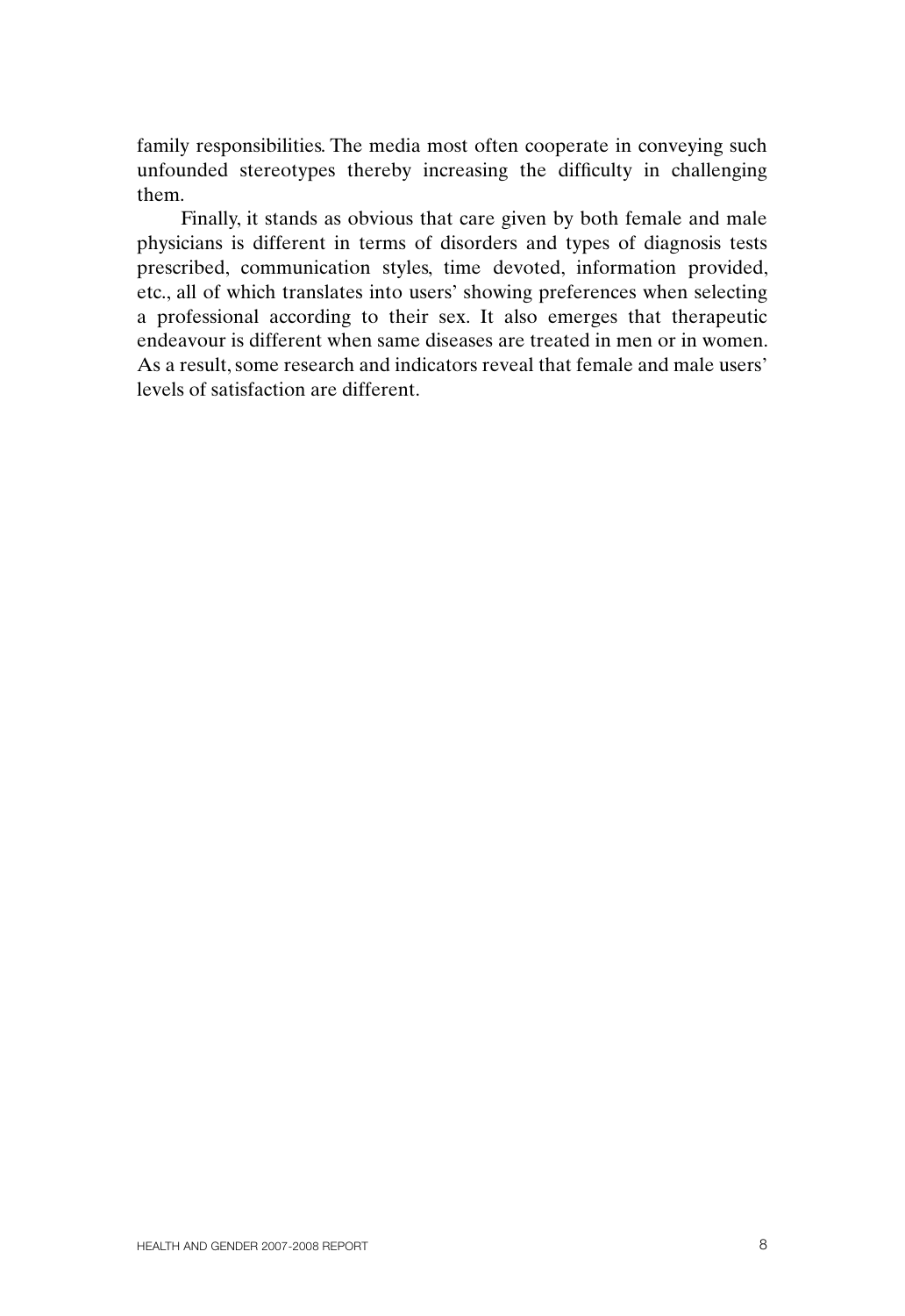# Introduction

Access of women to the work market is an unquestionable fact. Over the last decades hundreds of thousands of women have shifted from the reproductive to the productive sector without never really quitting the former. It is precisely this fact of their not having broken away from the care and reproduction tasks of the domestic sphere that has been found to be a factor limiting the full development of women's capacities.

In both the 2005 and 2006 Health and Gender Reports, some of the effects of this double timetable were confirmed in the shape of a greater probability of becoming ill or also in a lower professional category. As a matter of fact, in the last report healthcare professions were analysed in terms of age at which recognition of one's professional career is obtained. Such an analysis of healthcare professions had to be forcibly more extensive and encompass aspects related to training, promotion and recognition in this precise context of healthcare practice, but also to parity and possible differences in the health care they provide.

In recent years a number of legal provisions regulate equality between women and men in the European, nation-state and regional spheres. Examples of these are European Regulations promoting equal treatment in the educational and professional spheres and in the access to assets and services (2002/73/EC; 2004/112/EC) or Organic Act 3/2007, of March 22, for effective equality of women and men. This legal frame is central when reflecting upon some of the data and figures contained in this report and must be the impulse that may enable development of equality and parity in services relating to health.

In this sense, Education, Research and Health are referred to in various Articles of Organic Act 3/2007, of March 22, for effective equality of women and men thus setting out guidelines for integrating the principle of equal opportunities into education as well as into health policies. As far as educational administrations are concerned, actions inspired by the principle of equality shall have to be taken concerning courses and programmes for the training of teaching staff as well as learning on matters of equality between women and men. In addition it establishes the need to promote a well-balanced presence of women and men in governance and control organs of educational centres (Art. 24 and 25). With regard to the healthcare sector, it points out that Public Administrations, through the Health Services or relevant institutions, shall have to develop initiatives aimed at promoting the kind of scientific research that takes into consideration differences among women and men in terms of their health protection mostly in what concerns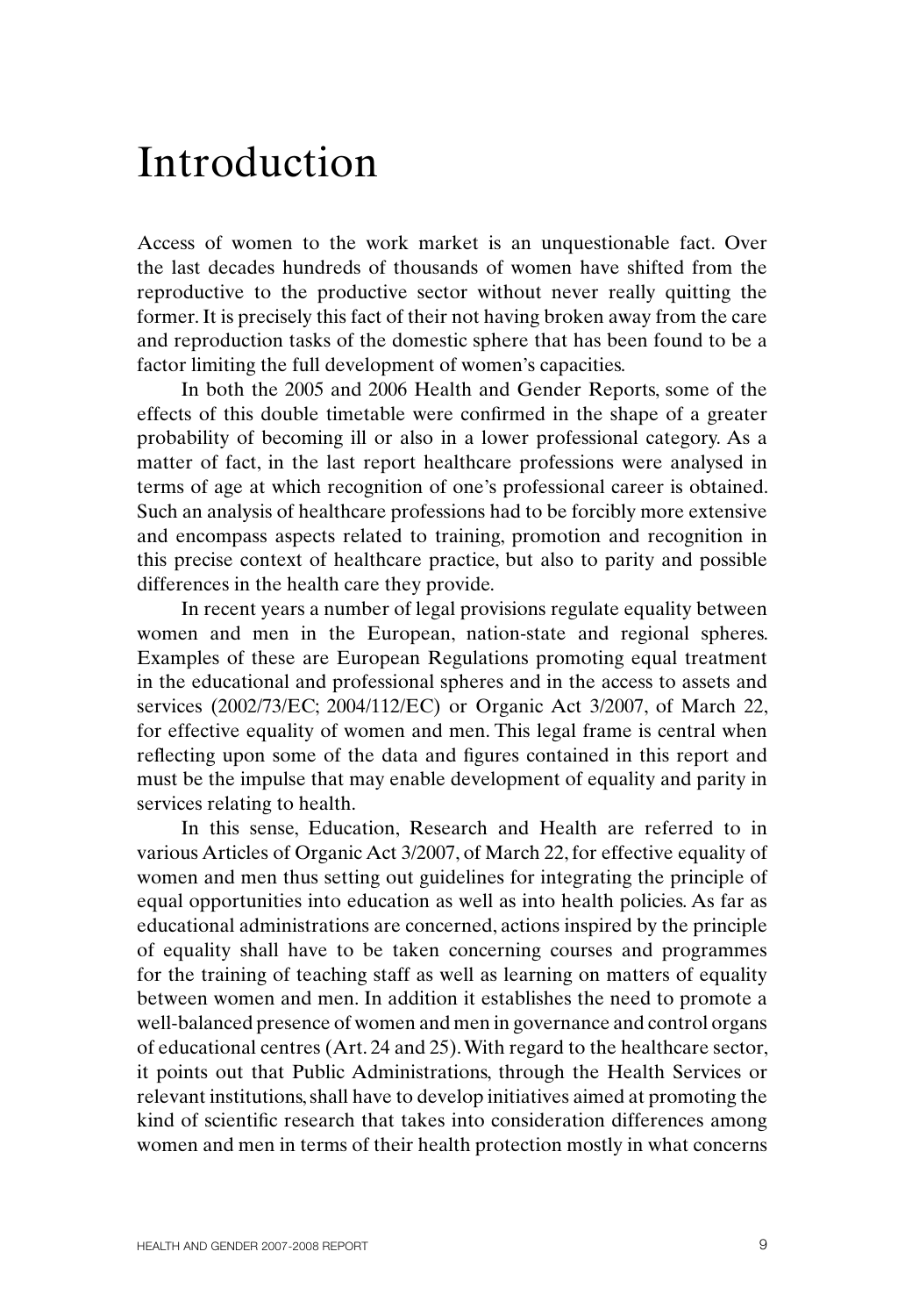access and therapeutical and diagnostic endeavour, in both their clinical trial aspect as well as in general care. Also, it reiterates the need for the principle of equality to pervade all training of personnel at the service of healthcare organisations, and for conducting actions aimed at achieving a well-balanced presence of women and men in executive and responsibility professional posts within the whole of the National Health System. All of the latter while never forgetting the importance of obtaining and processing data from records, surveys, statistics or other systems of medical and healthcare information, in a sex-disaggregated fashion (Art. 27).

Fortunately, since a few years ago and by international agreement, statistics broken down by sex are starting to become available which enables analysis from a gender perspective. Even so, a number of consulted sources do not allow sex-itemised study and hence, in these cases, the different situation of women when compared to that of men remains invisible in terms of analysis. On the contrary, not only have some institutions put into practice this kind of sex-itemisation in statistics but they have also conducted equality plans with encouraging results.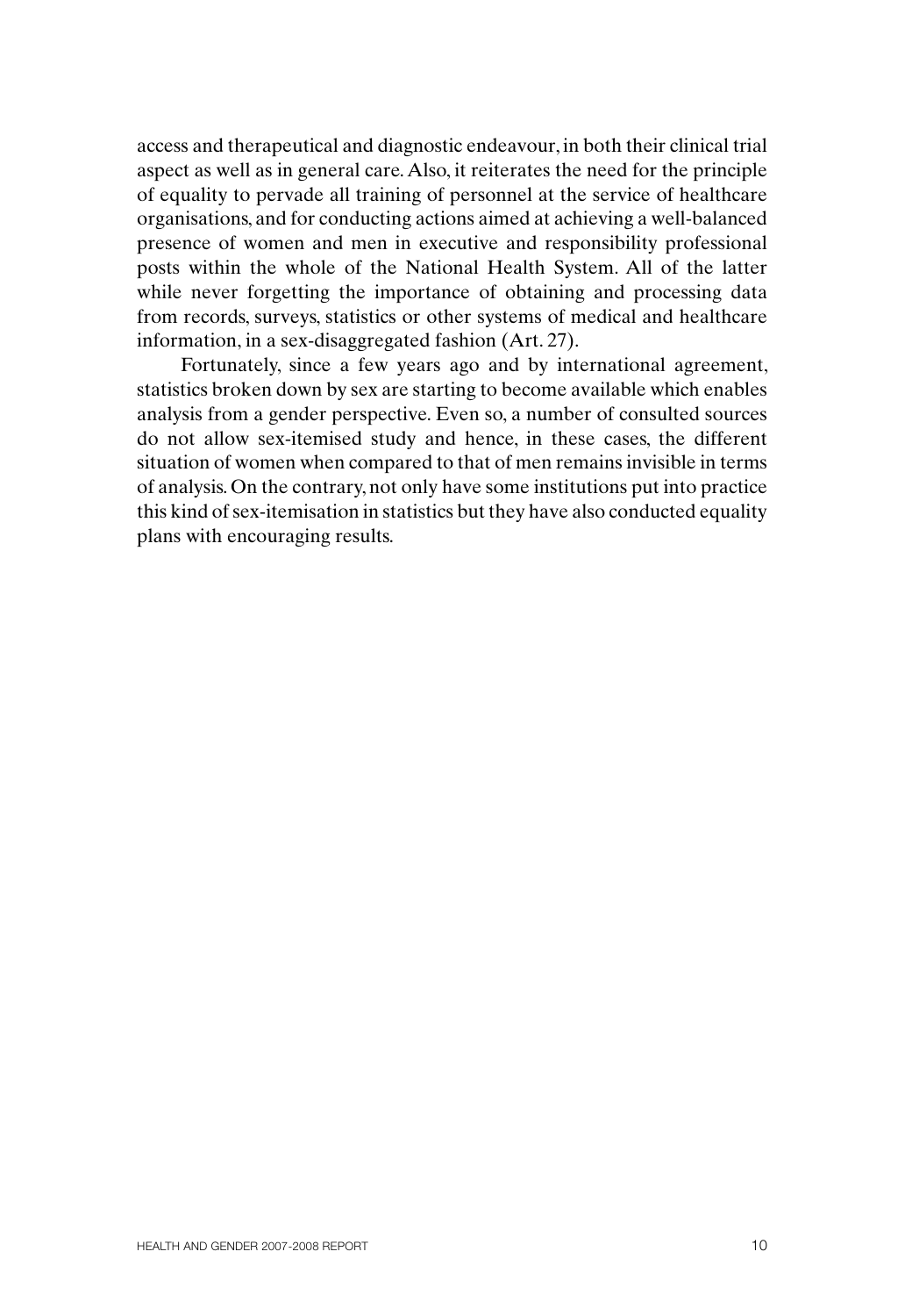# Universities: the Production and Dissemination of Knowledge

In our developed societies science is a top level productive social activity. It involves at least three interrelated and politically controlled significant activities: production, dissemination and consumption of fresh knowledge, all three occurring in an extremely competitive context also when health sciences are the case (López Piñero, 1992; Callón, 1995; Gibbons, 1997; Ridsdale, 2000; Sackett, 2000). To gain access to the system a long and complicated training process has to be undergone and completed with the eventual integration into a "scientific community" namely a community of expert individuals that in a sustained feedback endorses the knowledge, values and technology that it itself generates in an often cyclic and generally progressive process. The "actors" or "agents" of that scientific community act in accordance with regulations, fashions, traditions or customs, objectives and methodologies, even assessing ones, which are their own. That male or female culture that comes to the lab, the clinic or the assessment table in the shape of men and women, is not as neutral as it was thought to be. Until recently, scientific knowledge was believed to be neutral, free from any sort of bias or partiality but it is becoming more and more obvious that it is indeed influenced by the culture and ideology of those people who generate, convey and consume it (Laudan, 1998; Woolgar, 1991; Latour, 1992, 1995; Gibbons, 1997; Medina, 1997).

Detection of differences in the ways women and men ail and of effects in health of their different pattern of socialisation in our western developed society would not have been possible without research conducted in the last three decades in women's universities (women's studies; Ortiz, 2006). The newly published medical literature, available through well known bibliographical data-bases Medline/PubMed, Embase o Science Citatio Index, have highlighted the distortion of conventional scientific knowledge named "gender bias"<sup>1</sup>. Gender biases have been explained as side effects

<sup>1</sup> See 2005 and 2006 Health and Gender Reports on this phenomenon. Among the most recent synthesis publications aimed at highlighting gender biases it is worth mentioning the *Monografía de la Sociedad Española de Epidemiología, Investigación en Género y Salud* (Monograph "Research in Gender and Health" by the Spanish Society of Epidemiology) coordinated by Carmen Borrel and Lucía Artazcoz and with the collaboration of Cascant, Cortés, et al. A highlight in the History of Medicine field is the work of Teresa Ortiz and Denise Bernuzzi: *Perspectives on Gender and Health,* with the cooperation of Cabré Flecha, et al.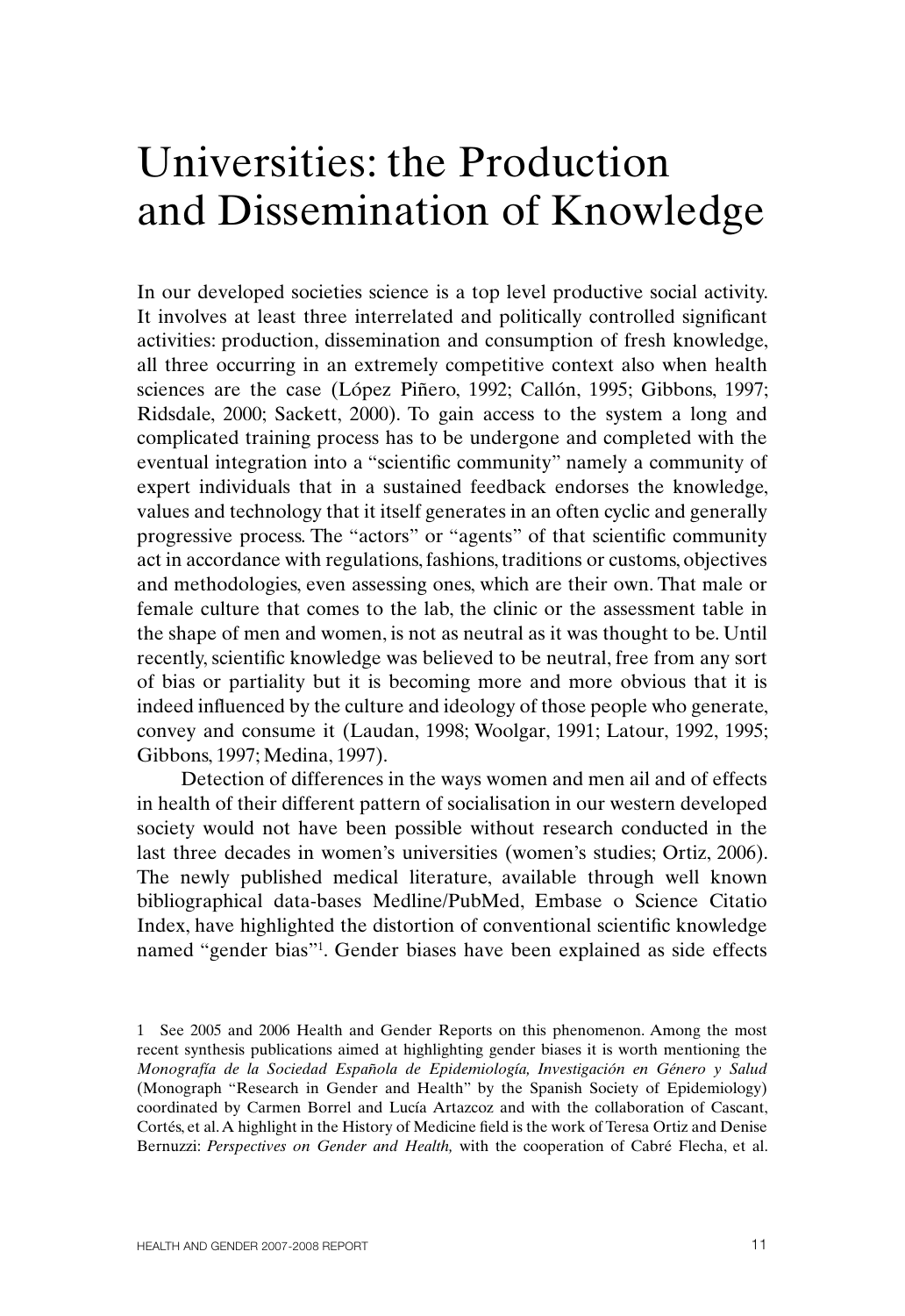(unforeseen, undesired and often unconscious) stemming from science and technology having been almost exclusively male professional activities until very recently.

Although caring for ill people has traditionally been a female activity, production and dissemination of fresh scientific knowledge within the scope of health sciences still casts an intensely male profile (Ortiz, 2001; Arrizabalaga, 2005; Germán, 2006, 2008; González, 2007). Today it is generally considered that the feminisation of the medical profession has been a key factor for highlighting biases and differential problems ignored until very recently among health professionals (Bonder, 2008; Yago, 2008). It is thus necessary to, specifically, look into the production and dissemination of the latest knowledge in order to prevent andro-centric biases in biomedical scientific knowledge and hence be in a position to provide both female and male patients with the best, neutral and universal information available. In that kind of system we are particularly interested in analysing the making up process of new professional and scientific teams, in order to plan and secure a well-balanced presence of female scientists, doctors, chemists, biologists, psychologists, etc. It is hence significant to observe and describe the process of socialisation and the development of men and women's professional careers as well as their role, managerial or subordinate in the processes of selection and assessment within the knowledge society in the health realm.

# University Alumni

Alumni's access will be discussed in the first place or in other words the way arrival occurs and at which specialties, always bearing in mind the sex variable.

Within the population sitting Exams for Admission to University (PAU Spanish acronym for reference) that represents practically 90% of admissions, women (58%) largely outnumber men (42%).

However, paths followed by either female or male students do differ according to their sex. Even though on occasion it has been claimed that a change in terms of career selection according to sex is already patently clear, when observing paths followed by different sexes, this alleged change is more than doubtful. As shown in Figure 1, from 2001 to 2007 the only

Worth drawing attention to, are two individual and widely spread monographs on gender biases approached respectively from a biomedical and psychosocial perspective: *Mujeres invisibles* by Carme Valls and *Sexos, género y salud. Teoría y métodos para la práctica clínica y programas de salud* by Sara Velasco.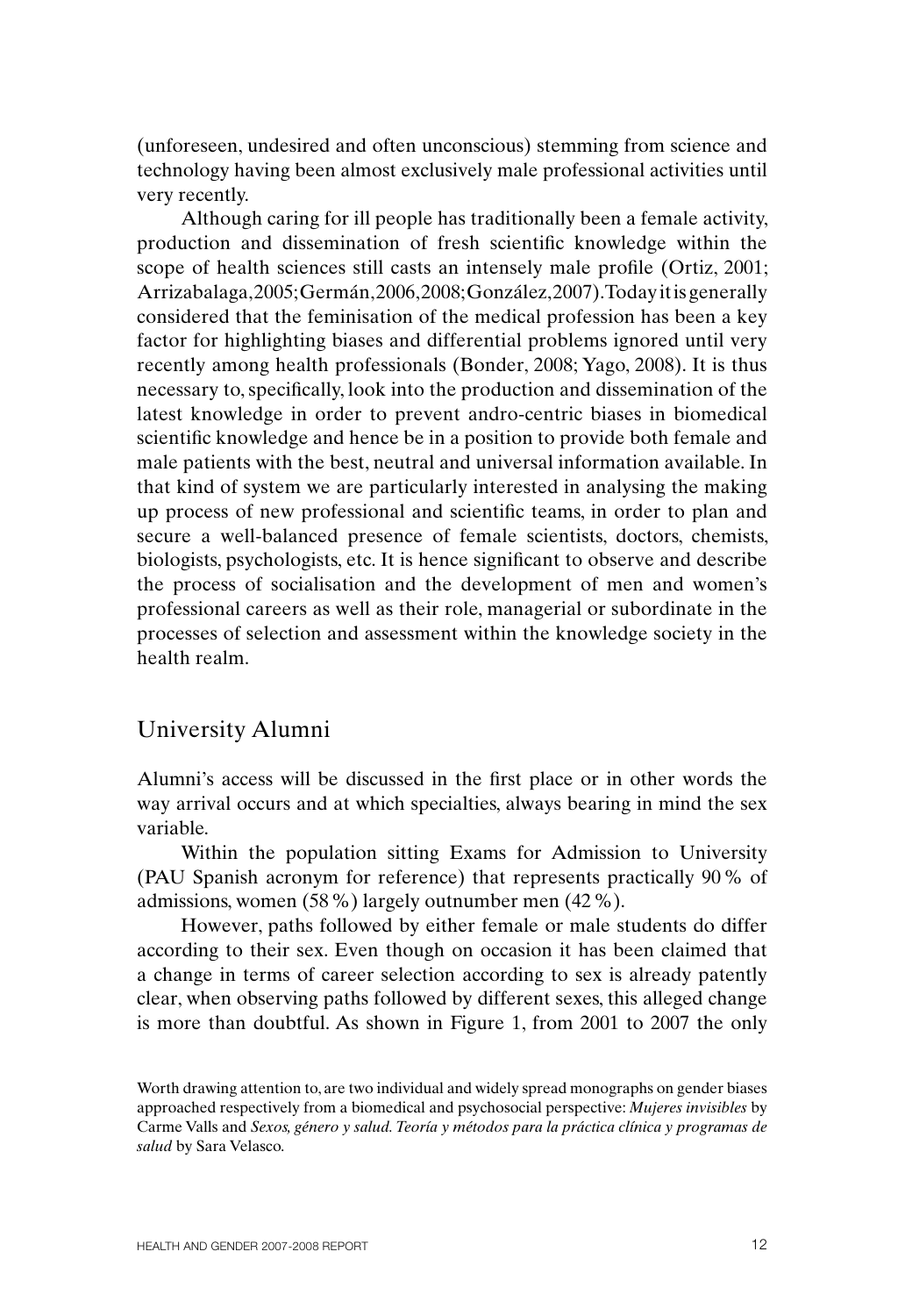

study option presenting considerable increase for both women and men is Social Sciences. The increase experienced in Scientific-Technical specialties is also significant although it is only tangible among men. On the contrary, fewer women than in 2001, opted for this branch in 2007. Health Sciences are still first choice for a majority of women although contrarily to 2001 trends, these have come to be outnumbered by women opting for Social and Legal studies.

Integration in university studies practically coincides with the path followed at secondary school. Again, Figure 2 shows women's more marked inclination for Social Sciences and Health though also for Experimental Sciences. Men are more oriented to Technical Studies with an increase between years 1998 and 2007 that surpasses women's increase for the same period,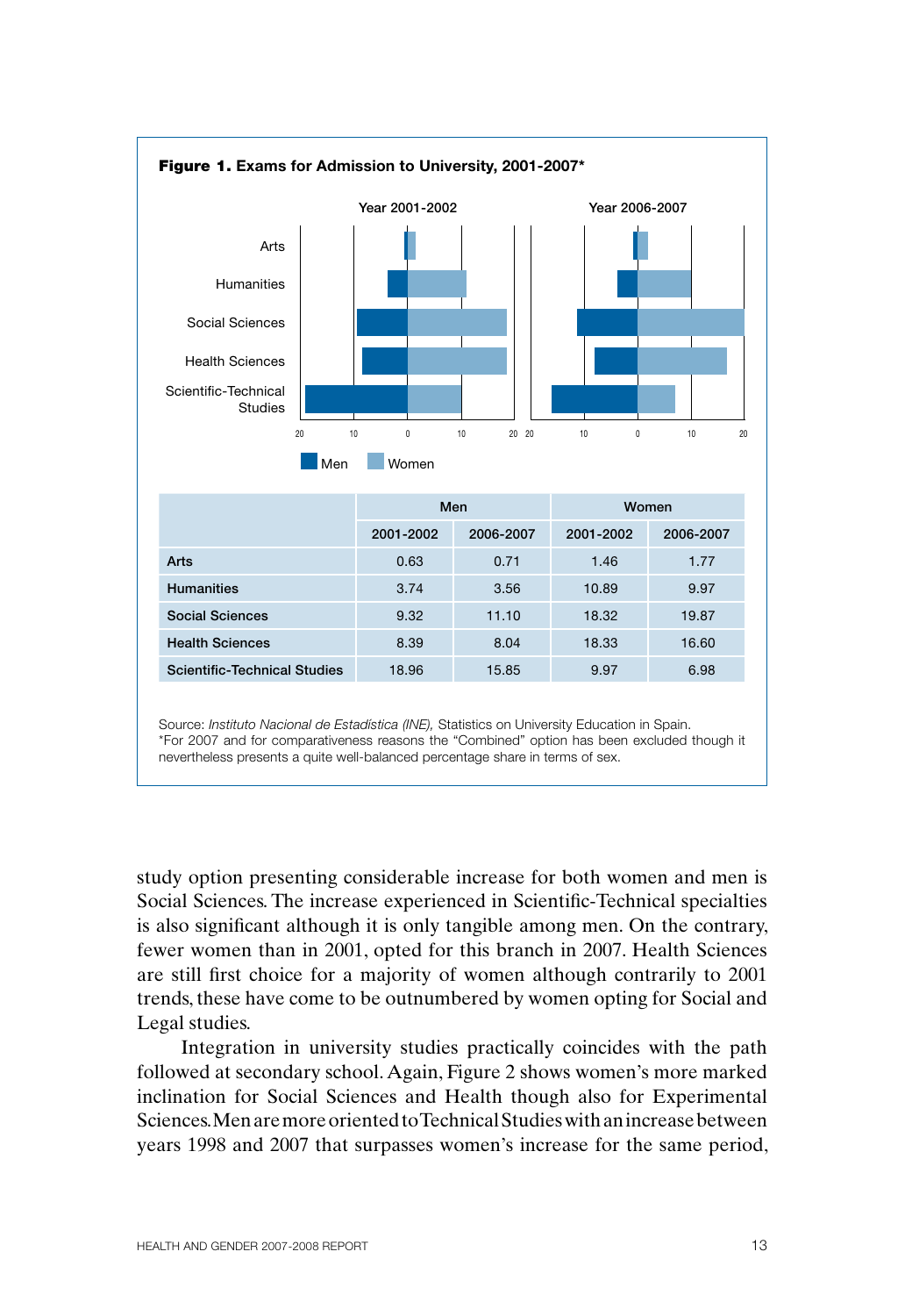

Figure 2. **Alumni, itemised by studies and sex, years 1998-1999 and 2006-2007**

for which a hypothetical change in this sector is wishful thinking rather than reality. But differences not only affect the type of studies undertaken but also the professional category accessed upon finalising the studies pursued. As it follows from Figure 3, at the end of the 90's more than 30% of people pursuing college studies selected a first cycle. In recent years figures reach 40%. But on close inspection of absolute figures it emerges than less and less men commit themselves to first cycle studies whereas the amount of women has not ceased to increase year after year getting from 290,021 in 1998 to 298,992 in 2007. If the increase continues, women will end up with lower professional category than men, perpetuating the salary gap between women and men. And very often the undesired effect is a consequence of a structuring of studies from an androgenic point of view, in a way in which the importance attached to each type of studies is in accordance with whether or not they fall within stereotyped male attributions. The present reform of University degrees, to have them fit into the European context, may well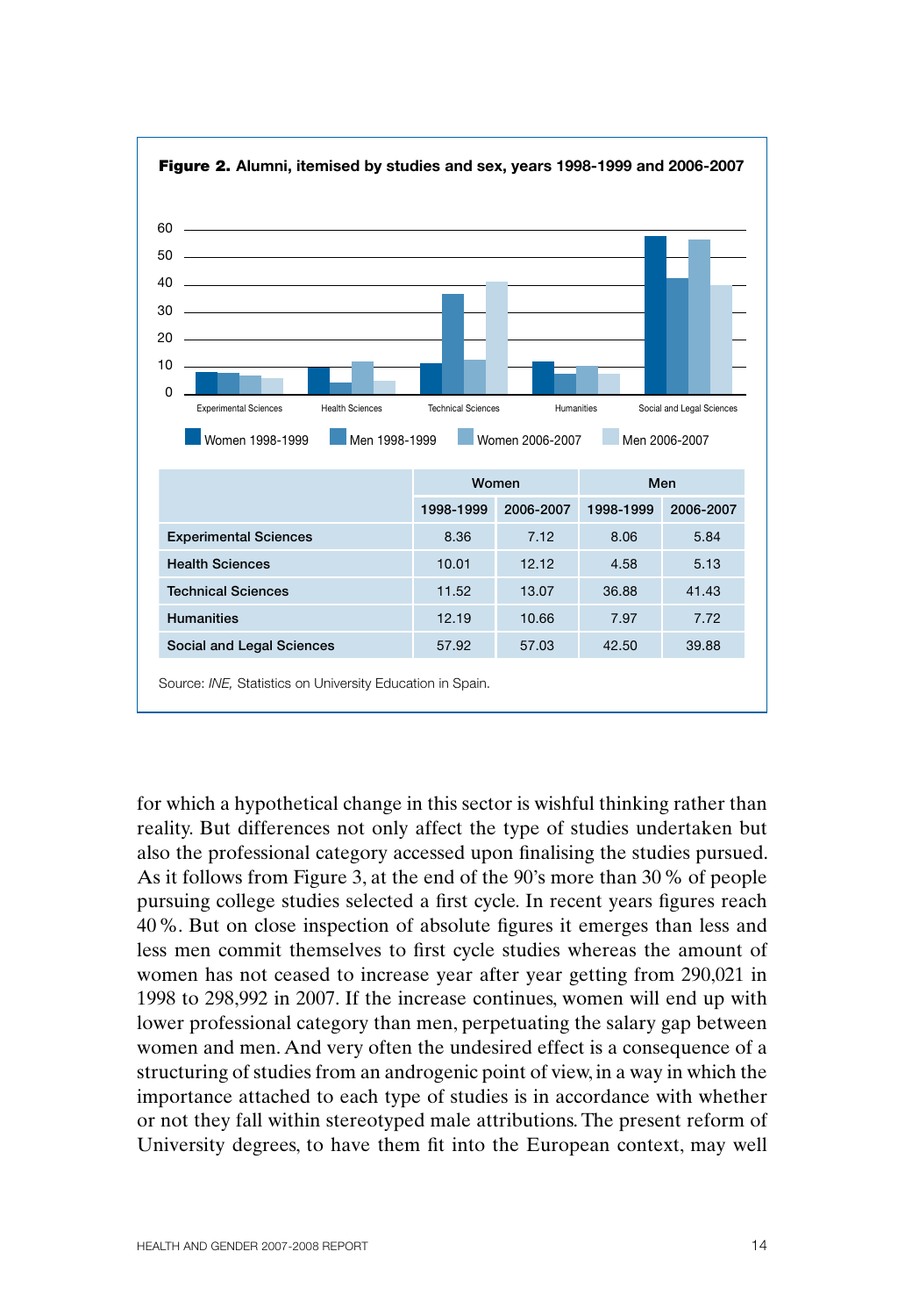

be the occasion to change certain gender values ascribed to degrees and professions (some examples are Nursing and Social Work).

Quantitative data suggest that patriarchal or pre-equalitarian society patterns have not been significantly changed but for the formal and contractual character of working activities. This alleged differentiation again carries the inheritance of the "mater familiae" traditional roles of dedication to the family, the children's education, family and/or the neighbourhood's health and the governance of the household and possessions.

What might this differentiation between careers perceived as male careers and those perceived as female ones owe to? One among other hypothesis considered within the sociology scope is that distinction is made between the field of care and that of provision. Thus, women would favour studies relating to the care and concern for people as, for instance, teaching or, in the health sphere, occupations such as nursery. On the contrary, men would embrace specialties relating to the control of the natural and social environment such as engineering sciences (Izquierdo et al, 2008).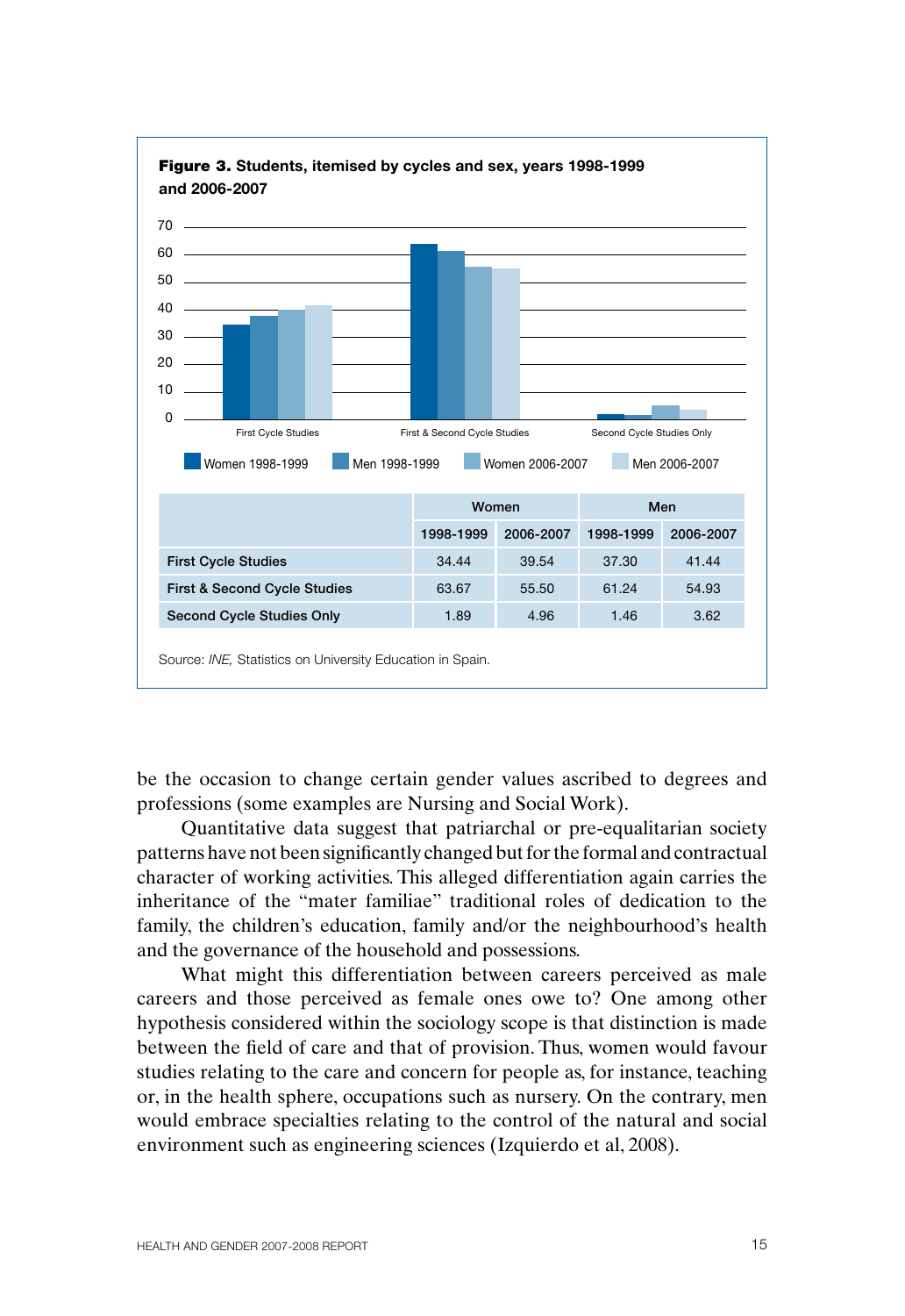When comparing Specialties where women's presence is higher with those where men are more numerous, the hypothesis turns to be valid. So, the three degree courses with a higher percentage of men are related to technology and deal with energy sources (fig. 4). On the contrary, the most feminised careers are Nursery and Infant and Primary Teaching which reproduce the caring role of women in the domestic realm.

In actual terms, when talking specifically about health, debate usually revolves around healthcare aspects while everything concerning care is put aside. Forgetting about care is also forgetting the care provider role that women have historically assumed (Iglesias, 2003). Society labels these studies and connected professions as suited to women, which makes it difficult to overcome sexual division of work. The media are also liable for building



Source: *INE,* Statistics on University Education in Spain. CNED, Clasificación Nacional de Educación.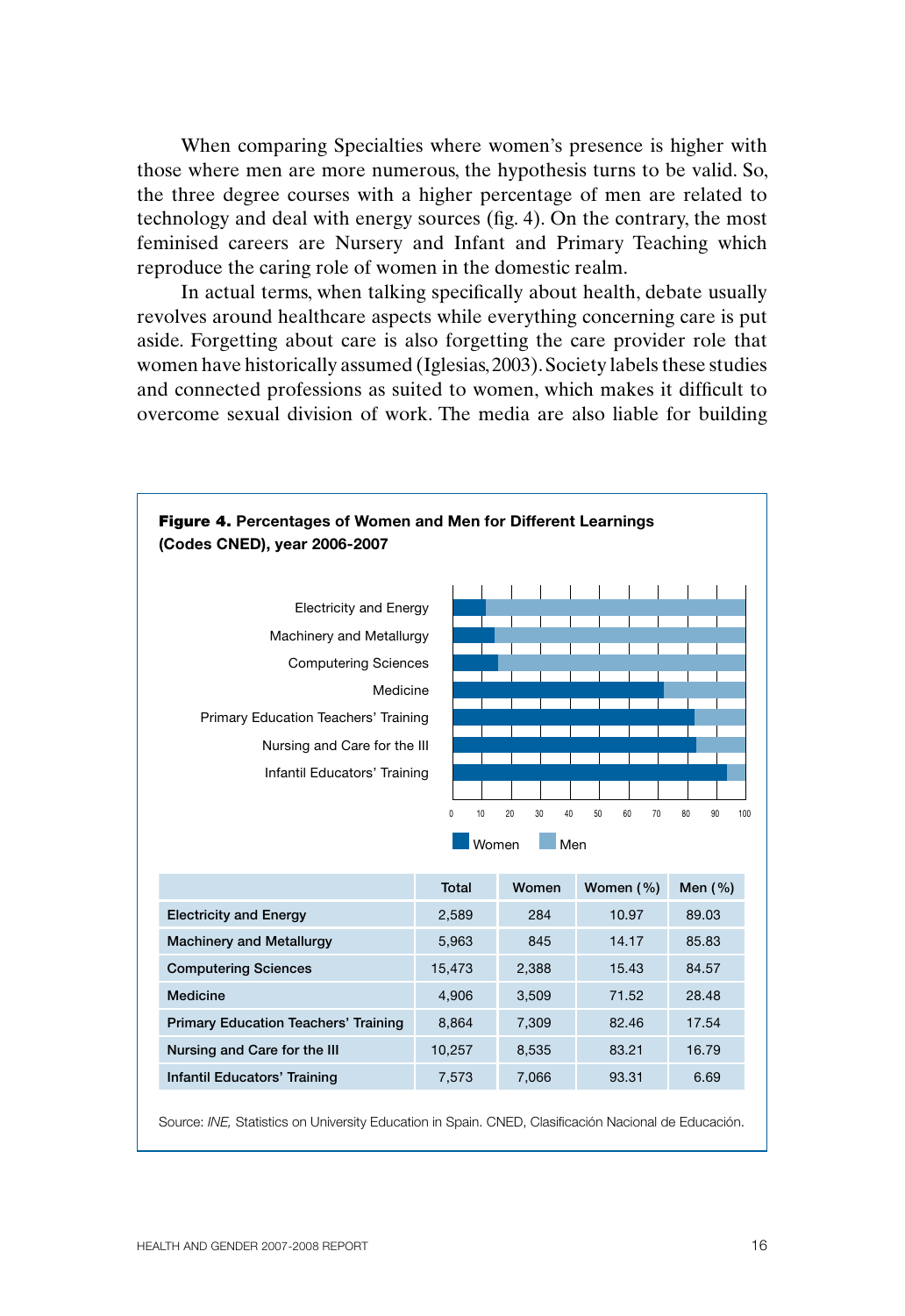stereotypes associated to professions, not just sexual but image-related and representational. Later on, we will discuss the incidence of this categorisation in the vision of female professionals themselves who choose career paths that aprioristically are not suited to women.

Excellence achieved in studies also presents disparity. A recent study has evidenced that allocation of National Graduation Prizes is far from parity. Between years 1985-1986 and 2002-2003 women obtained 39.4% of prizes, Technical Studies and Humanities being disciplines with the lowest women representation (between 18.8 and 45.3%, respectively). Figure 5 shows that Humanities is the career presenting a higher disproportion between the number of enrolled female students, that for the last analysed year reached 63%, and the percentage of prizewinning ones that stands at 42% (Carrera et al, 2008).

It is also advisable to remember that the university stage does not end with first or second cycle studies. Part of the students, male or female, go on

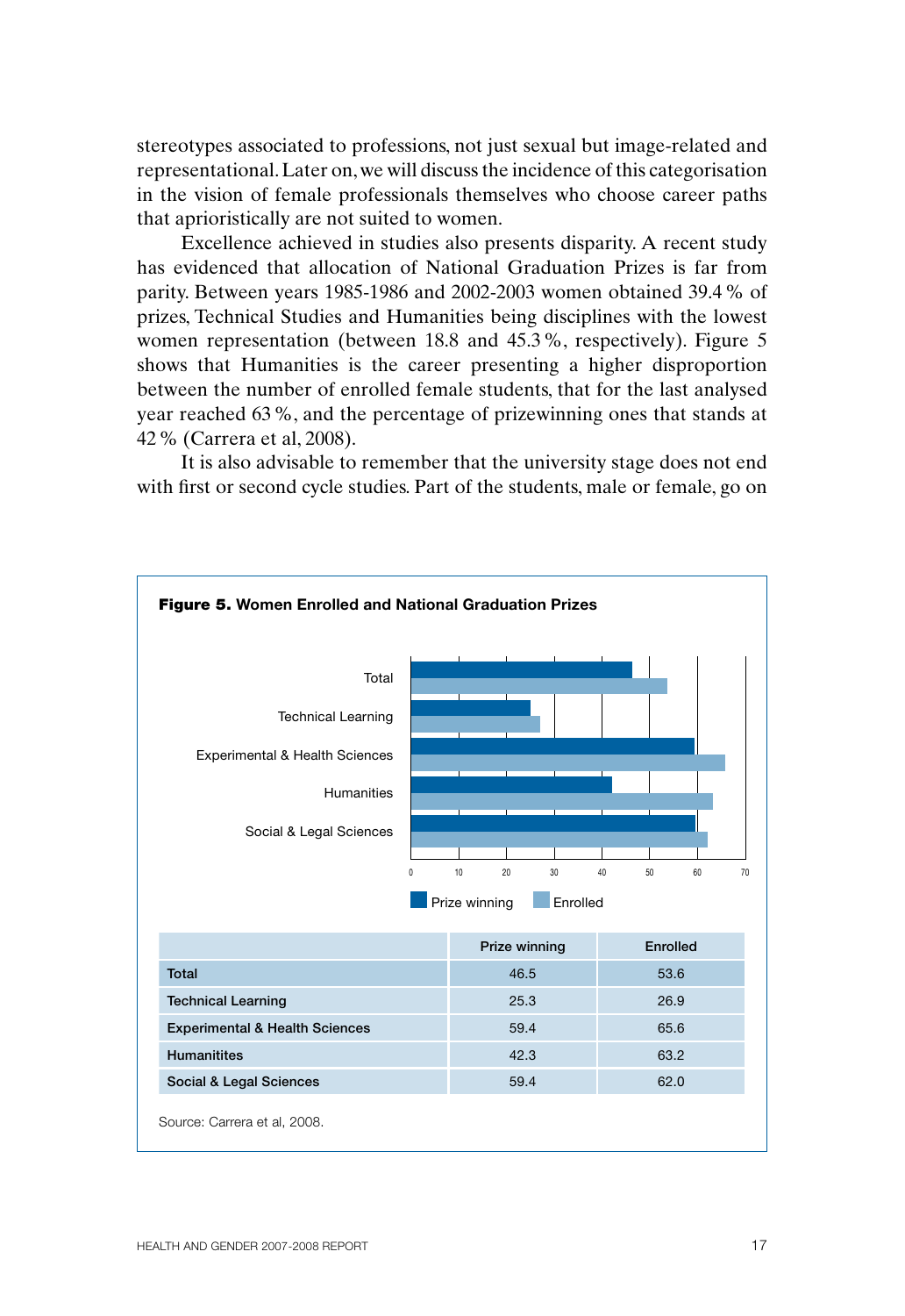to pursue doctorate studies that in turn lead into completion of a doctoral thesis and hence achievement of a higher professional category oriented to instruction or research in the university realm. Therefore analysing access to doctorate studies would enable to anticipate which cohorts will emerge as educators in universities in the near future. Although doctoral students access third cycle practically in the same male/female proportion it does have to be established that for the period considered women are majority. In the area of Experimental Sciences and Health the trend is of a more marked dissociation: In year 1998-1999 female doctoral students were already a majority and over the years this trend has continued until attaining a 60:40 proportion in favour of women (fig. 6). Therefore, in view of these data it may be confirmed that in the next years the teaching personnel in universities is most likely to be primarily made up of women, even more so in specialties related to health.

The next step, within 3rd cycle studies is the drafting and defence of a doctoral thesis. Doctoral theses gaining pass to top marks cast a more realistic picture of the future access of female and male doctoral students to teaching and research positions. The difference in data regarding third cycle alumni is remarkable: in the last ten years, theses defended by women

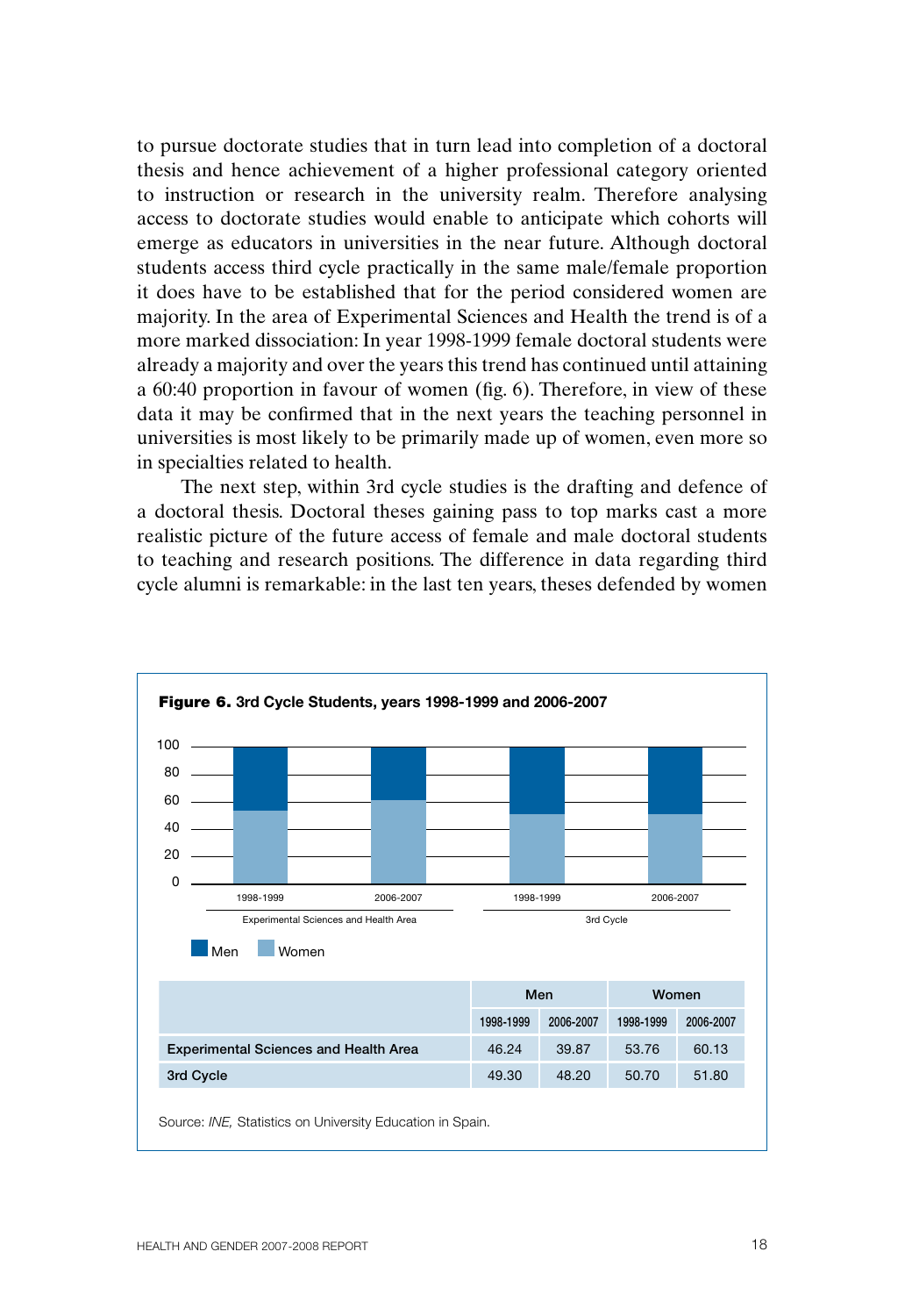have increased proportionally but they still do not reach 50% even though they account for the majority of doctoral students. However, over the years figures have progressively drawn nearer; in year 1979-1980, 26% of passing doctoral theses were defended by women. From 1983 to 1984 they reached 39%. Data from year 2006-2007 show that the proportion still climbed to 47.6%. The slight improvement that may certainly be observed over the years is especially visible for the areas of Experimental and Health Sciences. In the latter, women have come to reverse the situation by getting over 50% of passing doctoral theses (fig. 7).

In short, although for some years now women have been majority among university student populations with an average 54% of alumni they are underrepresented when it comes to accessing third cycle studies and even more so when observing the number of their passing doctoral theses even in areas in which they constitute majority. One of the possible explanations is that doctoral studies, particularly doctoral theses, are completed over a longer period, especially by women, whereas men can more easily complete their studies. In addition, working conditions and possibility of conciliating family and professional lives cast women out (Villarroya et al, 2008). There is some evidence reinforcing this hypothesis as may be the higher percentage of men

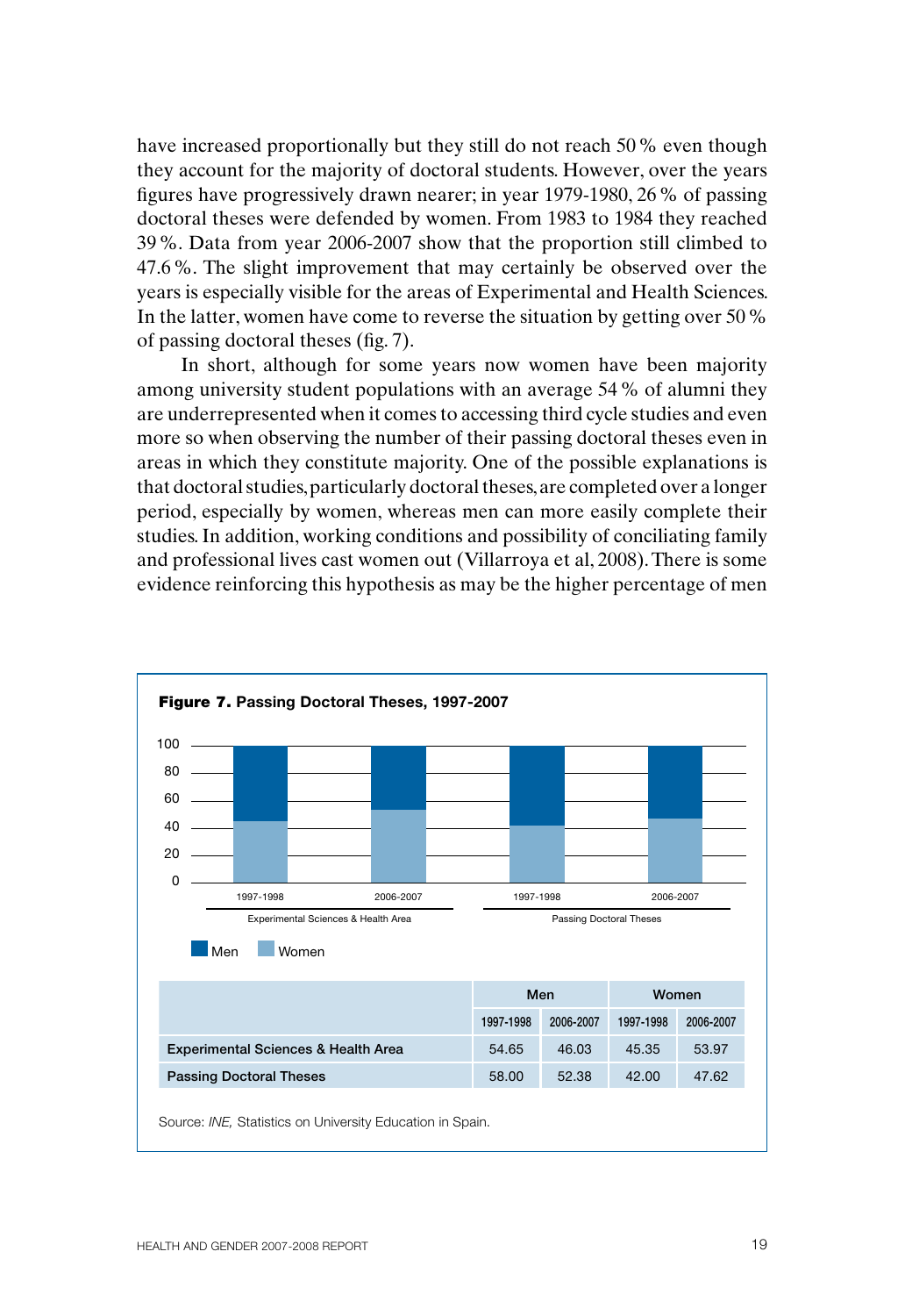accessing pre-doctorate scholarships (De Pablo, 2004). If this hypothesis proved true, the situation would clearly reverse in the next few years. Meanwhile, women's access to academic positions in certain specialties will continue being distinctly limited. In the areas of Experimental and Health Sciences, this change of direction may possibly influence each sex's share in teaching personnel and in professional categories in the near future.

# University Personnel

For many years the role of women in Science and University has been ignored though there is proof of their sporadic and exceptional presence in universities since the 15th Century (Ministry of Education and Science, 2007). As just discussed, today, women's presence among university alumni is predominant. On the contrary when analysing positions held by women in universities the well-known "scissors-like chart" appears distinctly to show how the higher the professional category the lower the presence of women (fig. 8). The fact that women are present in highest proportion among Administrative and Services staff where they reach 58% and showing a growth trend, has definitely to be highlighted. Comparison of the two series over time, offers interesting conclusions on the increase of the proportion of women in all categories though at a rather slow pace: If the proportion of female professors went on rising at the present rate, parity in this category would be attained in year 2656.

Differences are remarkable as it stands out in Figure 9. In 2006 there were no female Professors either in Paediatrics or in Obstetrics which for some years has been the prevailing trend (Arrizabalaga and Valls-Llobet, 2005), and in no specialty related to health did female professors percentage reach 10% in contrast with the average 14.9% of female professors in universities. On the contrary the number of female tenured lecturers and part-time senior teaching associates was higher, although always below 40% which seems to be set average for all universities. In this professional group, specialties with a higher proportion of women are Paediatrics, Preventive Medicine and Public Health.

Nursing is a good example of a highly feminised professional career (83.7% of female enrolments) with academic personnel primarily made up of women (67.8% of female teaching staff) although with all posts of highest responsibility held by men; these account for 100% of University Head Professors and 60% of Affiliated Colleges' chairs. In contrast, women represent 73% of Affiliated College Heads and 67% of Part-time Senior Teaching Associates.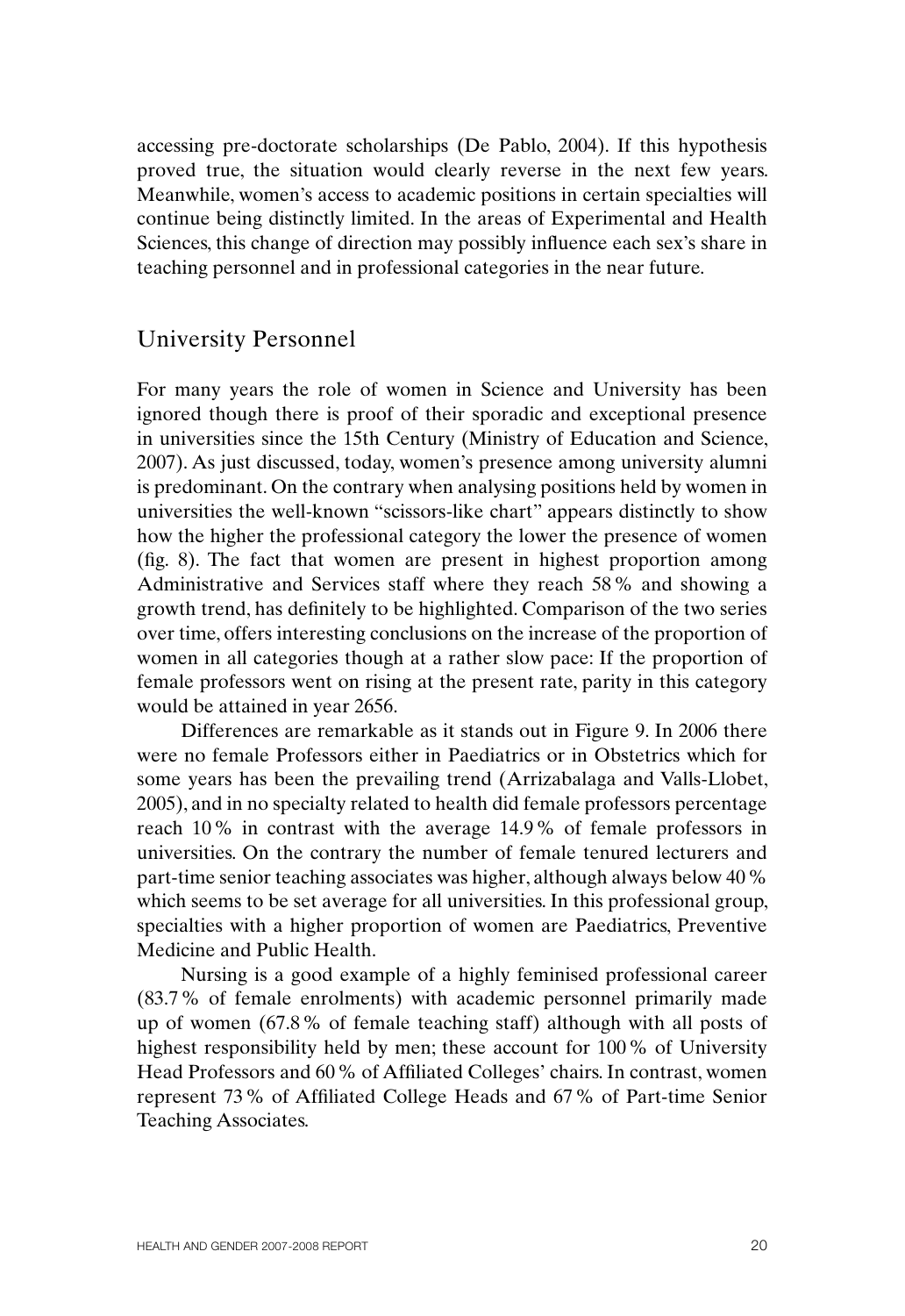

According to some hypotheses the low proportion of women that reach the summit of their professional careers depends on their joining each working space late. The ratio of tenured teaching staff per chair is a reliable indicator for the probability a woman has to reach her professional peak among her sex peers, compared to her male same-year or lab partners. On average, in Health Sciences, one woman out of every 8.5 permanent professionals becomes a professor whereas one every 2.3 men achieves the same goal. Table 1: professional career for Research Teaching Personnel (PDI Spanish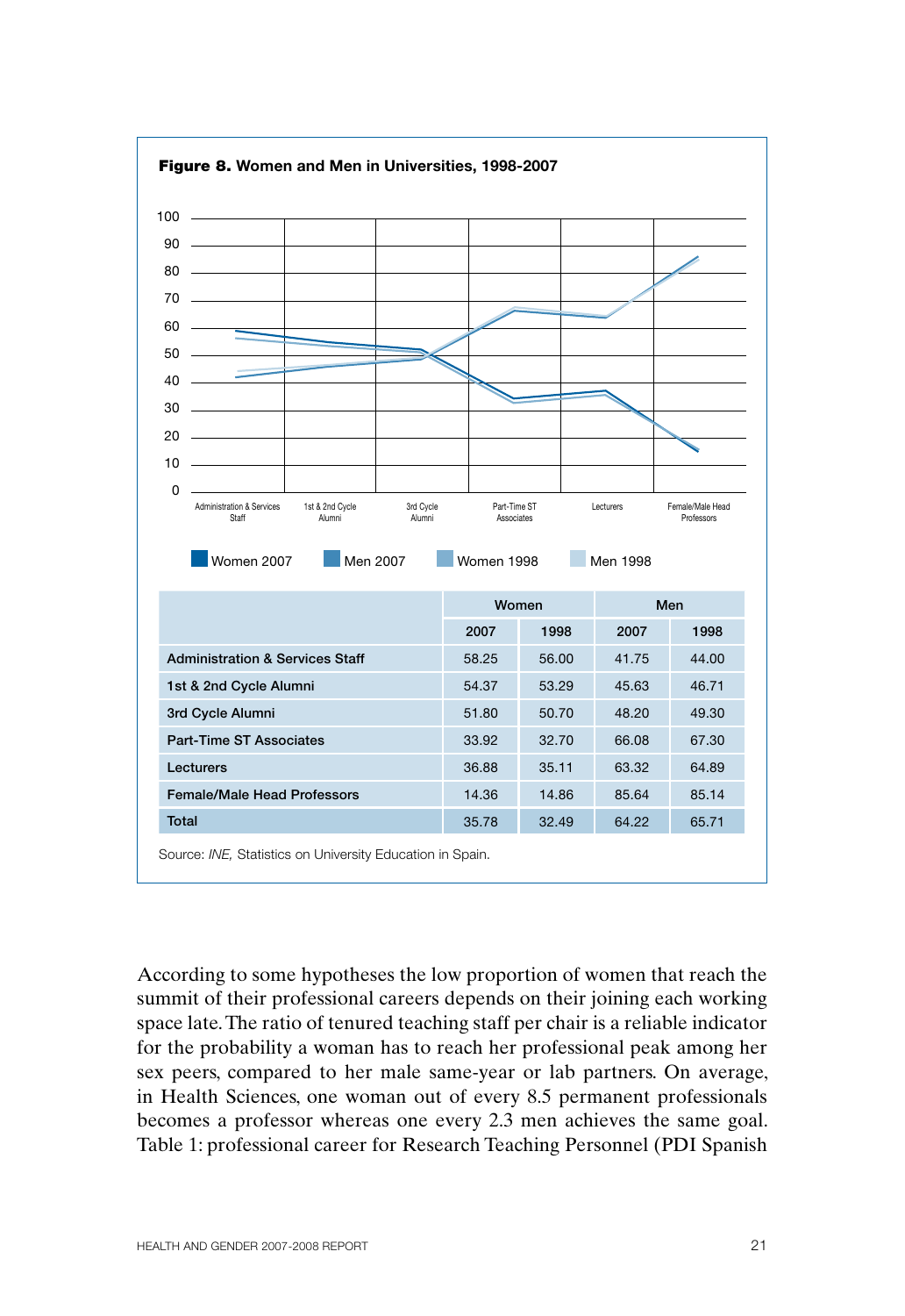

corresponding acronym) reflects the ratio female/male tenured lecturers per female/male professor for some Health Sciences sector areas of knowledge. The conclusion is that if no action is taken the mass of female tenured lecturers should have to increase six fold to achieve gender parity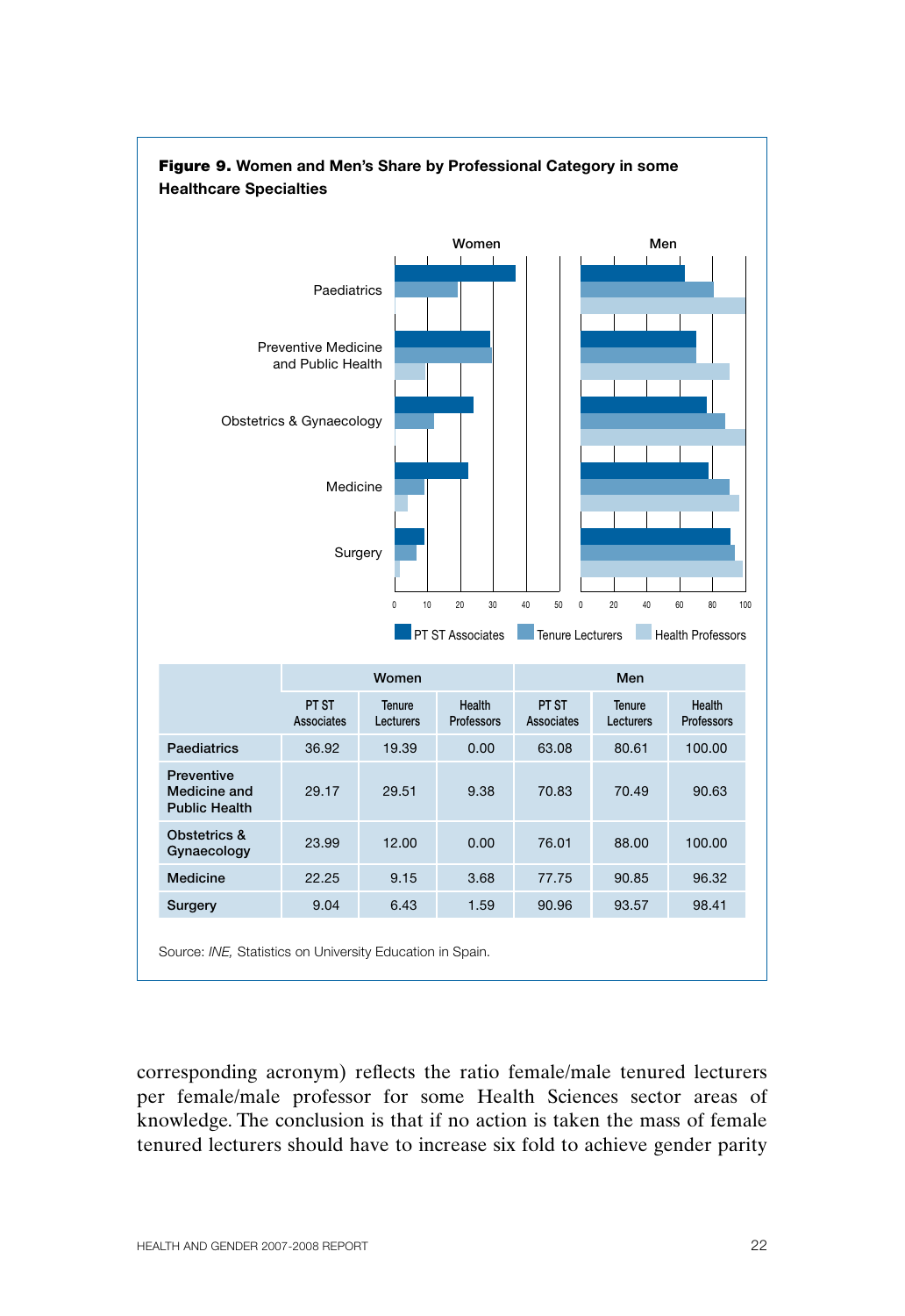at academic maximum responsibility level. When analysed jointly, data on women and men at the peak of their academic career and ratios of highest professional levels reveal that women's extra effort is closely related to the number of men holding those posts.

| IADLE<br><b>I.</b> Professional Career in Research Teaching Personnel - RTP (PDI) |                                                            |                                                          |                             |                               |  |  |  |
|-----------------------------------------------------------------------------------|------------------------------------------------------------|----------------------------------------------------------|-----------------------------|-------------------------------|--|--|--|
| <b>Health Sciences' Area</b><br>of Knowledge                                      | <b>Tenured</b><br>professionals<br>per female<br>professor | <b>Tenured</b><br>professionals<br>per male<br>professor | % Male<br><b>Professors</b> | % Female<br><b>Professors</b> |  |  |  |
| Ophthalmology                                                                     | 4.6                                                        | 2.3                                                      | 87.7                        | 12.2                          |  |  |  |
| Histology                                                                         | 5.0                                                        | 2.6                                                      | 72.0                        | 28.0                          |  |  |  |
| Toxicology                                                                        | 5.3                                                        | 2.2                                                      | 78.5                        | 21.4                          |  |  |  |
| <b>Medicine</b>                                                                   | 5.8                                                        | 2.1                                                      | 96.4                        | 3.5                           |  |  |  |
| Immunology                                                                        | 6.0                                                        | 1.5                                                      | 91.6                        | 8.3                           |  |  |  |
| Pharmacology                                                                      | 6.4                                                        | 1.5                                                      | 75.0                        | 25.0                          |  |  |  |
| Dermatology                                                                       | 7.0                                                        | 2.7                                                      | 85.7                        | 14.2                          |  |  |  |
| Microbiology                                                                      | 8.6                                                        | 1.5                                                      | 83.6                        | 16.3                          |  |  |  |
| <b>Legal and Forensic Medicine</b>                                                | 9.0                                                        | 2.2                                                      | 84.6                        | 15.3                          |  |  |  |
| Stomatology                                                                       | 9.2                                                        | 4.0                                                      | 89.4                        | 10.5                          |  |  |  |
| <b>Human Anatomy</b>                                                              | 10.2                                                       | 2.4                                                      | 84.6                        | 15.3                          |  |  |  |
| Physiology                                                                        | 10.3                                                       | 1.6                                                      | 87.5                        | 12.4                          |  |  |  |
| Surgery                                                                           | 11.0                                                       | 2.4                                                      | 98.7                        | 1.2                           |  |  |  |
| <b>Preventive Medicine and Public</b><br>Health                                   | 12.6                                                       | 3.0                                                      | 90.3                        | 9.6                           |  |  |  |
| Radiology and Physical Medicine                                                   | 24.0                                                       | 2.8                                                      | 96.4                        | 3.5                           |  |  |  |
| Psychiatry                                                                        | 29.0                                                       | 3.2                                                      | 95.8                        | 4.1                           |  |  |  |
| <b>Physical and Sportive Education</b>                                            |                                                            | 3.5                                                      | 100.0                       |                               |  |  |  |
| <b>Obstetrics and Gynaecology</b>                                                 | ٠                                                          | 1.8                                                      | 100.0                       |                               |  |  |  |
| Otorhinolaryngology                                                               |                                                            | 2.2                                                      | 100.0                       |                               |  |  |  |
| <b>Paediatrics</b>                                                                |                                                            | 2.7                                                      | 100.0                       |                               |  |  |  |
| <b>Traumatology and Orthopedics</b>                                               |                                                            | 9.0                                                      | 100.0                       |                               |  |  |  |

TABLE 1. **Professional Career in Research Teaching Personnel - RTP** *(PDI)*

Source: Ministerio de Educación y Ciencia. Académicas en cifras, 2007; 128-129.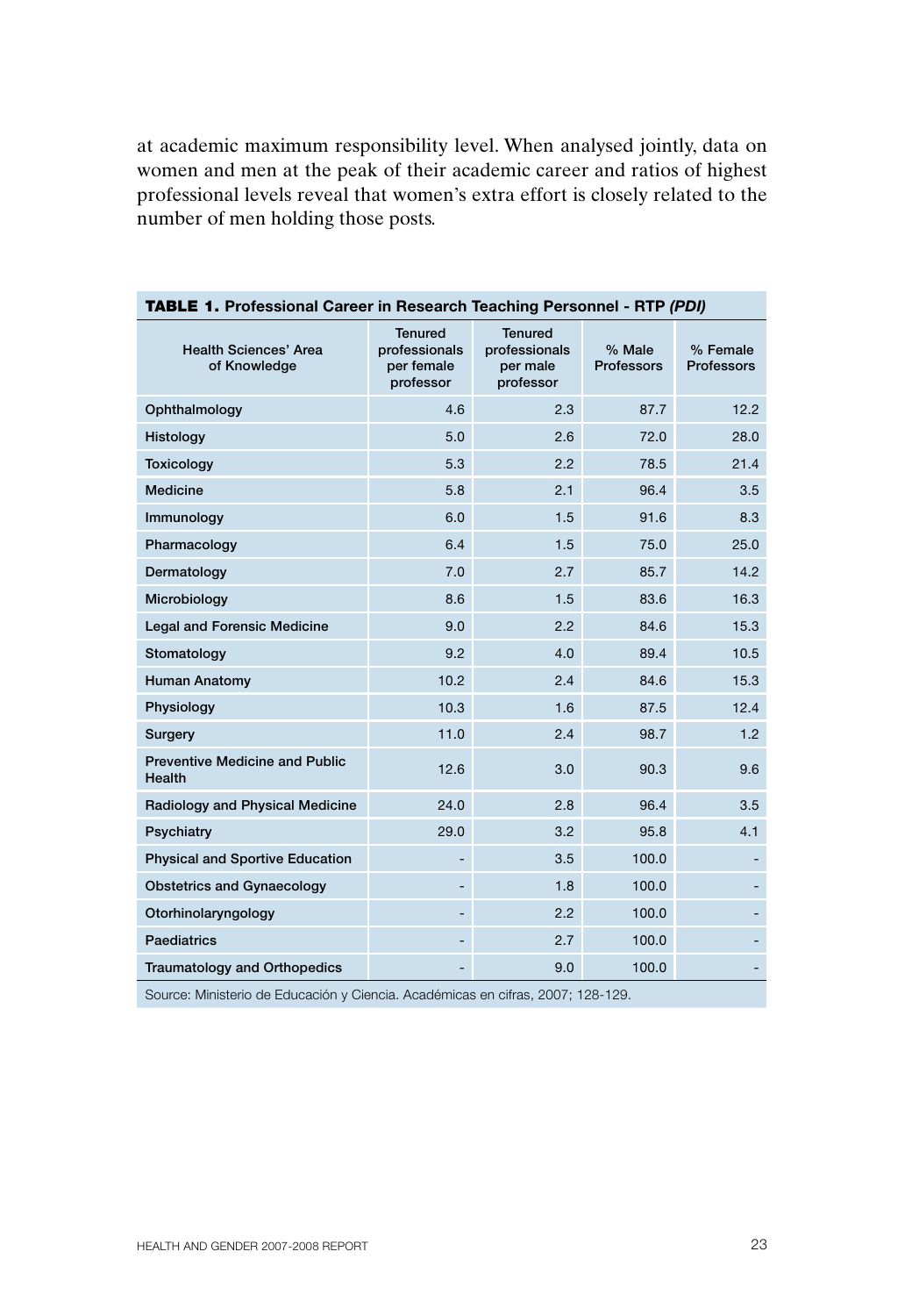# Administration and Management Executive Posts

The absence of women in administrative positions at universities mirrors inequalities of the structure itself, something more visible when it comes to posts of greater responsibility (fig. 10). To the practical absence of women Vice-Chancellors must be added a shy presence of women at Deputy Vice-Chancellor's offices that might owe to the goal of achieving parity in the composition of managerial teams within the university community, the percentage of female deputy vice-chancellors hardly reaching 30% with significant differences among universities, that range from 0 to 69%.

Likewise, individual commissions like Deanships of Technical Schools, Colleges or Departments Directorships are all still taken by men. This unequal distribution is quite significant in the areas of technical knowledge and also in Experimental and Health Sciences (*Ministerio de Educación y Ciencia,* 2007; Ministry of Education and Science). In the case of Health Sciences, there is a clear contrast between academic positions and distribution of alumni.

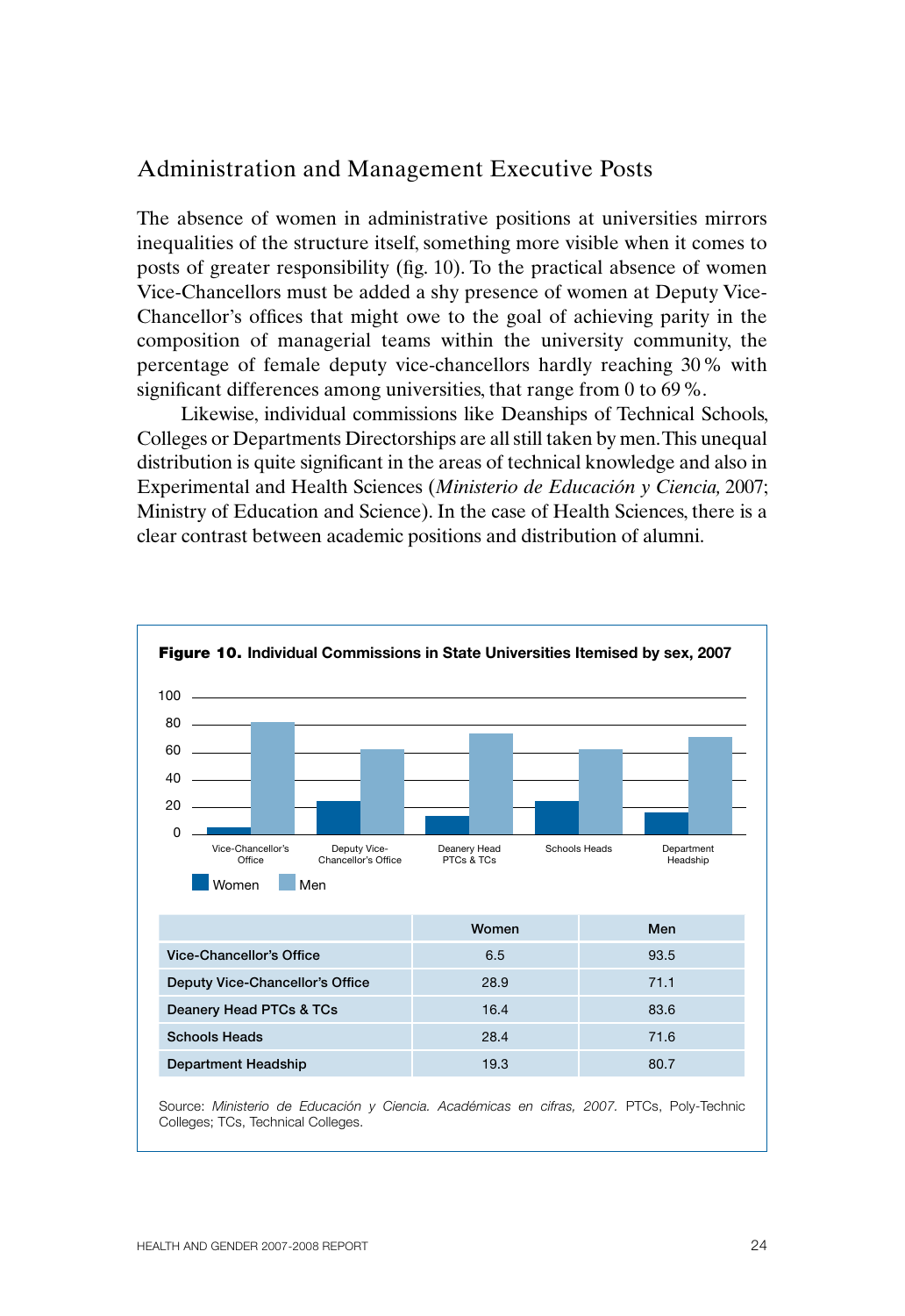The explanation for this absence of women from high posts is complex. A number of hypotheses have been put forward complementing, to a larger or lesser extent the whole of determinant factors (García de Cortázar, Guil, Pérez Sedeño, et al, 2005; Santamarina, 2001; Miqueo, et al, 2008; Ortiz, 2005; Dio Bleichmar, 2008) Even today the situation of women at universities is far from parity especially at levels accorded the greatest recognition. Regarding this state of affairs, explanatory factors may be proposed both of a sociocultural nature as well as deriving from the effects of the andro-centric culture pervading men and women's gender socialisation. It all materialises in the absence of women from spheres of power that influence access to direct appointment, co-optation and public assessment of merits, posts. This also entails less personal gratification and lower income. Another factor is the often greater involvement and dedication to teaching than to research, or the acceptance of subordinate positions ("to stay in the background") in the research activity, fact being that the academic career favours the research curriculum over the teaching one. Scarce reconcilement of family and professional lives in the case of men has also a bearing and so has the greater dedication of women to the family that deprives them of that supplementary time demanded by management posts and that is usually taken by men. Generally, more or less visible or significant, these personal or socio-cultural factors make up the academic "glass ceiling", i.e. the obstacles in women's path to access managerial, decision-making or responsibility posts in the university realm.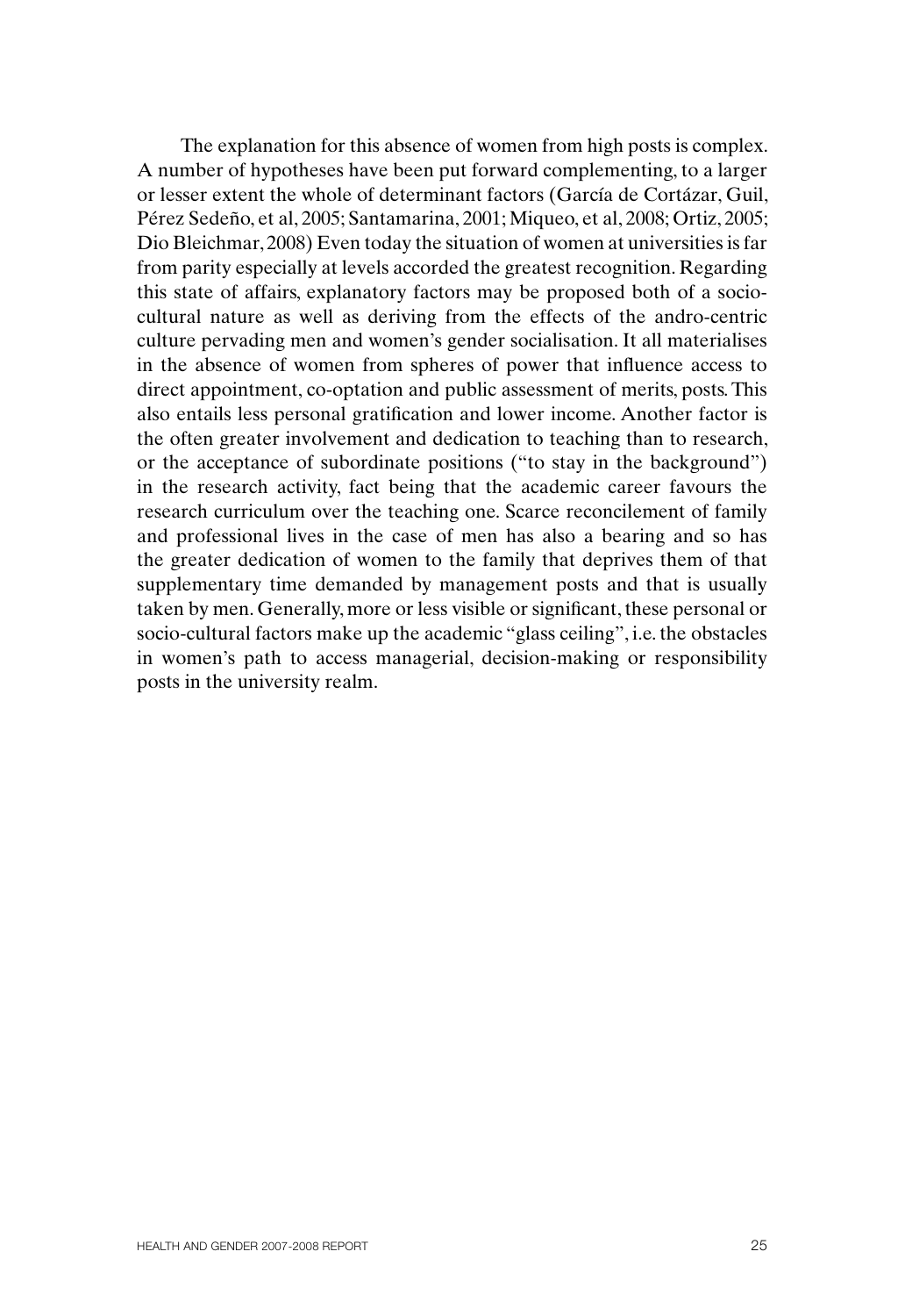# Research

# The Research Career

The existing breach between feminine population's progressive growth and excellence they achieve in higher education, and the subordinate role women have been cast in within the market of professional research are starting to surface in spite of the fact that leading indicators of the education system, the national system of science and technology and the healthcare system, do not yet provide sufficient data itemised by sex (ETAN, 2000, 2005).

In recent years some approaches to research from the perspective of gender have helped to, at least, clarify each sex share of research personnel (García de Cortázar, Guil, Pérez Sedeño, et al, 2005; Miqueo, et al, 2008; Pérez Sedeño, 2001, 2006; Fernández y Santesmases, 2002), as well as professional categories women an men hold globally, though we still lack minimally reliable data on productivity and impact of their work. Broadly speaking, studies are contributing more quantitative data than explanations of the phenomenon, the discovery stage still prevailing over the application or social and universal bearing of that gender studies fresh information on men and women.

It has been observed that the rhythm of integration of university educated women in the professional work market is slower than it should be expected; by way of example, in the last five-year period the general rate of female undergraduate went up by 4% while only 1.3% in the research sector. Secondly a traditional pattern emerges in this process as women converge in public administration spaces, universities and non-profit private institutions (fig. 11). Also, and in contrast with men, women prevail in the fields of education, and healthcare and in social and humanitarian areas, whereas men outnumber them in the engineering, technology and experimental science areas and in private firms.

Reports contributed by *Mujeres Investigadoras del Consejo Superior de Investigaciones Científicas* (*CSIC;* Women Researchers from the Superior Council of Scientific Research) are the most significant because of the research population it integrates and their subsequent editions issued regularly since 2005, after the initial and comprehensive study conducted by areas in 2002<sup>2</sup>. Among their conclusions the inference drawn is that

<sup>2</sup> The *CSIC,* Institution now part of the *Carlos III* Health Institute is the only Spanish research organisation that relies on a unit of equality and promotion of women. The Commission "Women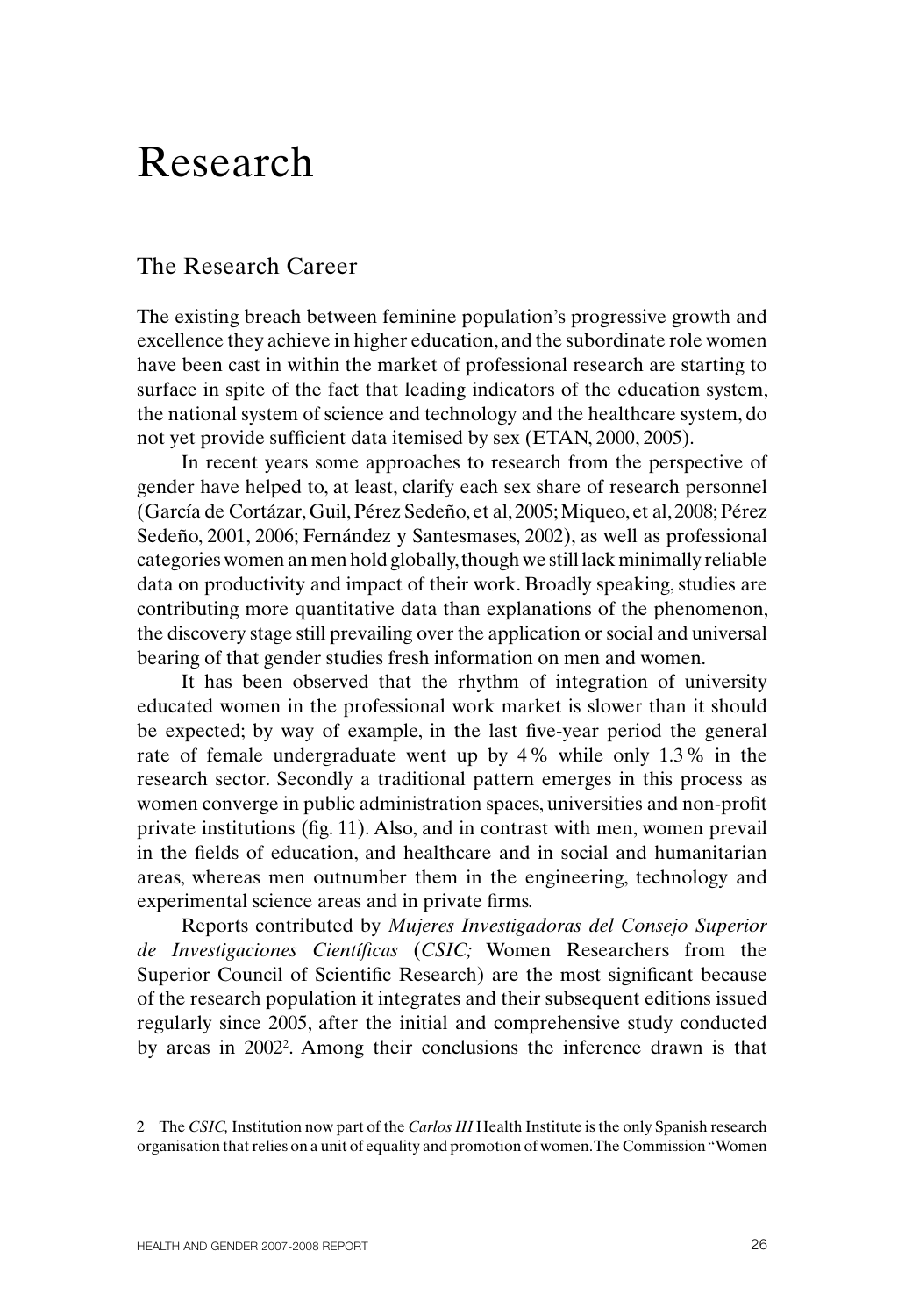

presence of women in the main research system at State level is parallel with the presence/absence of women in University: in some specialties like Science and Physical Technologies, women are still minority while in others like Food Science and Technology the proportion of women and men verges on parity (CSIC, 2007; fig. 12).

Nevertheless the distribution by professional category reveals great inequities as the greater proportion of men in the highest posts of the research career. Precisely, the three most recognised categories in the CSIC are taken up in a practical majority by men and they follow the pattern previously discussed and referred to Universities. Two good examples of scissors-like

and Science at the *CSIC*" *( "Mujeres y Ciencia en el CSIC")* has been functioning since 2001 as a work group by direct invitation of the then president Rolf Tarrach, until the *CSIC* Governing Board approved its institutional creation on 30 September, 2002. The Commission is made up by the *CSIC* President, eight members representing each one of the scientific areas and three more members appointed by its president (www.csic.es).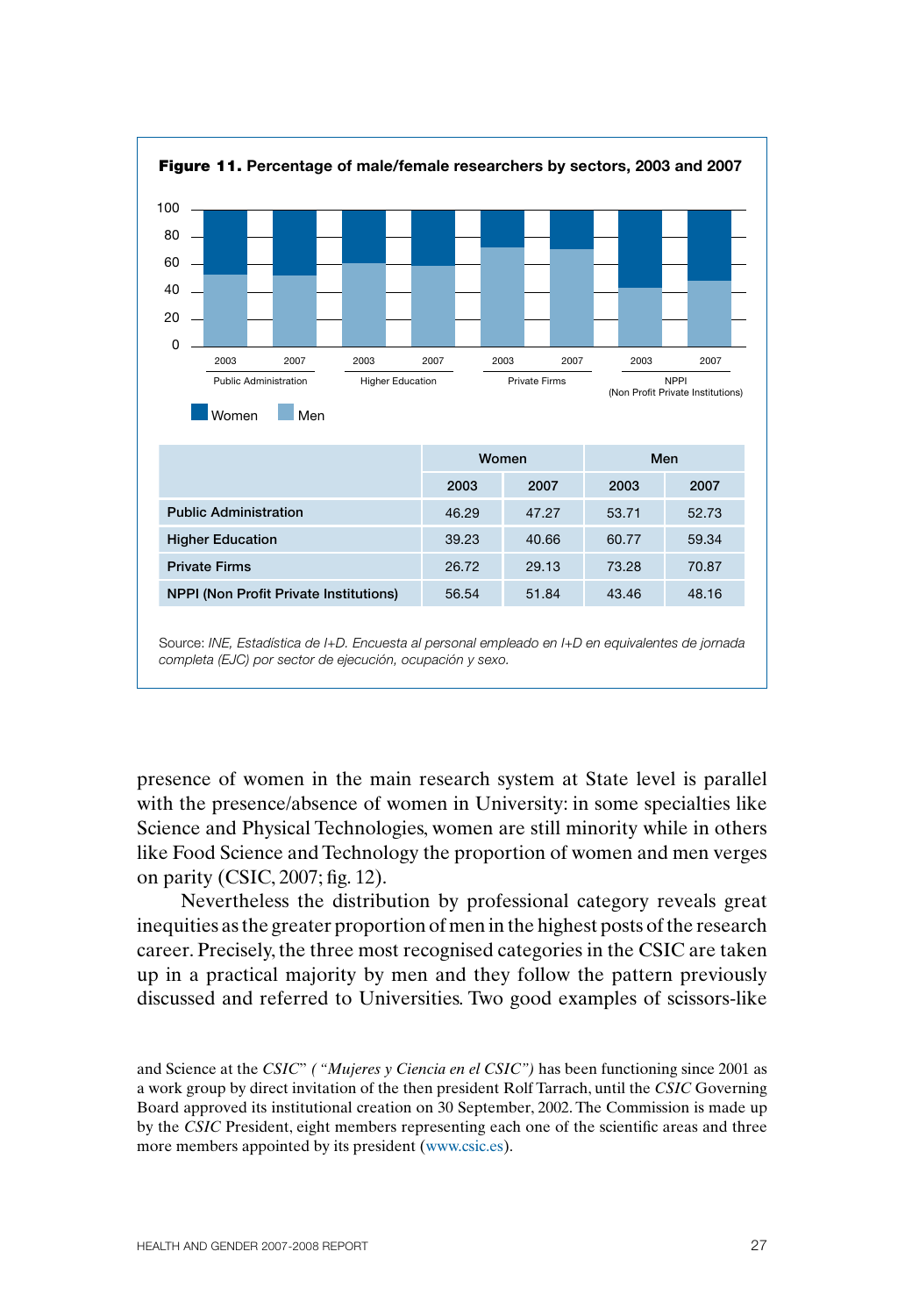

# Figure 12. **Distribution of Research Personnel by Sex and Specialties**

distribution are research lecturer positions<sup>3</sup>, with hardly 20 % of women and, on the opposite side the research assistant position with more than 60% of women (CSIC, 2007). Other attempted overviews on presence of women in research teams yield similar results: larger concentration in the technical and administrative areas and conspicuous absences in the sheer research area itself (Campabadal, 2008; Agudo and Viedma, 2008).

The whole of the Spanish scientific-technological system follows the traditional sexual segregation pattern (negative discrimination) where we

<sup>3</sup> Officially "Senior Lecturer in Research".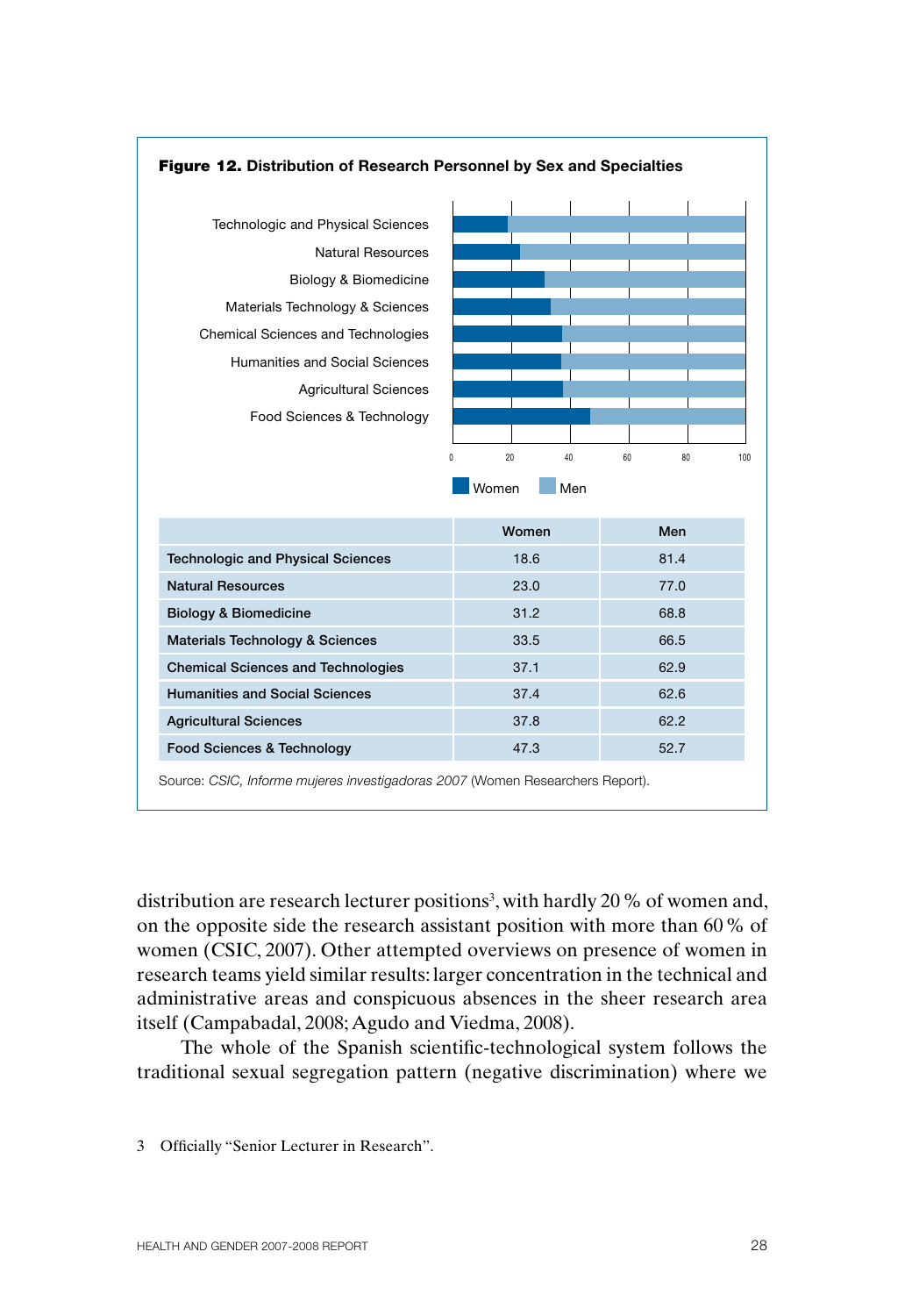can see that the Medical Sciences sector is the one where parity most occurs (fig. 13).

For analysis of those vertical and horizontal discrimination trends, age itemisation has proved to be a key factor (fig. 14), chiefly for the purpose of confirming or refuting the thesis of natural correction of unequal access of women to managerial posts. According to available data, among the youngest cohorts parity is higher, but the evolution of their full-time commitment opportunities will have to be closely watched as they grow older after they reach the age of assuming reproductive challenges.

Healthcare research at the present time depends on a series of financing mechanisms, chiefly funds to promote research granted by state



Source: *INE, Encuesta sobre Recursos Humanos en Ciencia y Tecnología, 2006.*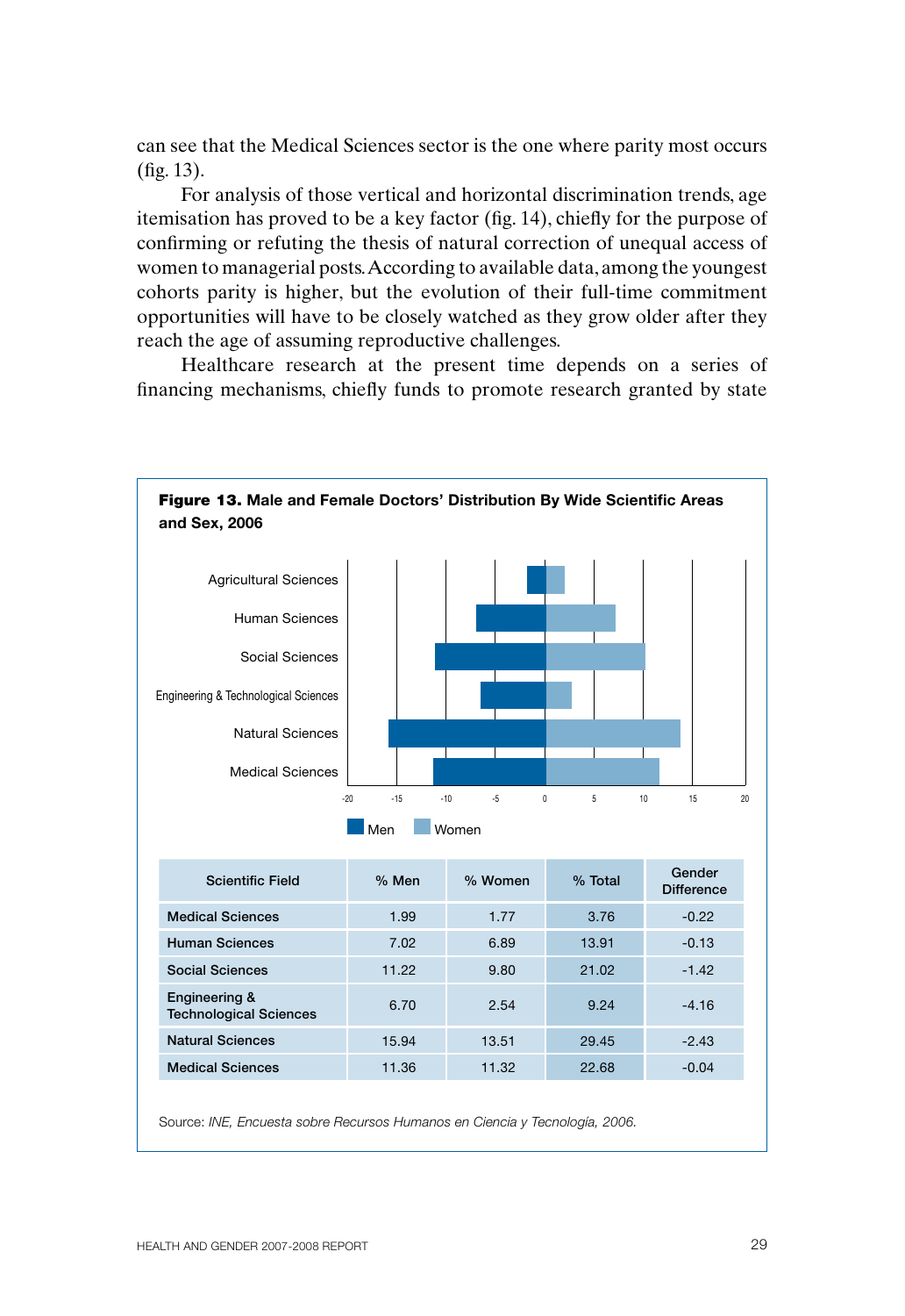

institutions. The call for financial aids from the Healthcare Research Fund (*Fondo de Investigación Sanitaria, FIS*) is a good indicator of the state of biomedical research. The call's particular structure enables these aids' sexrelated unequal distribution to emerge, as one member of the applicants team for each particular grant has to appear as "Main Researcher" (MR). It has also been possible to observe how some of the projects led by women get considerably behind the logics of prevailing biomedical priorities, although the involvement in public health is clear. No wonder in the inter-peers evaluation process these projects get rated as of minor significance within what is supposed to map up Biomedicine main agenda.

Analysis of two time-distant calls for D+R shows that women's presence in the system of promotion of research has not improved significantly over the years. If in 1995 the number of female MR (main researchers) stood at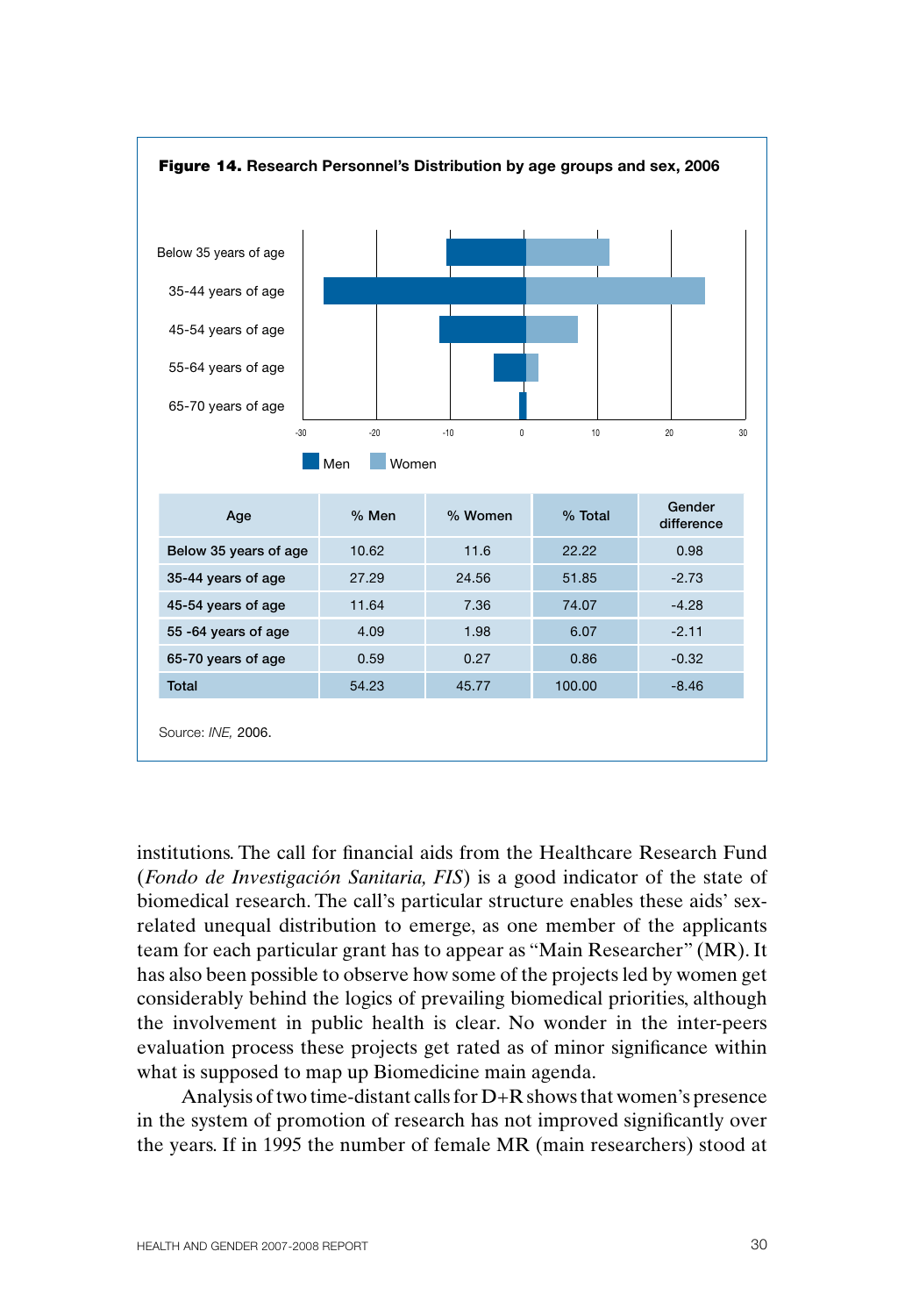26.1%, recent data show that the percentage of main researchers reached 29.7% in 2005 (fig. 15).

Participation of women as part of teams of applicants for public financing, yields slightly different data with more than 36% of participants in research projects. Close inspection of Figure 16 data shows that less than half of the women participating in 2005 Healthcare Research Fund Call for Public Financing did it as Main Researchers. The ratio Main Researchers/ Associated Researchers is different among men: 60% of men apply as MR, whereas slightly over 40% do as Associated Researchers of the project.

It is besides interesting to observe the probability of obtaining financing according to the Main Researcher's sex. From data resulting from 2005 Healthcare Research Fund Call for public financing it can be concluded that of projects submitted those led by women achieve success (win financing) in a slightly lesser proportion when comparing them with projects where the Main Researcher is a man (Table 2). With the information available in hand the reasons for these differences cannot be determined. Maybe one of

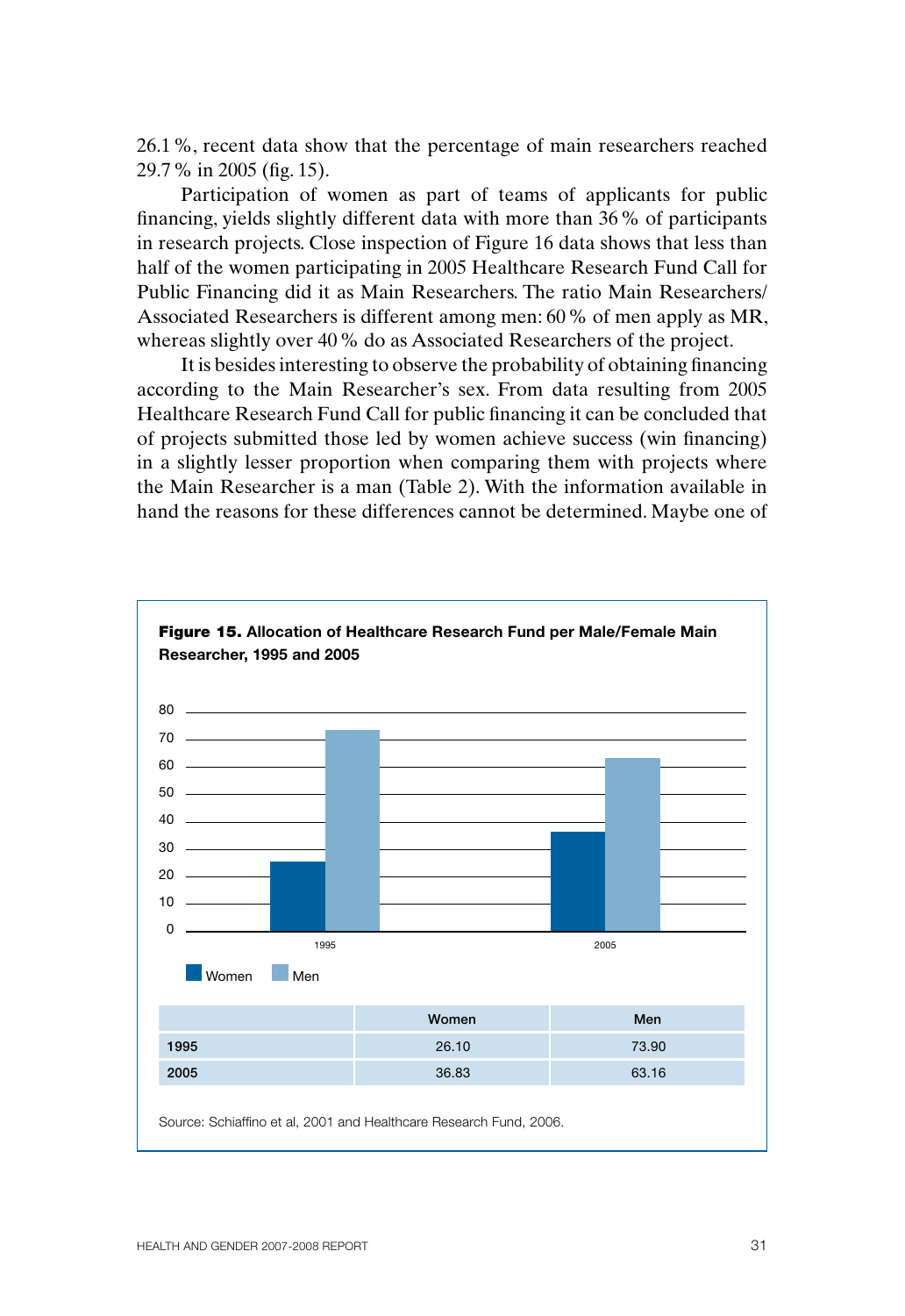

Figure 16. **Distribution of personnel ascribed to financed projects, category** 

them is that some of the proposed subjects by female main researchers may not coincide with present Biomedicine priority interest subjects or may be deemed as less interesting than the latter (García-Calvente et al, 2008).

In addition and as regards subsidies granted to the most experienced male and female researchers through the Centres Of Biomedical Research Network *(Centros de Investigación Biomédica En Red - CIBER),* differences emerge between grants given to female or to male researchers (Peiró-Pérez et al, 2007). Finally, further analysis of other public calls for financing does not show statistically significant differences between grants awarded to women or to men.

| <b>TABLE 2.</b> Projects submitted to Healthcare Research Fund 2005 Call |            |          |          |           |  |  |  |
|--------------------------------------------------------------------------|------------|----------|----------|-----------|--|--|--|
|                                                                          | Applicants | Rejected | Admitted | % Success |  |  |  |
| Women                                                                    | 897        | 532      | 365      | 40.69     |  |  |  |
| Men                                                                      | 1.956      | 992      | 964      | 49.28     |  |  |  |
| Total                                                                    | 2.853      | 1.524    | 1.329    | 46.58     |  |  |  |
| Source: Arenas Barbero, 2005.                                            |            |          |          |           |  |  |  |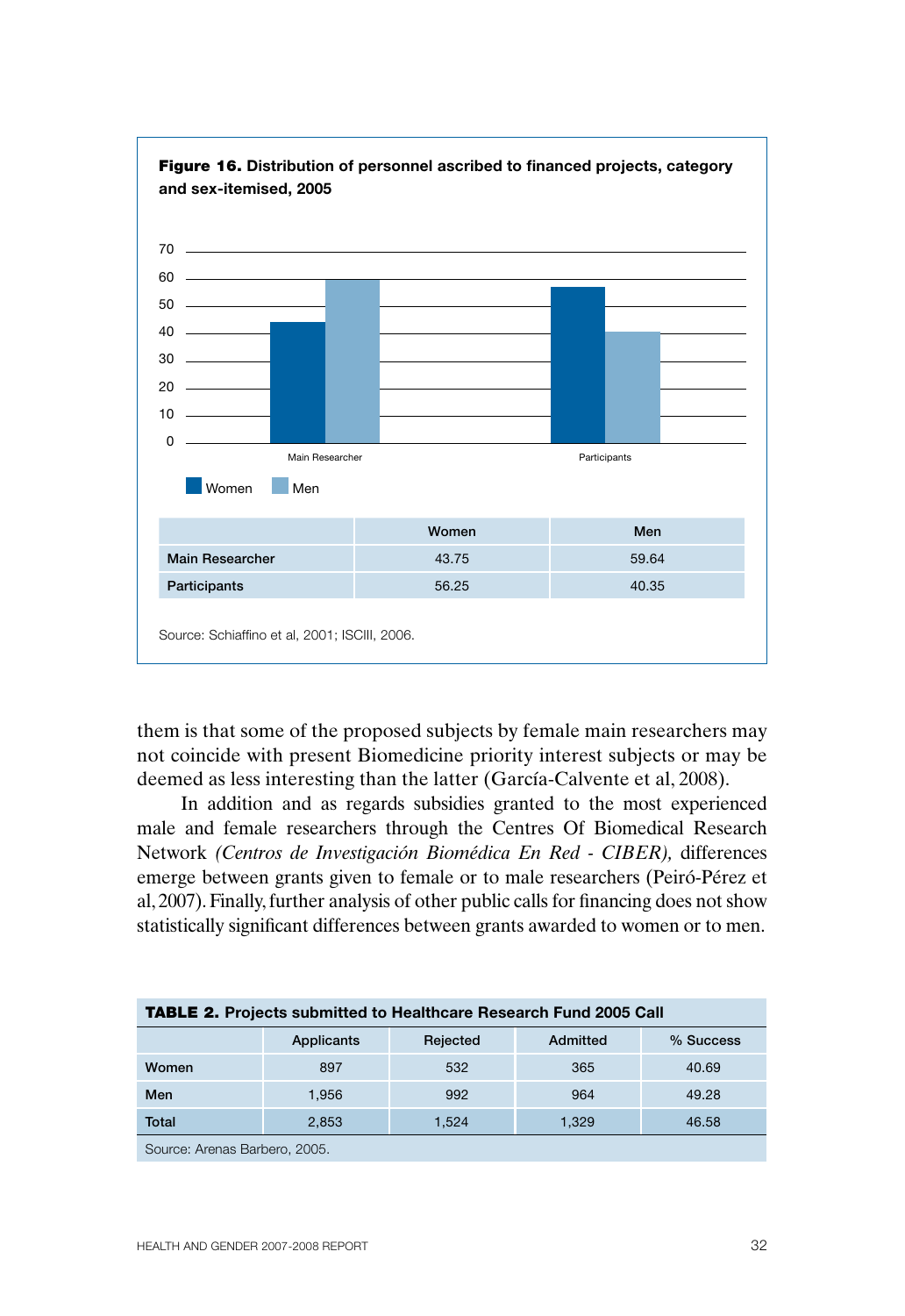# Scientific Journals and Reviews

If the presence of women in responsibility posts at universities and professional societies is still minority so is their visibility in scientific production. A reliable indicator is the publishing of articles in specialised journals and reviews, something that apart from prestige may yield economic benefits, as is the case for instance, of those deriving from Research *"Sexenios"* (researchers' exclusive eligibility for six-year-period cumulative work-output supplementary payment) (Frank, 2005; Bordons, 2003; Mauleón, 2006). Specifically in the health sector there are a number of bibliometrical analyses by different publications to evaluate the importance of women's participation. Thus, in 1998 practically 70% of published articles in the most prestigious health-specialised reviews were subscribed by men. Also, in 85% of articles with more than one signatory, the first signature was a man's (Schiaffino et al, 2001). However not always can this type of studies be conducted, for many biomedical publications do not identify male or female authors by their names, thus making their sex invisible (Miqueo et al, 2008).

Other analyses at an international level establish the scarce presence of female signatures among the main scientific reviews: from 5.9% of first signatures in 1970, 29.3% is reached in 2004. Just as it also happens at university, female and male distribution by specialties is not homogeneous either. It rather concentrates at some specialties: women appear more frequently in reviews specialising in Gynaecology or Paediatrics, with around 40% of first signatures. On the contrary, articles written by women are not as visible in other specialised reviews, as for instance in Surgery, with a 16.7% of first signatures (Jagsi et al, 2006). Other sources set the percentage at 25.6% for this same specialty (Kurichi et al, 2005). In the case of leading articles in international scientific reviews the proportion of women would reach between 11 and 18% (Jagsi et al, 2006).

The presence of women in scientific reviews' editorial teams is also lower. In an article published in 2004 the percentage of women integrating the editorial teams of three public health reviews stood at between 15 and 26% (Ortiz-Gómez et al, 2004). Four years later, representation of women in editorial teams is reported to have improved for some of the publications analysed in the above mentioned article though in no case was 30% exceeded. A later report on a random sample of 2004 Spanish medical reviews, reveals that parity rates in editorial committees is inversely proportional to the review significance level (Miqueo, 2008). A different study shows that 51.17% of 2007 reviews do not allow visualising of the men and women integrating their scientific, advisory and revising committees as they only use Christian name initials, whereas this guideline does not apply to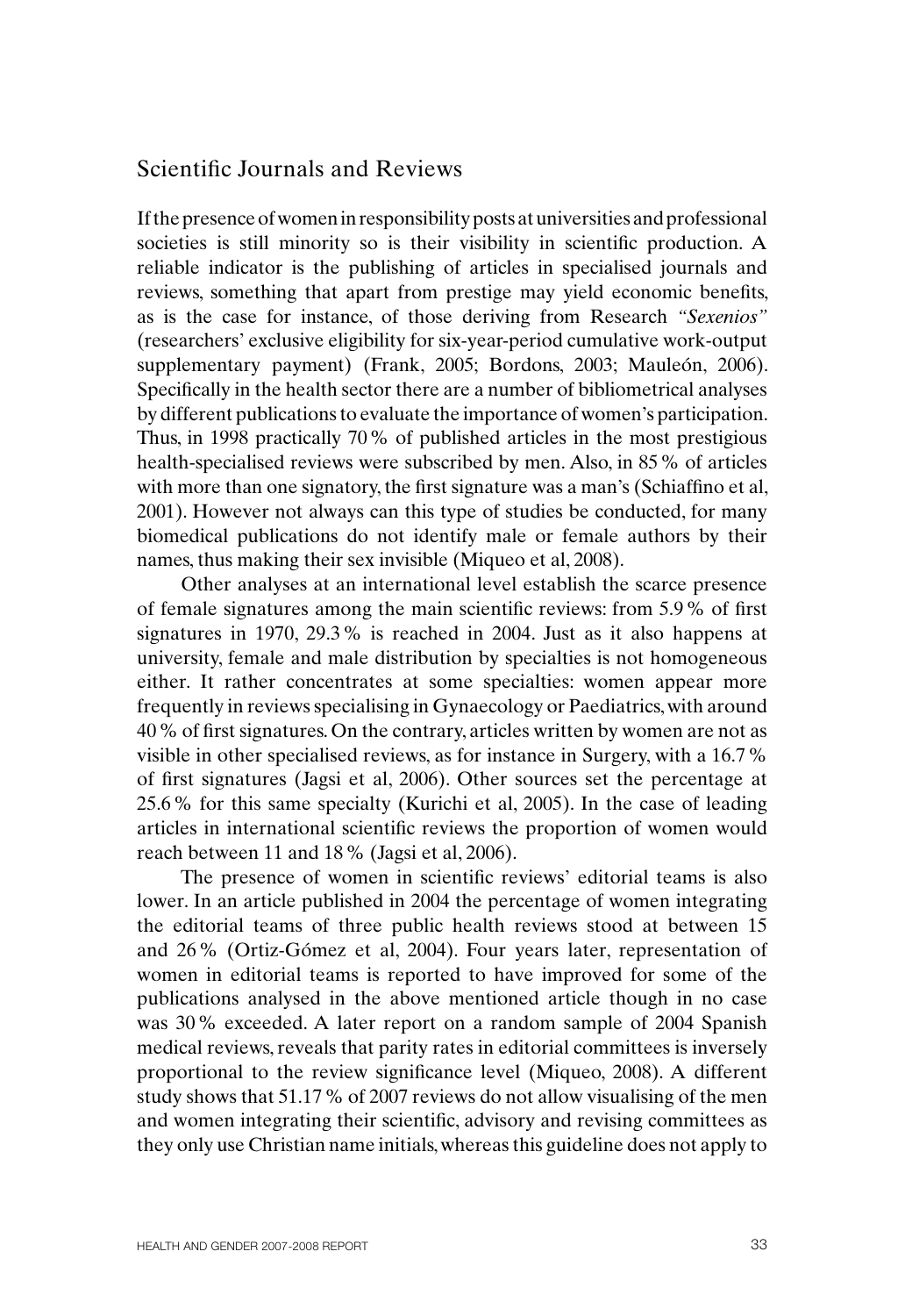managing or editorial teams of 70% of Spanish reviews. In these 122 reviews that fully state Christian names of those who integrate their managerial committees (fig. 17), there were 238 women versus 906 men in 2007 (many of them performing administrative tasks). This rate (20.8%) duplicates the rates of women in committees entrusted with more scientific and assessorial functions (828 women of a total of 8807 scientists). Reviews directed by a woman are an exception (3 out of 172), but those with no women in their main executive boards are starting to be minority (25.6%): 34 out of the122 that allow them to be visible (Miqueo y Barral, 2008, 2009).

All in all, the average participation of women in decision-making and evaluation posts in health sciences reviews (10%) is concluded to be below the number of male professors or individual posts within the academic sphere (15%), although it still outnumbers female executives in firms (5%).

The same effect surfaces in revision teams where men usually outnumber women (Davo et al, 2003). This adds to the fact that women encounter greater difficulty in overcoming the revision process, partly because some of the issues dealt with are underrated or trivialised from a biomedical viewpoint (Jiménez-Rodrigo et al, 2008).

It is, on the other hand, interesting to highlight that both multidisciplinary subjects and those relating to critical theories on women and gender studies,

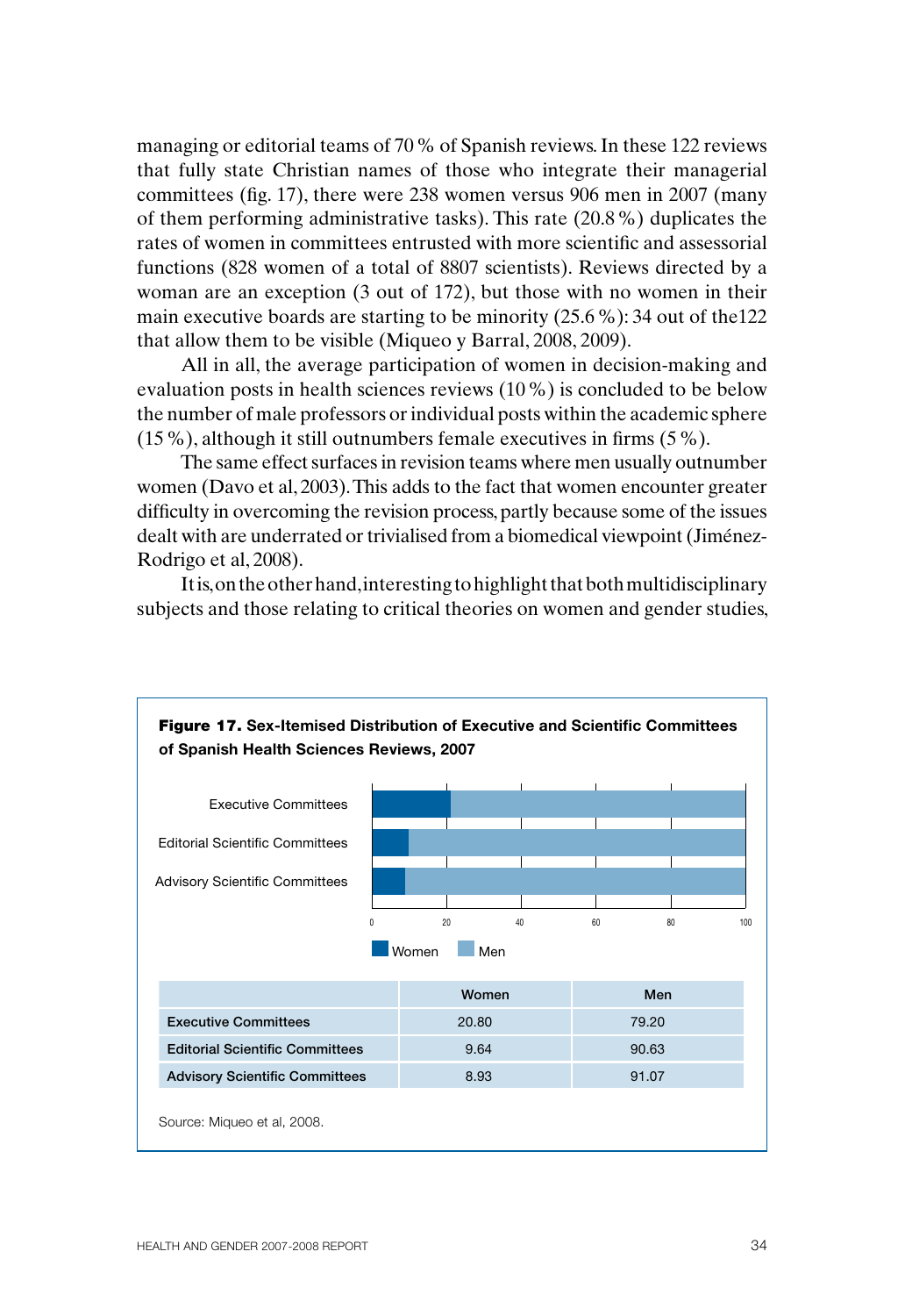get published in a different type of reviews such as Women's Studies that circulate outside more sizeable databases. This is to say marginal and nonintegrated in hegemonic knowledge sources.

Broadly speaking it could be said that men rely on more opportunities, better facilities and availability to develop a research career because of which their productive capacity in terms of publications is greater. On the other hand some research points in the direction of men being more prone to arrange to meet among themselves (Addis, 2004). To this must be added the lesser support editorial teams give research led by women precisely because of an existing underestimation of some subjects and methodologies such as qualitative ones.

Finally, the Matthew's<sup>4</sup> effect coined by sociologist Robert K. Merton<sup>5</sup> (1968), is worth considering in that, according to what it proclaims, an over recognition of already well placed and valued persons is a common occurrence. The gender perspective contribution was made by Margaret W. Rossiter when coining the "Matilda effect" that results when incorporating the gender perspective to the Matthew's effect (1993). Advantages accrue to men who rely on better facilities for achieving a research career, to a greater extent than to women, this being extendable to all levels.

In short, presence or absence of female signatories in specialised biomedical reviews is not attributable to a unique cause. It is rather a complex, multidimensional process with a wide variety of agents that hinder, intentionally or not, acceptance of articles subscribed by women. Figure 18 shows some of the processes just discussed.

Recommendations Jiménez-Rodrigo et al (2008) propose to reach parity in the process of publishing are worth considering.

On the other hand, scientific production determining factors must be considered bearing in mind the position and situation women and men hold in the ground of knowledge. Though we count on few data series, all studies reveal a lower participation of women as authors of scientific publications, as first signatories or top producers in the various areas, countries and specialties<sup>6</sup>. Socio-demographic and educational indicators seem to predict

<sup>4</sup> In accordance with Mathew's Parable (13:12): "For whoever has, to him more shall be given, and he will have an abundance; but whoever does not have, even what he has shall be taken away from him".

<sup>5</sup> Although a large part of the work Merton used to formulate his theory is attributed to his co-worker Harriet Zuckerman (Rossiter, 1993).

<sup>6</sup> Revision of series presented at Science, Technology and Gender Latin American Congresses (1998, 2000, 2002, 2004, 2006 and 2008) reveals that productivity is the most opaque indicator of scientific activity. The latest studies of Spanish scientific production (Ministry of Science and Innovation and Autonomous Communities) offer sex-itemised data. Pioneer studies on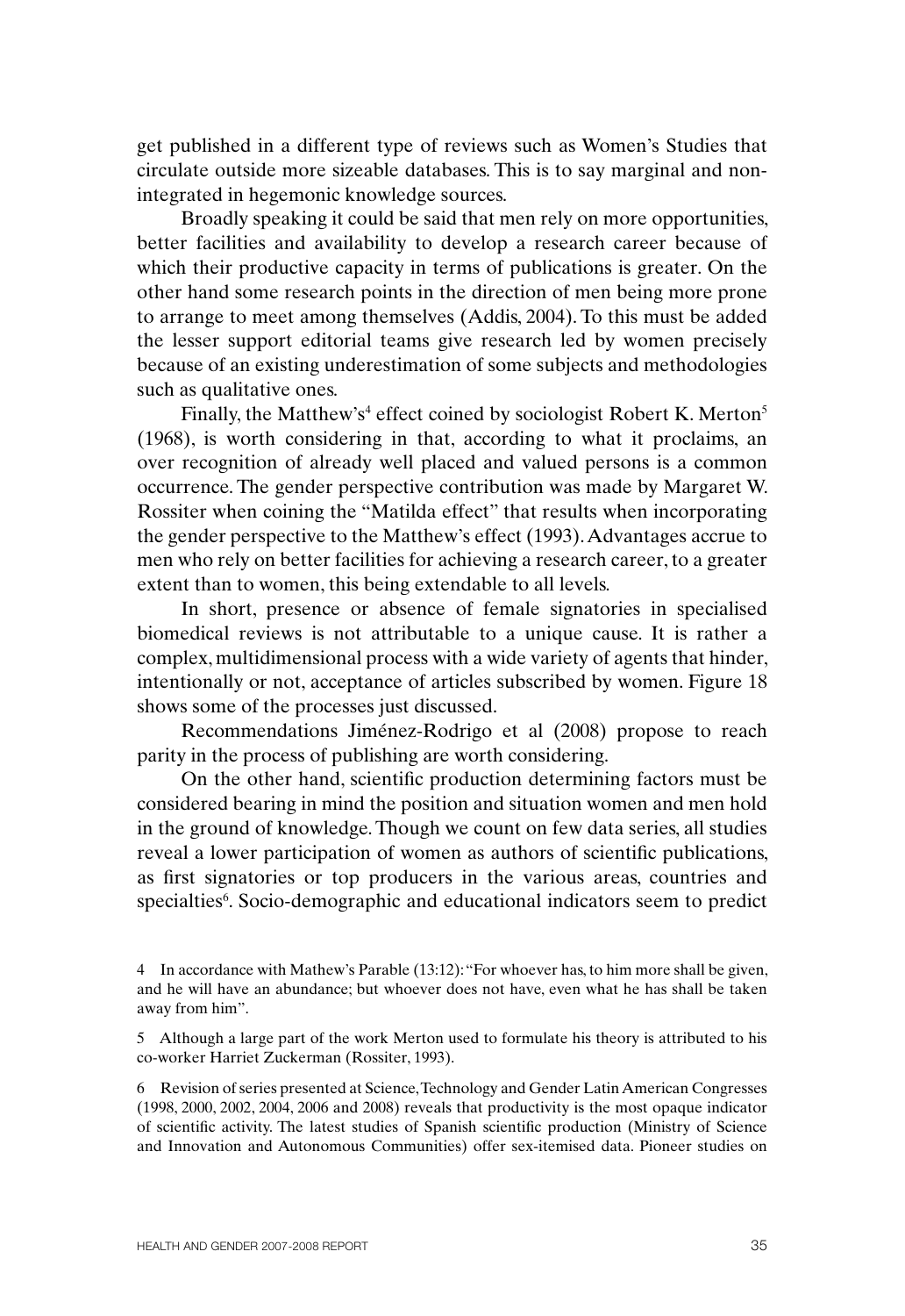

an equalitarian scientific production among both men and women. Family structure (partner involved or not in scientific activity, with or without children and number of children) is the factor upon which most studies, qualitative in a large proportion, have been centred, revealing generally a negative influence for women and positive for men. Structural variables are the ones to influence individuals' scientific production as shown in Figure 19. These structural variables have a strong impact on women's production in such a way that their productivity is strongly influenced by their position in Science social organisation (being part of publishing committees) Marked differences according to sex also occur for each one of the productivity indicators. International contacts (congresses, committees, projects, etc.) influence and determine the number of documents mostly among women, whereas the most significant indicator of men's productivity relates to foreign scientific conferences, their colleagues' revision and documents of an academic level.

productivity determinant factors according to gender in Spain, were those by Santesmases (2000), García de León (2002), Bordons (2003) and Pérez Sedeño (2005). In the healthcare field, sex-itemised data have been made available in specialties like History of Medicine, Public Health, Cardiology, Neurology, Primary Care and Drug-dependence (Ortiz, 2004; Colomer, 2002; Valderrama, 2007; González, 2007).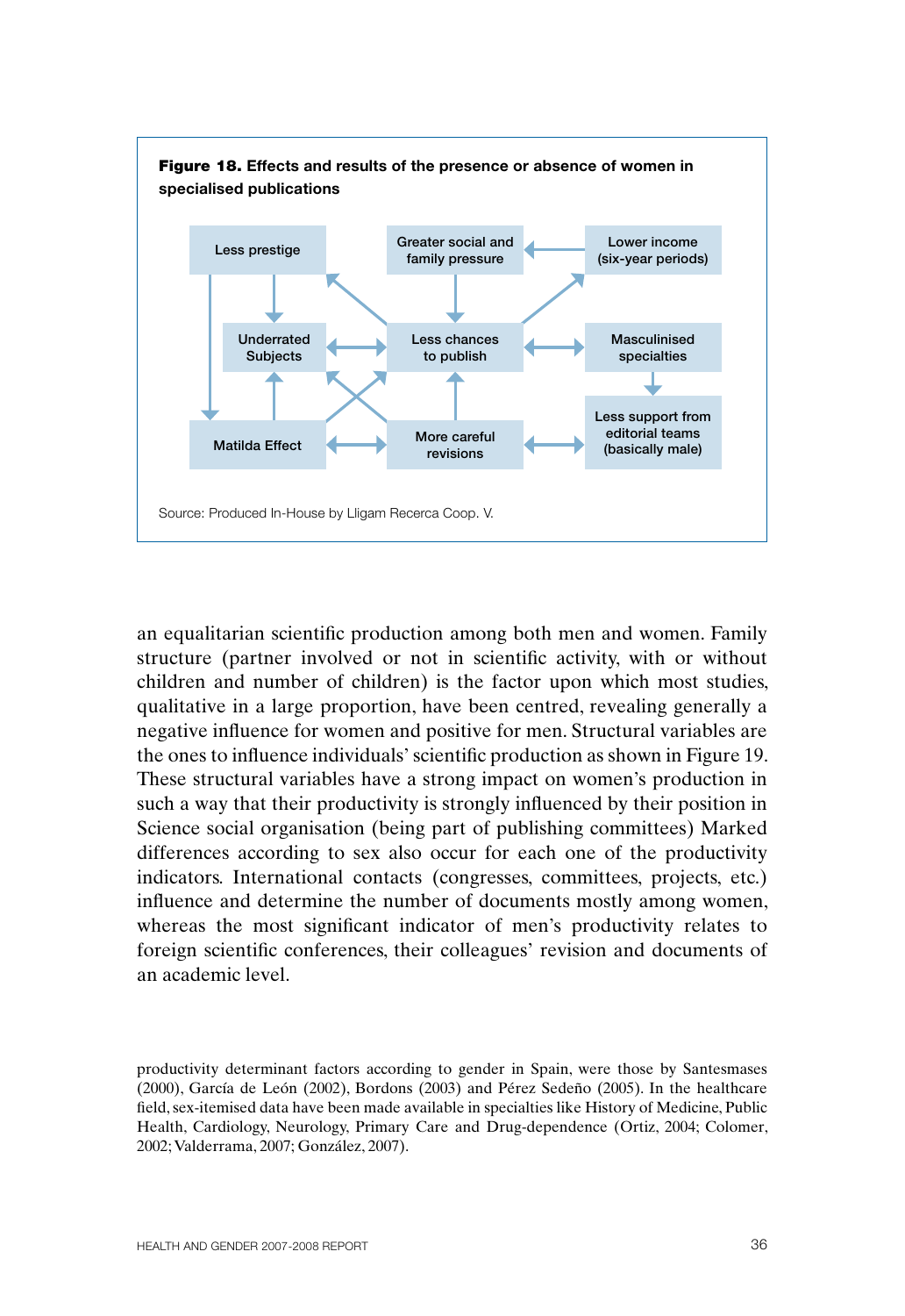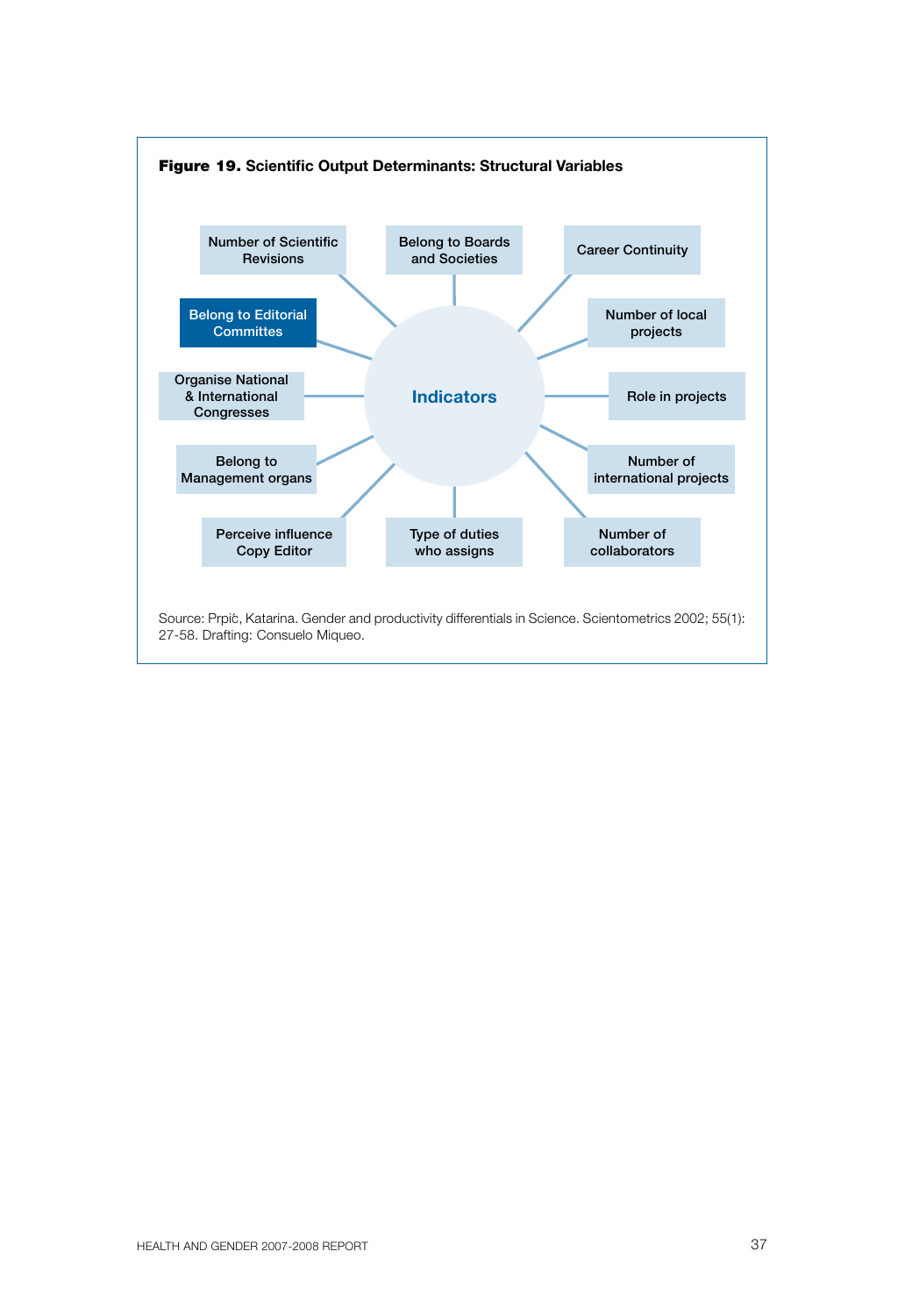# Professional and Scientific Societies

Healthcare Professions' membership is a good indicator for sex-distribution in different specialties7 . At present, women account for 64% of the total of collegiate healthcare professionals according to data from the National Institute of Statistics *(Instituto Nacional de Estadística)* which reflects the progressive feminisation of the whole of specialties. As it emerges from the analysis of graduate studies, women and men's distribution in different specialties is dissimilar and depends on multiple and diverse factors. The same can be said when it comes to professional associations: The proportion of women ranges from 17% in Dentistry of Medicine to 55% in Nursing. Figure 20 shows how composition of executive boards of Nursing and Hospital Surgical Medicine pictures the two opposite ends in such a way that in Nursing 7 out of 10 professionals are women and in Hospital Medicine they would make 1 out of 10. In the rest of specialties, the proportion of men ranges between 70% and 75% (Cascant et al, 2007).

Professional Associations' General Councils, PCGC (CGCP) stand out from the rest of professional organs for their being those with the lowest presence of women in their executive boards. In Biology, Medicine and Veterinary PCGCs there are no women whatsoever in their governance organs. On the contrary, specialties such as Pharmacy, Psychology and Phyisiotherapy exhibit a presence of women higher than in other specialties although very rarely do they go beyond the 30% threshold.

The presence of women in directive bodies of Professional Associations and their General Councils differs greatly from their Graduation Photograph. It could be said that the approximate percentage of women on executive boards of professional healthcare societies is 33.2%, which translates into women's underrepresentation especially in those specialties in which they are majority (figs. 21 and 22).

Obviously in less feminised specialties this percentage is lower and rises in professions like Nursing or Psychology. However, specialties' feminisation does not guarantee access to higher rank posts. Unequal distribution of leading posts repeats itself as in the case of jobs at universities so that,

<sup>7</sup> Concerning this, see Section 6: "Women in the Healthcare Career" in the *Health and Gender 2006 Report.*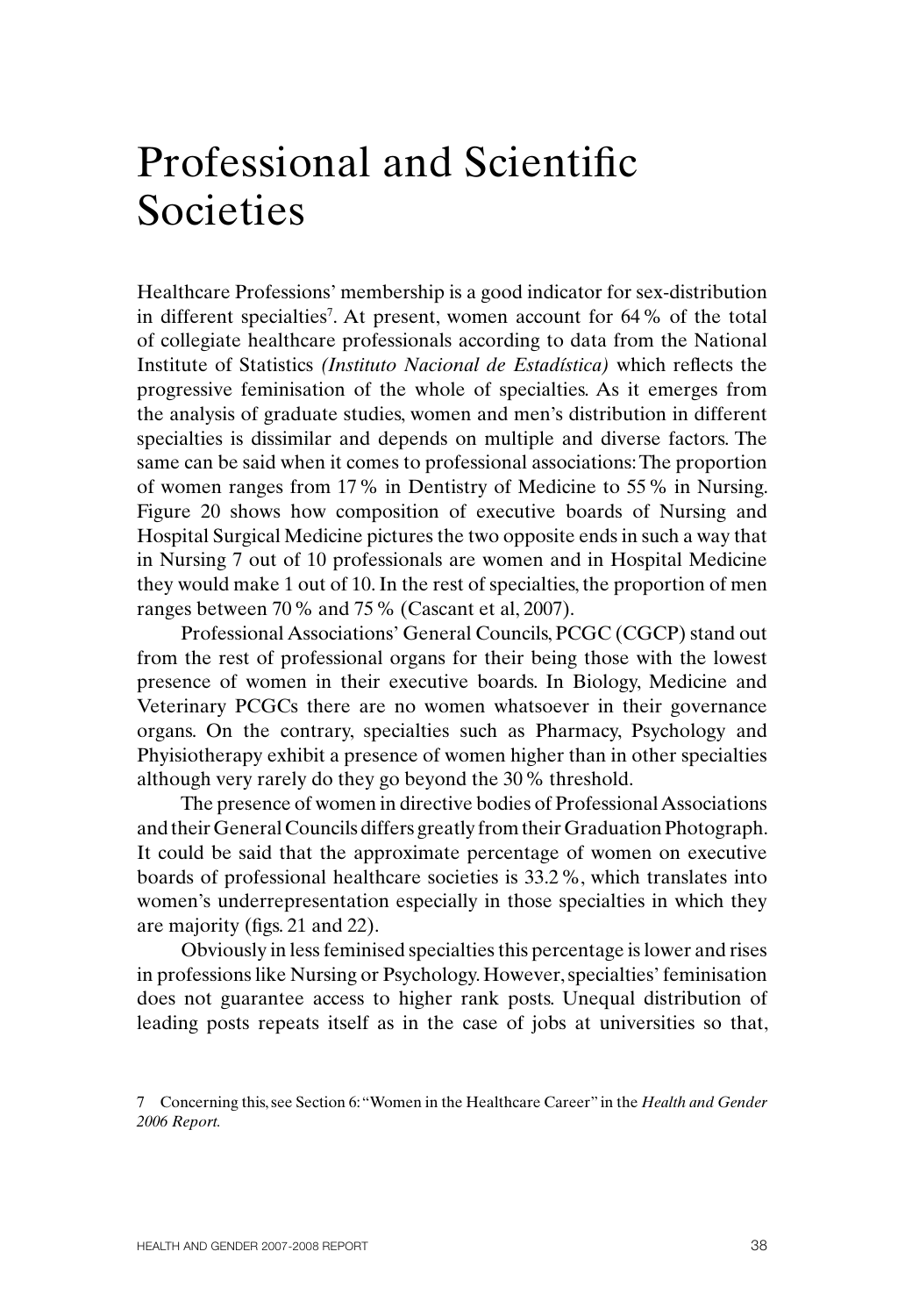

### Figure 20. **Sex and Specialty-Itemised Distribution of Executive Boards of Professional Associations' General Councils**

Source: Cascant et al, 2007.

broadly speaking, women mostly hold inferior category jobs (spokeswomen, treasury offices and secretariats, while completely absent from presidencies (fig 23).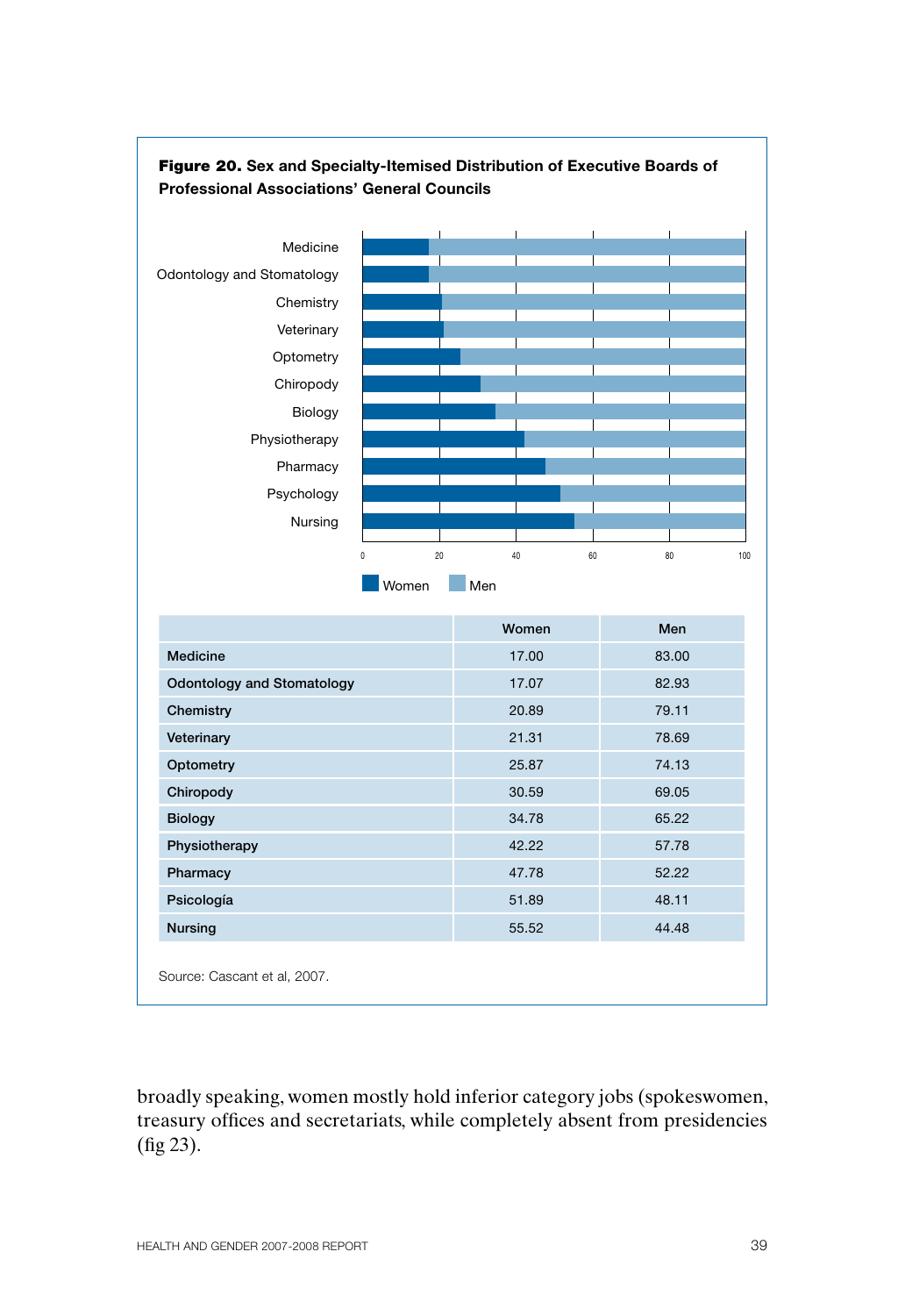

### Figure 21. **Sex and Specialty-Itemised Distribution in Executive Boards of Scientific and Professional Societies**

This fact is highly conspicuous in Figure 24 where in presidencies, vicesecretaryships and vice-treasurerships of executive boards of PCGCs, there are no women holding these posts in their executive boards.

One of the most clarifying examples is the Nursing Profession. It is a highly feminised profession where 80% of associated professionals are women. Among all specialties it is the one that congregates a higher number of women at associations' executive positions, but even so the average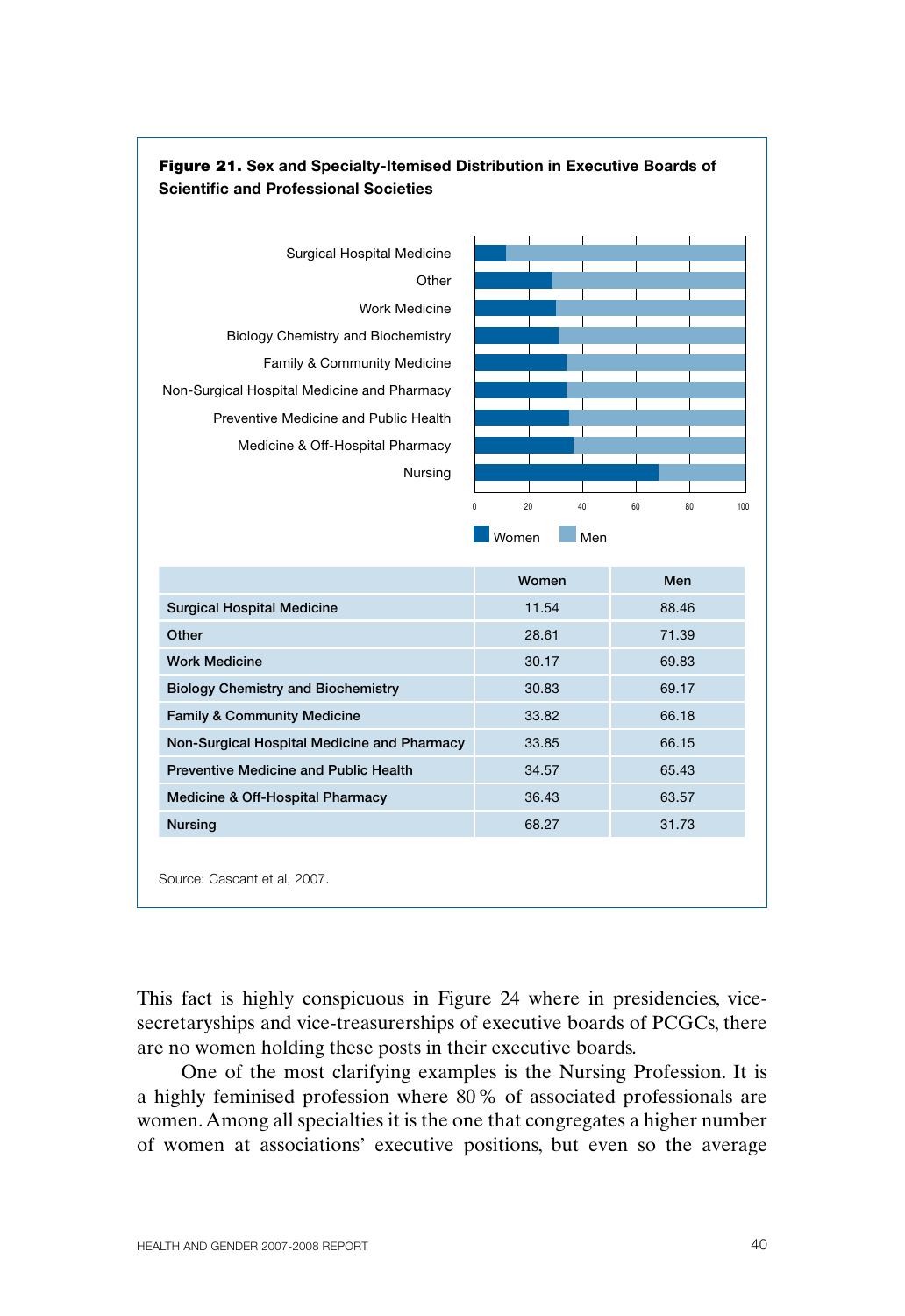

percentage of women Presidents of Nursing Schools stands at 36.4%. On the contrary the percentage of women acting as spokeswomen at a Nursing School rises beyond 60%.

Other significant cases are Physiotherapy, Medicine and Dentistry, three specialties that represent some differences of collegiate population. Physiotherapy is the most feminised of all three with a percentage of collegiate women of 67%. In contrast, only 7% of the presidencies of Physiotherapy Schools are held by women. The only post that nears parity is that of spokeswoman, 53% of which is held by women.

The same analysis can be done as regards Dentistry and Medicine, two specialties that present a similar percentage of collegiate women nearing 43% although in representation organs women, once again, are absent. Only 4% of Professional Societies presidencies are occupied by women. On the contrary, treasuries in Medicine at 25% and secretariats in Dentistry at 30% are the responsibility posts that most approach parity.

The exact opposite is the case of Midwifery, historically feminised even after being integrated in the hospital setting. Analysis of the executive boards of midwives' associations reveals a profound feminisation: 100% of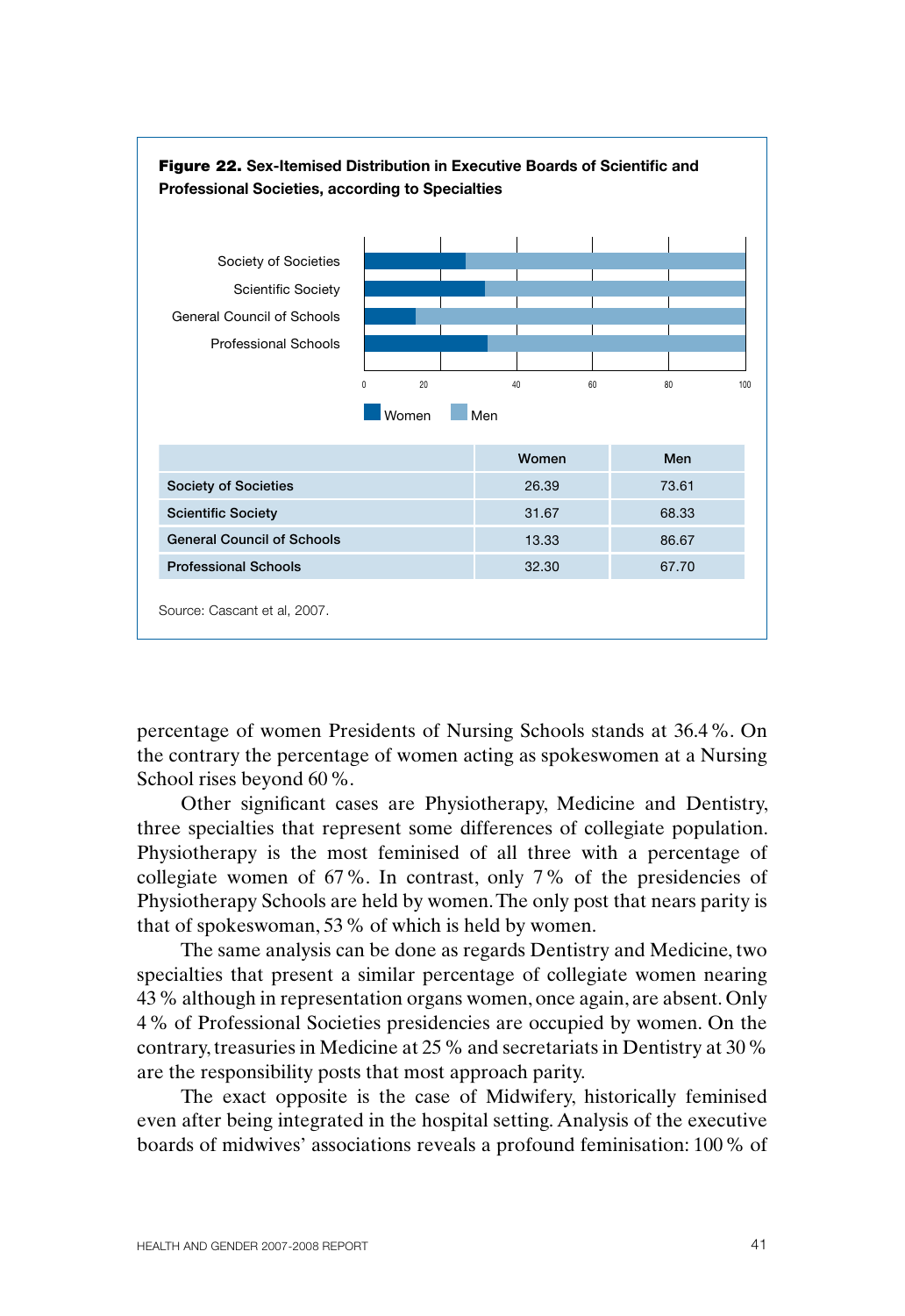

#### Figure 23. **Executive Boards' Sex Distribution (at Scientific and Professional Societies within the Health Sciences Sector) as per post**

presidencies are in the hands of women and so are vice-presidencies and treasuries. Only one male secretary has been found out of 13 secretariats screened and seven spokesmen out of 82 spokespersons, that is, 8.5%. With a collegial representation that hardly reaches 6%, men dedicated to midwifery would be sufficiently represented in the seats they effectively retain, although they are still quite a way from achieving the representation that would correspond to today's collegiate population, especially for posts of greater significance.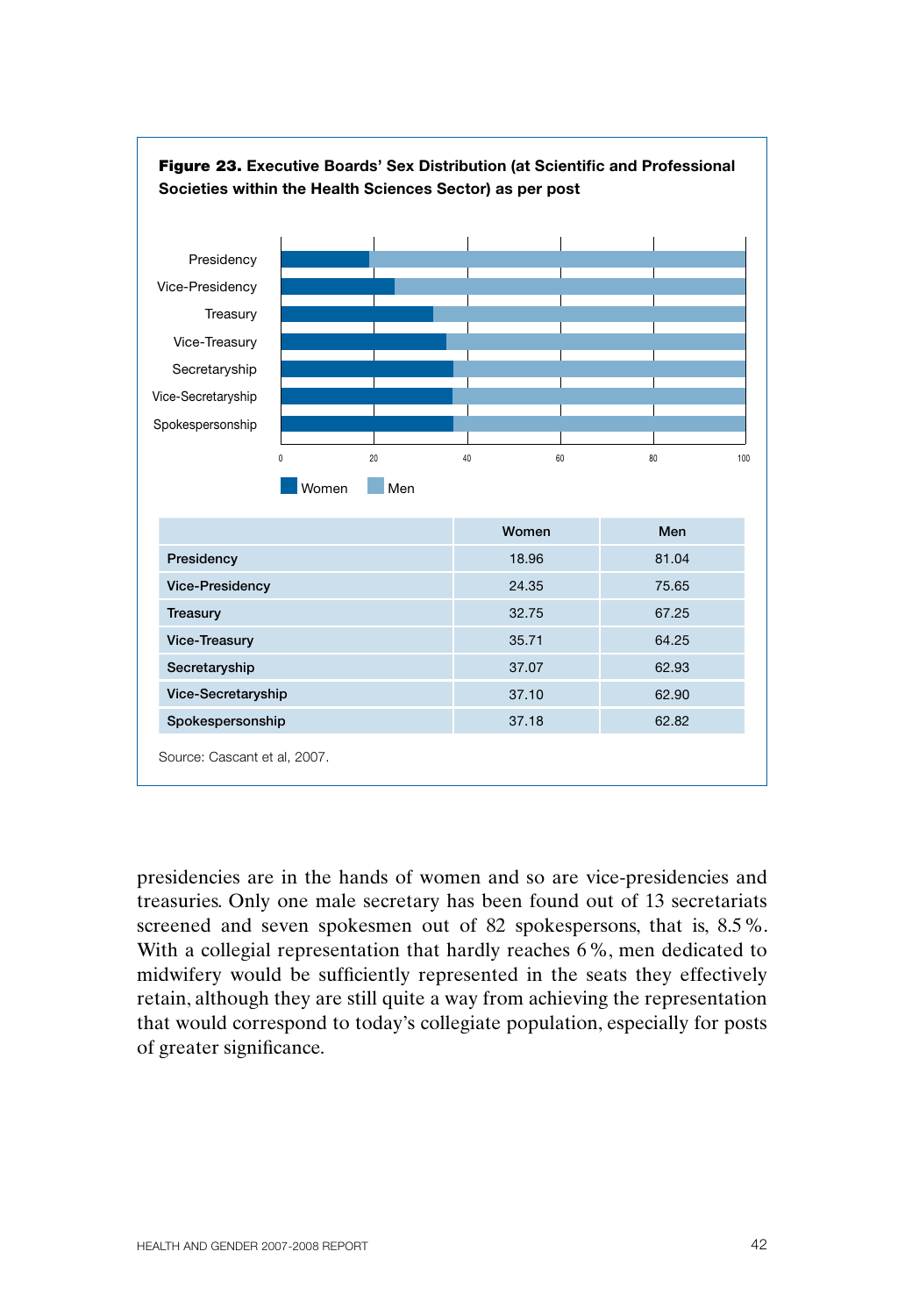

Secretaryship 20.00 80.00

Source: Cascant et al, 2007.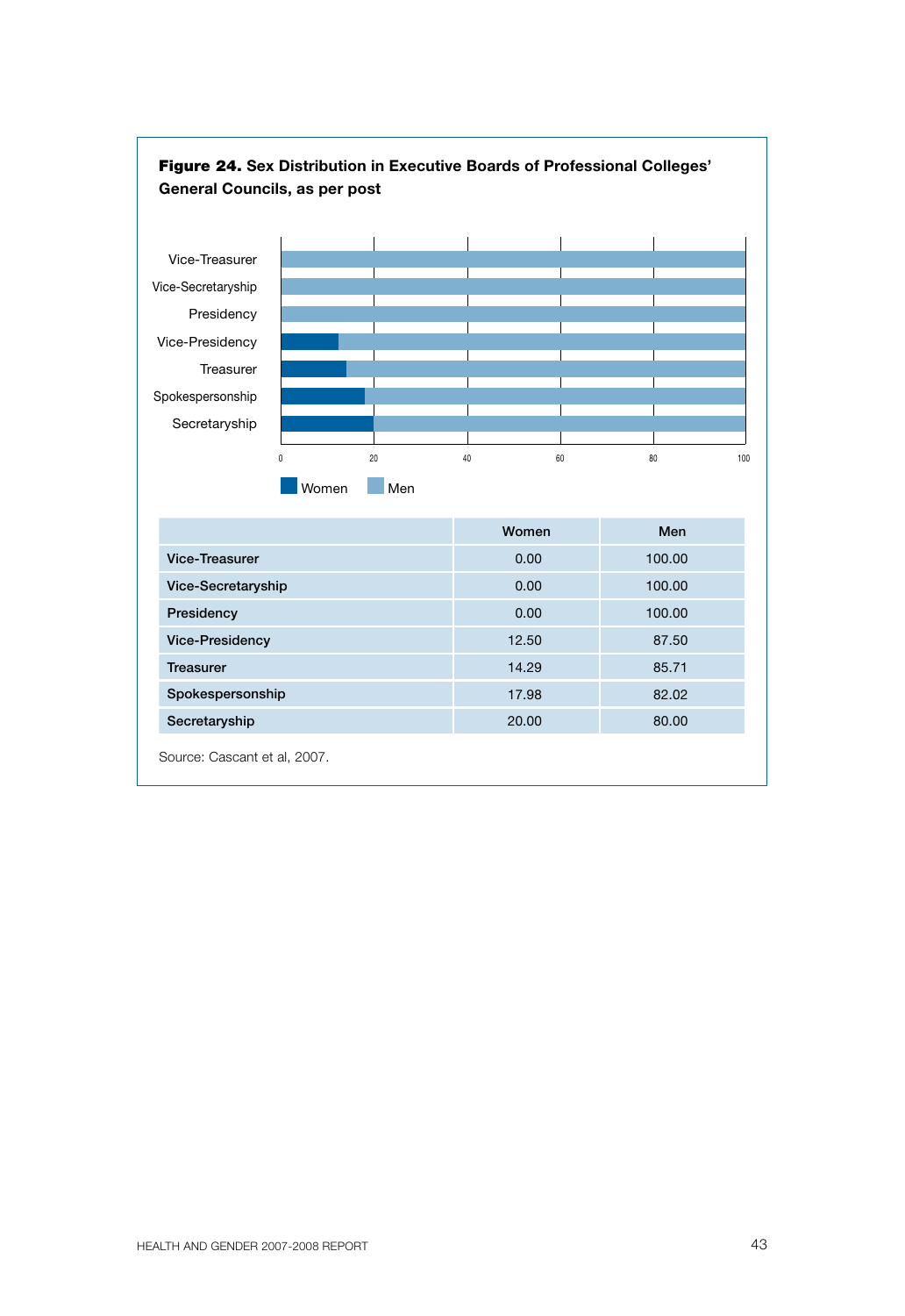# Healthcare Services

## Healthcare Personnel

The present situation at University, research or scientific publications can be compared to the existing one in healthcare services: women are a majority in healthcare services though the types of jobs they hold are less qualified than men's.

The Statistics of Healthcare Institutions under Boarding Regime (*Estadística de Establecimientos Sanitarios con Régimen de Internado, ESCRI)* has included, in its version for public access, data on male and female professionals working in public hospitals since 1996. The result is a yearly snapshot featuring changes relating to sex, produced in specialties and categories.

It follows from Figure 25 that women are majority in the Healthcare System with more than 70% of the total personnel and that they outnumber men when it comes to non-qualified jobs in the healthcare structure. Adding up to this, is the fact that personnel hired for less than 36 hours is mostly female. Women account for 56% of the least qualified job and for over 65% of contracts of less than 36 hours. The clear trend since 1996 is a marked feminisation of this kind of jobs.

On the contrary, and with regard to qualified jobs it is a majority of men who have them. In recent years the percentage has risen steadily although it has never gone beyond 30%. However and as can be seen in Figure 26, female professionals with qualified jobs but with timetables below 36 have practically increased twofold reaching maximums of 45% in 2005. This last group totals around 600 people all in all.

Figure 27<sup>8</sup> shows that in terms of specialties three big groups trace a clear outline map: In the first group a pronounced masculinisation stands out in which women hardly represent 40% of the population. This set of specialties includes: Medicine<sup>9</sup>, Surgery, Orthopedics, Obstetrics and Gynaecology,

8 Calculation of percentages is made from population working over 36 hour timetables.

9 According to the definition given by the Statistics of Healthcare Institutions under Boarding Regime and up to December 31st neither housemen, residents, scholarship holders, nor voluntary assistants are entered. This kind of personnel shall be grouped as per preferential type of healthcare assistance: Internal Medicine and Medical Specialties, General Surgery and surgery specialties Orthopedics and Orthopedic specialties, Obstetrics and Gynecology, Pediatrics, Psychiatry, Physicians at Central Services (Laboratory, Radio-diagnosis, Morbid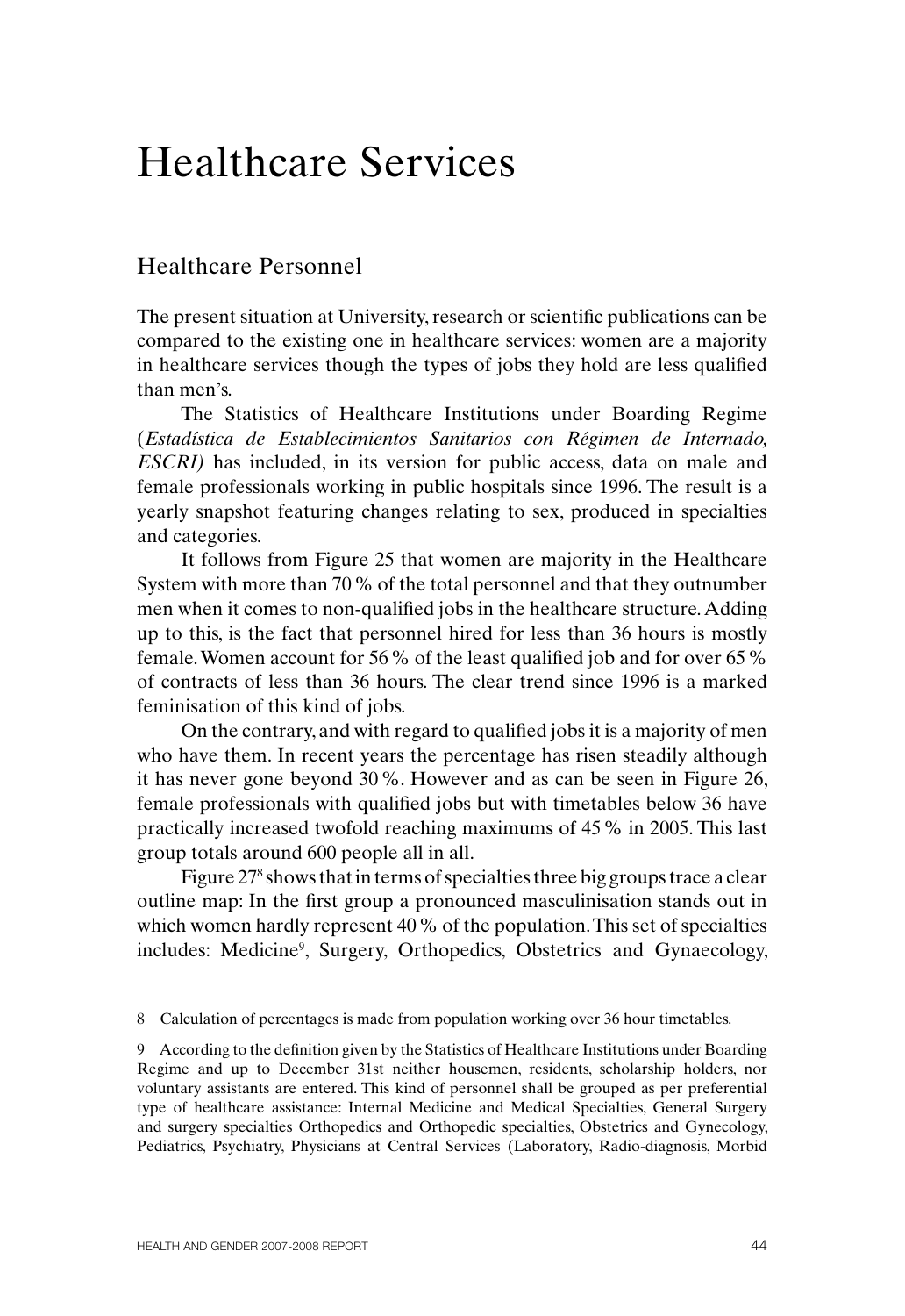

#### Figure 25. **Percentage of women in non-qualified jobs and working time, 1996-2006**

### Paediatrics, Psychiatry, Central Services, Intensive Care Unit and Casualties-On call, apart from Graduate Management and Administration<sup>10</sup>. Exception

Anatomy, Anaesthesia, Pharmacy, etc.), Specialists in Intensive Medicine, Rehab and those allocated exclusively to On-Call and Casualty Services.

10 As per definitions by *Estadística de Establecimientos Sanitarios con Régimen de Internado,* graduates (with healthcare duties) are: *graduates other than GPs and Pharmacists from the Pharmacy Service working at the institution by December 31 (physicists, biologists, chemists, etc. having a healthcare function: laboratories, etc. In this computation, neither graduate residents, nor scholarship holders, voluntary assistants, clerks, equipment maintenance professionals, etc,* will be entered.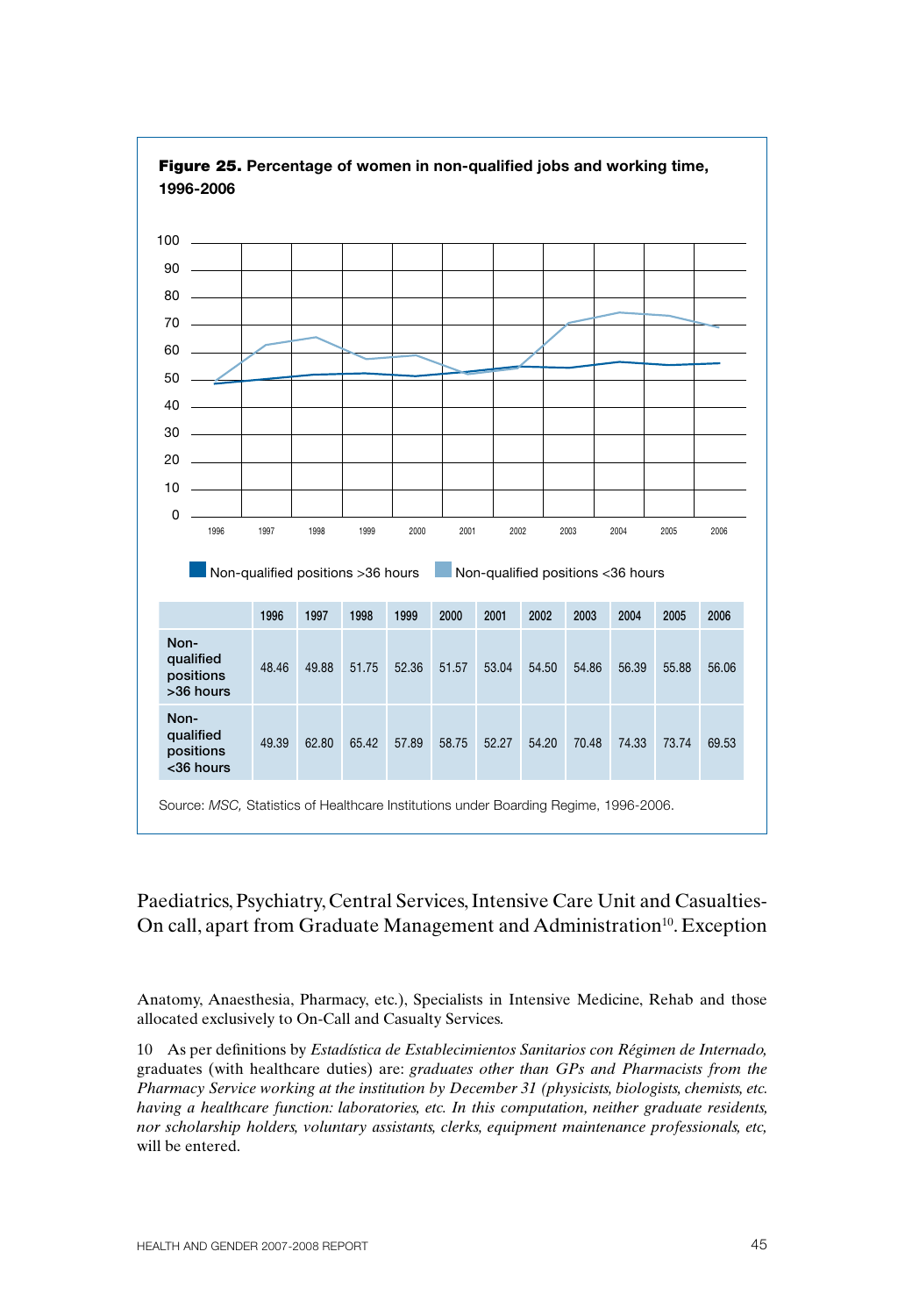



made of Medicine itself they are all specialties with relatively few people employed, between 1500 and 10,000 people, of whom men are majority. It is worth pointing out that the section Management and Administration yields one of the most important figures with 26% of positions held by women.

The second group assembles specialties in which women's representation ranges between 40% and 60%, and could be deemed to be the most balanced one in terms of parity (fig.  $28$ )<sup>11</sup>. Specialties are few but the clear difference with those of the previous group is that all of them are highly feminised. The exception is the post of Undergraduates Management and Administration hold by women in a 46%.

<sup>11</sup> Percentages are calculated from population with over-36-hour-timetable occupations.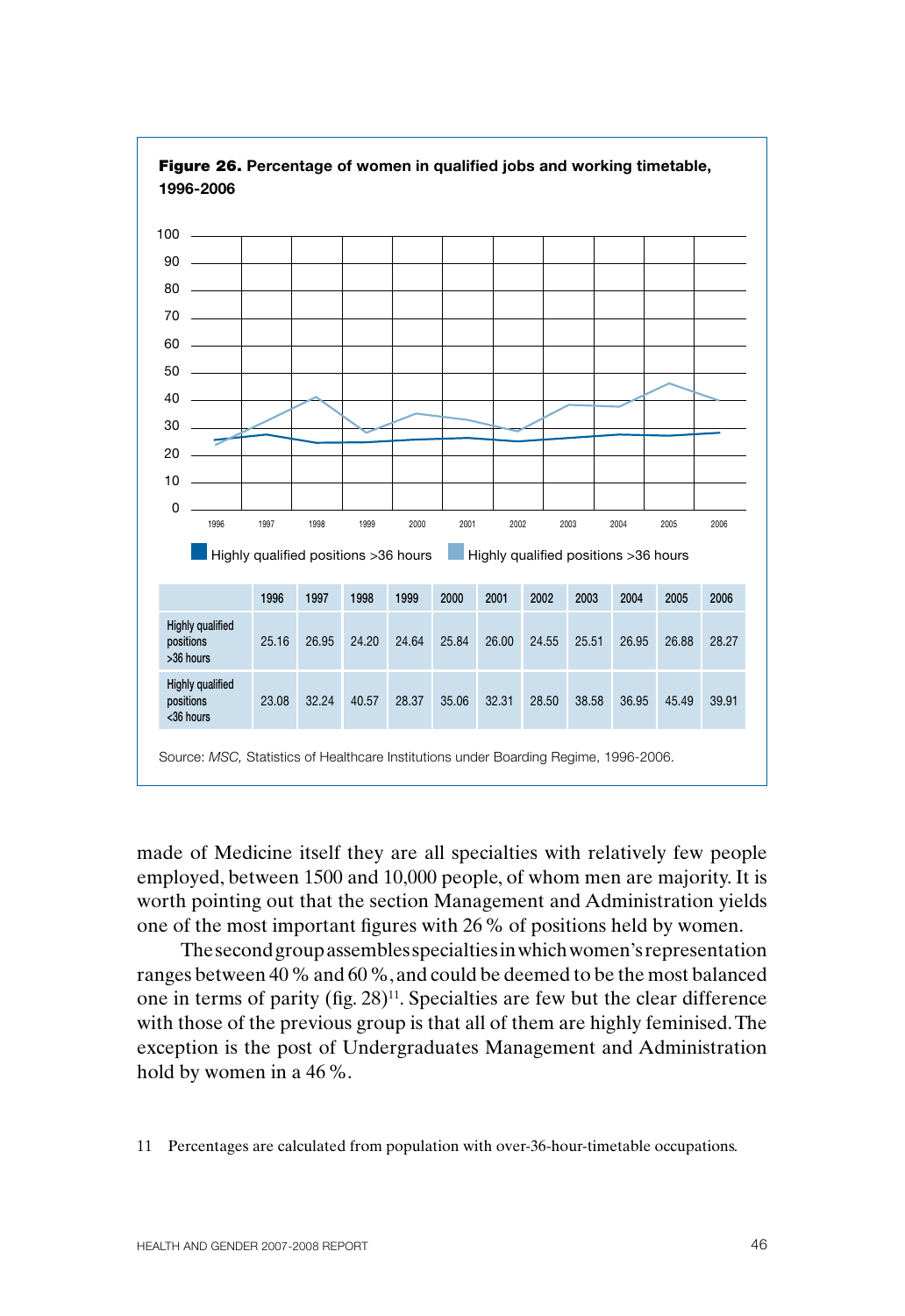

#### Figure 27. **Distribution of Healthcare Personnel giving service at Healthcare Institutions (Women's Representation Results below 40 %)**

|                                             | Women | Men   |
|---------------------------------------------|-------|-------|
| Orthopaedics                                | 8.73  | 91.27 |
| Surgery                                     | 14.17 | 85.83 |
| Life Support                                | 18.24 | 81.76 |
| Gynaecology-Obstetrics                      | 21.81 | 78.19 |
| Medicine                                    | 25.10 | 74.90 |
| Management & Administration at Degree Level | 26.90 | 73.10 |
| <b>Paediatrics</b>                          | 29.47 | 70.53 |
| Casualty                                    | 29.81 | 70.19 |
| Psychiatry                                  | 31.42 | 68.58 |
| <b>Central Services</b>                     | 35.24 | 64.76 |
| <b>Management &amp; Administration</b>      | 36.95 | 63.05 |

Source: *MSC,* Statistics of Healthcare Institutions under Boarding Regime, 1996-2006.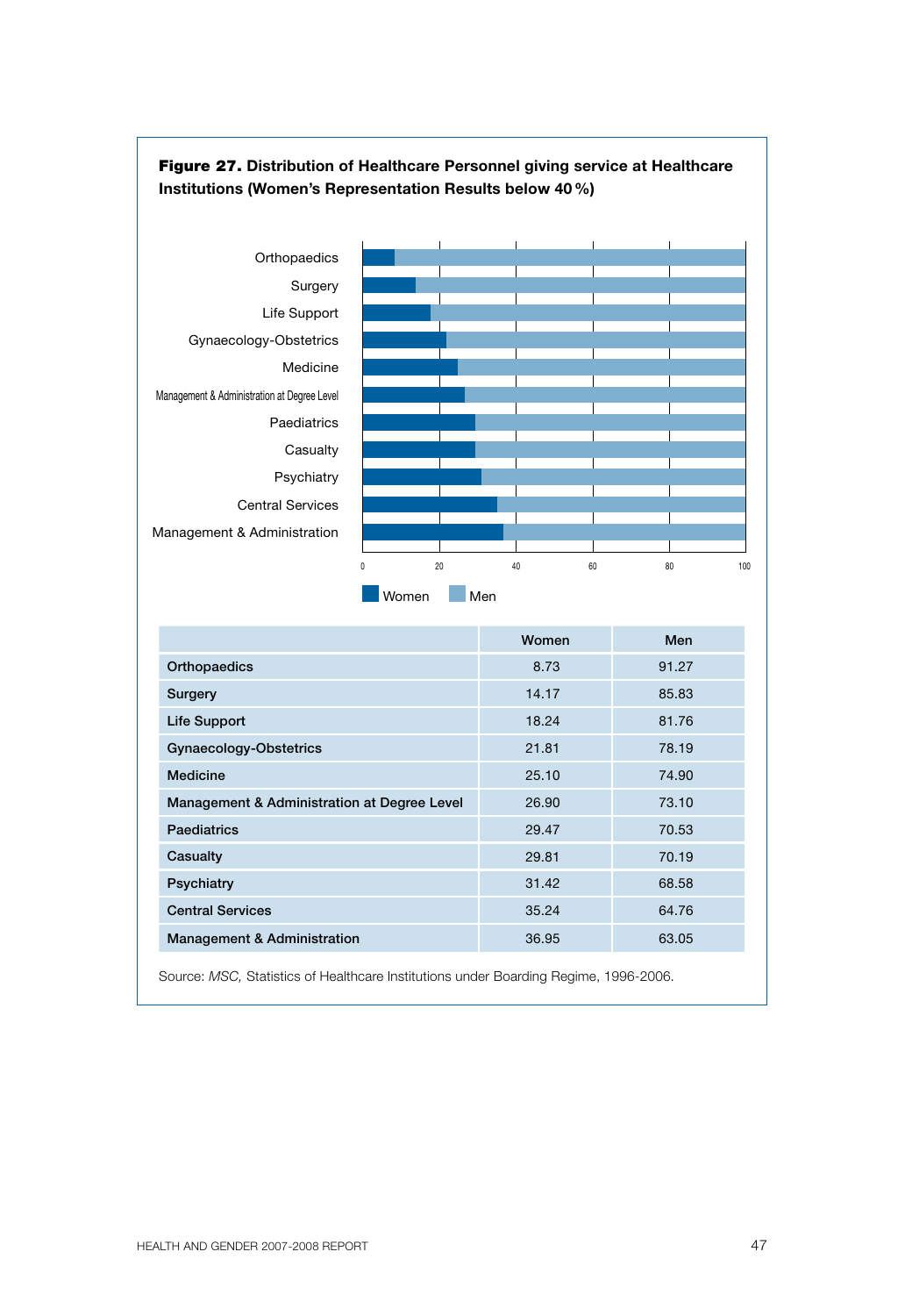

Finally and as reflected in Figure 29<sup>12</sup>, jobs in which women get over 60 % are few but concentrate in hospitals a large portion of the healthcare professional population. With the only exception of midwifery, all specialties exceed 50,000 jobs, Registered Nurses being the largest. They are jobs that, as we will see further on, not only are they feminised in their training and working stages but also in the collective unconscious, as reveals the feminisation of the specialty's names some of its branches: female nurses, midwives, etc. [*Translator's Note: enfermeras,* Spanish for female nurses is by far the most, if not the only, used concept versus *enfermeros* the masculine version of the word; *matronas* (midwives) is an exclusively feminine term that lacks a masculine version].

In addition, since 2004, Primary Care Information System Databases *(SIAP)* are available, sex-itemised information having been included in 2007. These results have come to complement *ESCRI's* and again outline women's role in today's healthcare system. Women are also a majority in the Primary

<sup>12</sup> Percentages are calculated from population with over-36-hour-timetable occupations.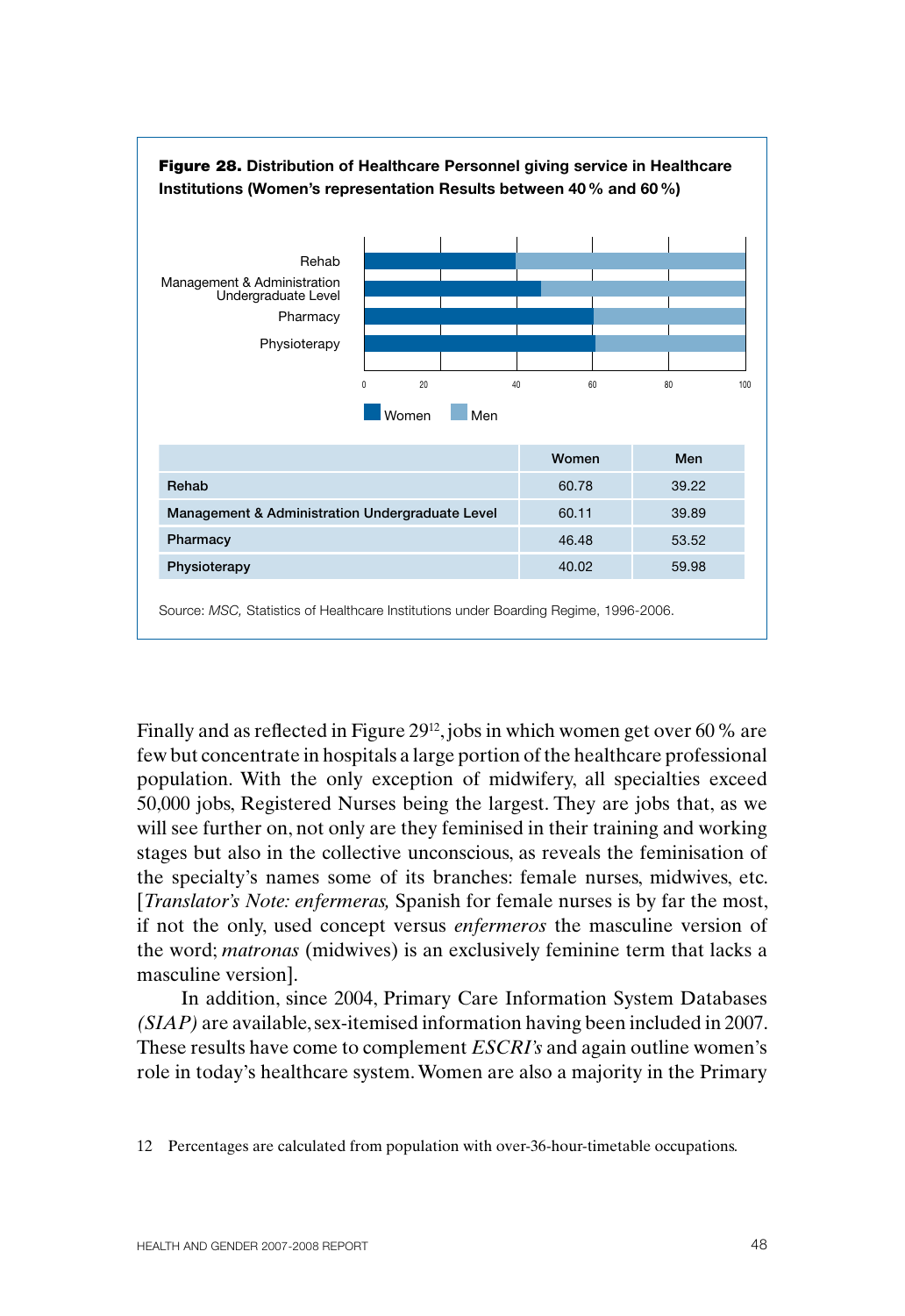

Care System although in a slightly lower percentage than in hospital care, roughly around 63%. Sectors in which women obtain larger representation are Nursing, accounting for nearly 80% of professionals and non-healthcare personnel, scoring almost 70% of female representation. Both occupations practically represent two thirds of the personnel employed in Primary Care. It can, hence, be said, that the vast majority of women in Health Centres and Doctors' Offices retain the lowest levels in the personnel structure. To this respect and according to Figure 3013, Paediatrics, less bulky in terms of employed personnel, is for its most part female with a rather-close-to-parity percentage, though. The same applies to Family Medicine that takes a third part of total personnel, although with an inversed percentage, so that it is the only specialty where men are majority.

<sup>13</sup> Percentages are calculated from population with over-36-hour-timetable occupations.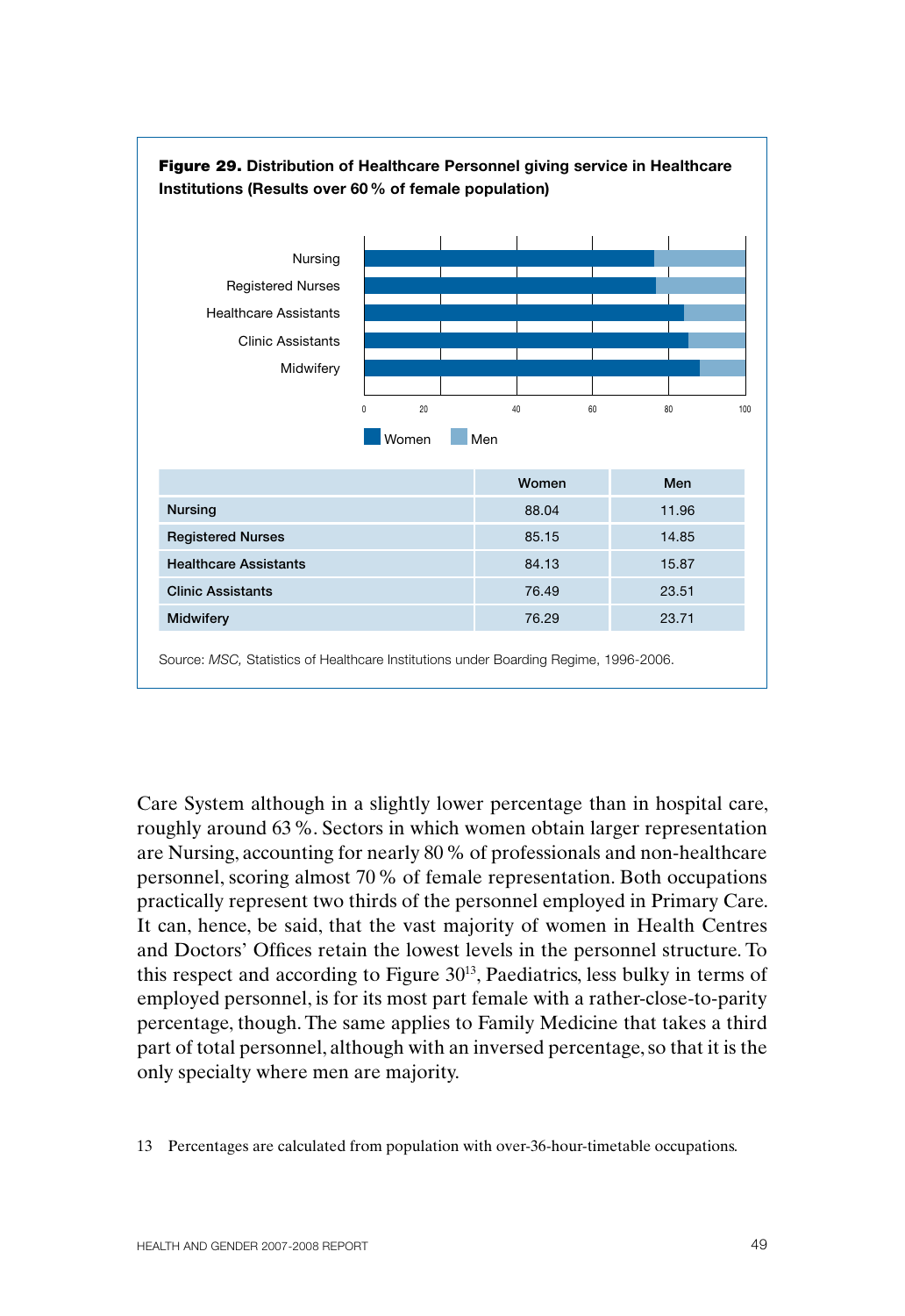

All these data should be viewed bearing in mind some circumstances, for instance a greater percentage of male versus female doctors, a higher proportion of male doctors working for the private sector or making public and private compatible, in contrast with female doctors that accumulate primarily in one sector: the public one (Arrizabalaga and Valls-Llobet, 2005).

Finally, salary differences between male and female professionals must be added to all the above. A recent study concludes that differences when studying basic salary per hour are negligible although when considering annual revenue differences increase threefold in favour of healthcare college professionals. The most plausible explanation is the higher rate of female temporality: women have the most temporary contracts and a higher number of out-of-work days per annum as a result. In addition, men receive a higher number of salary complements (such as productivity or on-call shifts). In short, salary differences between women and men stand at about 38%. This difference is explained by the different distribution of men in higher category posts and higher salaries (Dolado and Felgueroso, 2007). Salary differences among different public healthcare services, that may reach a 30% difference in salary according to the Autonomous Community one works in, should also be considered (Hidalgo and Mata, 2004). Other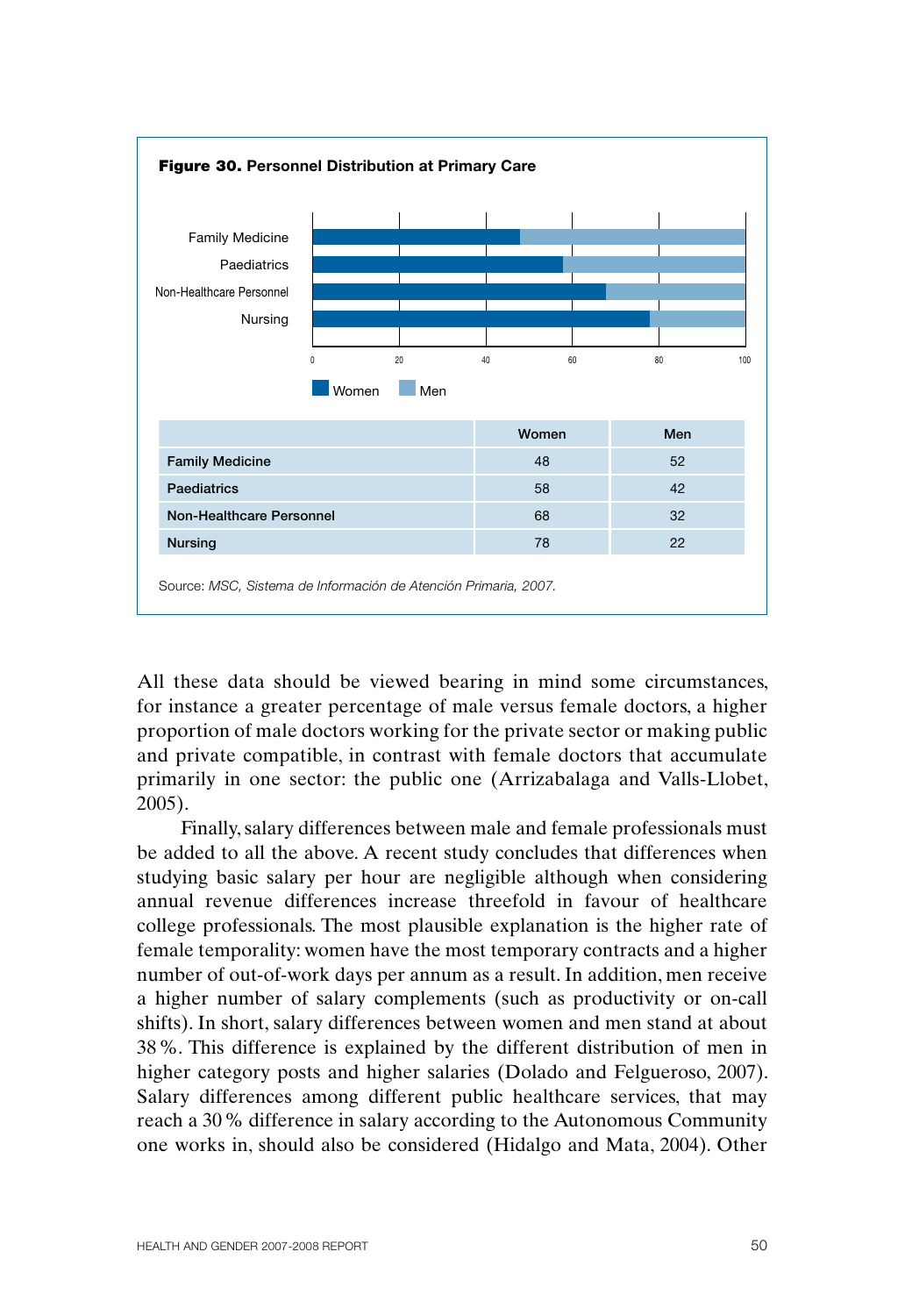approaches to the subject highlight the different working precariousness that emerges in various specialties between females and males (Solsona et al, 2006).

### Gender Stereotypes in the Healthcare System

A gender stereotype is a scientifically unfounded belief or opinion according to which some professional activities or attitudes are better fit for one of the two sexes. One of the main gender stereotypes occurring in the healthcare system is that which dictates that women must be devoted to care whereas men must take on the healing task. This way, men are meant to command technology and science whereas women are believed to possess a series of inborn skills and capacities that enable them to be better caregivers (Germán, 2006, 2008). This convention of labelling women as caregivers is based upon their being for others: for son and daughters, spouses and progenitors (Lagarde, 2003). For practically each figure there exists a professional profile for which women constitute a clear majority, from Midwifery to Geriatrics, Nursing or Paediatrics. It is certainly not by chance that most specialties where women are clearly a majority have a lesser qualification (undergraduate studies, college instruction cycles) than specialties where men converge.

In this regard, and from a gender perspective, the contribution of what being a doctor and a woman means in today's society is rather significant, having to confront the dilemma between the pressure from family reproduction and the need to develop professionally, a conflict not easily solved and that has consequences in the personal and professional spheres (Delgado et al, 2003). Some of the personal consequences are a reduced number of children in comparison with their male colleagues (Bowles et al, 2007) and a greater predisposition to separation or divorce (Rubin et al, 2004). It should also be highlighted that, as in all professions, Medicine has an established sexual identity through gender stereotypes that at present is still male (Ortiz, 2001, 2004). According to this professional identity female doctors may construct their gender affiliation from gender socialisation, the way to work, the way to treat, etc. If defining a type of care more likely to be provided by a woman than by a man were at all possible, that might possibly be a more focused attention on the (male/female) patient, longer consultation time, conveying more information and male/female patient participation in clinical decision-making affecting them (Delgado et al, 2003). But attention focused on the patient, be it male or female, is not always recognised among professionals; on the contrary, it rather prompts negative feelings on that kind of practice itself, partly because of the pressure the healthcare system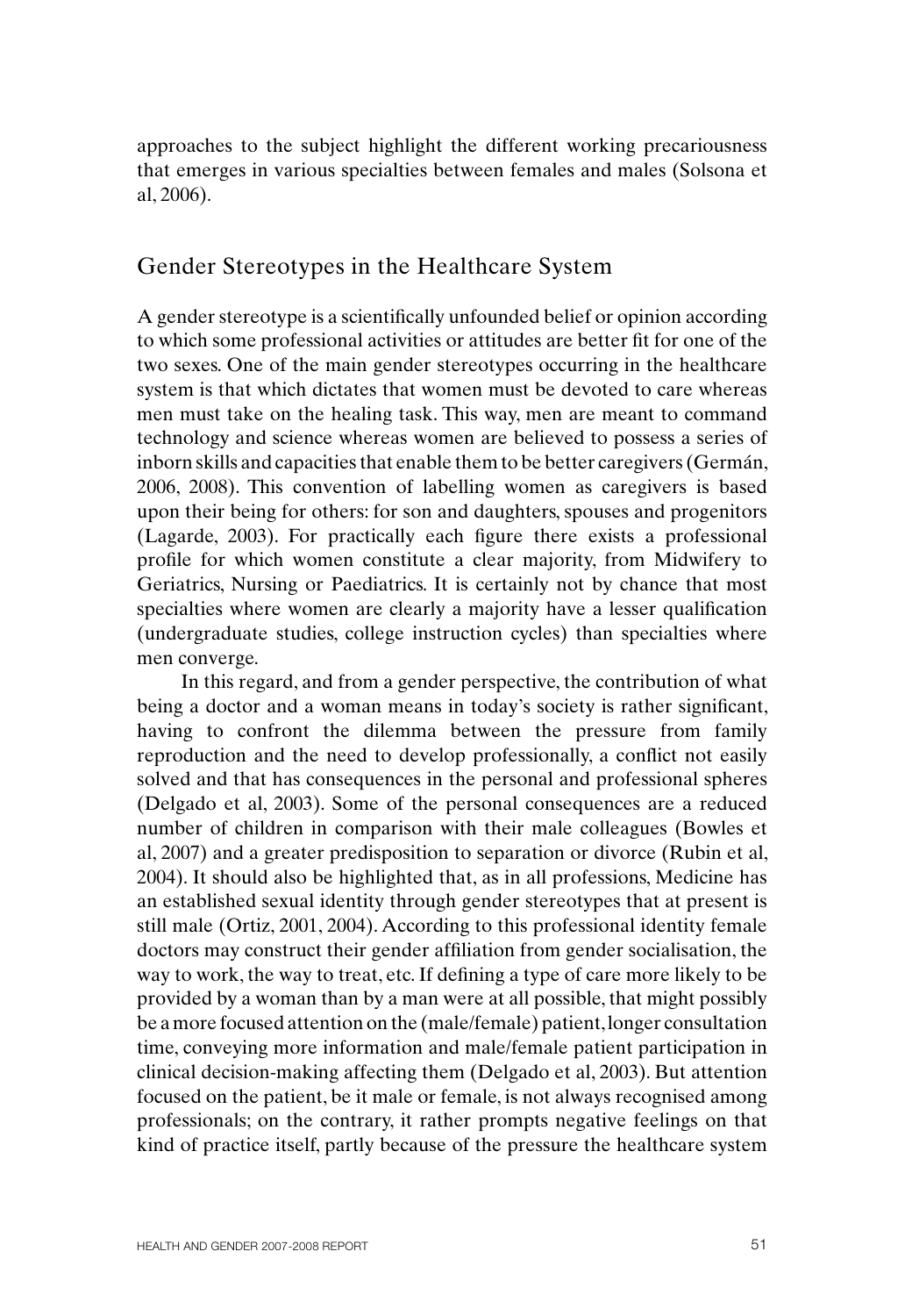productivity entails. Hence, it is quite a gender stereotype to ascribe to female doctors an allegedly inborn greater development of communicative and empathic skills and to men a special aptitude for technical achievement (Delgado et al, 1999).

A way to perpetuate this gender stereotype that entails discrimination, is identified in Paediatrics where women reach lower categories than men and obtain significantly lower salaries than their male colleagues. In addition, female paediatricians spend longer time teaching and taking care of patients while male paediatricians devote longer time to research, hence being able to publish more thus reaping rewards in the form of promotions or financial aids to research (Kaplan et al, 1996). Even in as highly feminised areas as Nursing it has been detected that success among men is greater than among women (Tracey and Nicholl, 2007), something that could be sensed upon analysis of this profession academic positions as previously discussed.

Besides, women's presence in/absence from responsibility positions is associated to several factors among which some gender stereotypes are detected, for instance, that which denies authority to women (Dio Bleichmar, 2008; Yago, 2008). Authority is a quality frequently associated with male kind while traditionally the woman's role has been submission. Data analysed in previous sections suggest that women's position of majority at university and in the healthcare system, still is secondary, also on account of their being demanded to be more knowledgeable and display more skills and professional ability than their male mates. Equally, flaunting power occurs differently among women and men (Delgado et al, 2003).

Regarding the latter and tracing studies in the international sphere that intend to detect differences owing to sex within specialties themselves, it has emerged in Surgery for instance, male surgeons' greater easiness to find mentors than their female counterparts'. It has also surfaced an increased possibility of women's losing working hours due to family responsibilities in comparison with their male colleagues (Colletti et al, 2000).

Physiotherapy and Rehabilitation screenings revealed a different inclination to seek promotion between women and men, commonly more marked among men, as well as an increased possibility of men's getting more articles published than their female colleagues. Women had less contact with their superiors. These differences contributed to salary, category and leadership differences between male and female colleagues within the same specialty (Bowles et al, 2007).

A key specialty for analysing gender stereotypes in healthcare, is Nursing. The nucleus of Nursery students is made up of 80% of women which results in a similar percentage of women in the hospital environment, more than 50% collegiate. Surgery would stand at the opposite end; an area where women do not reach 20% in professional associations, hardly attain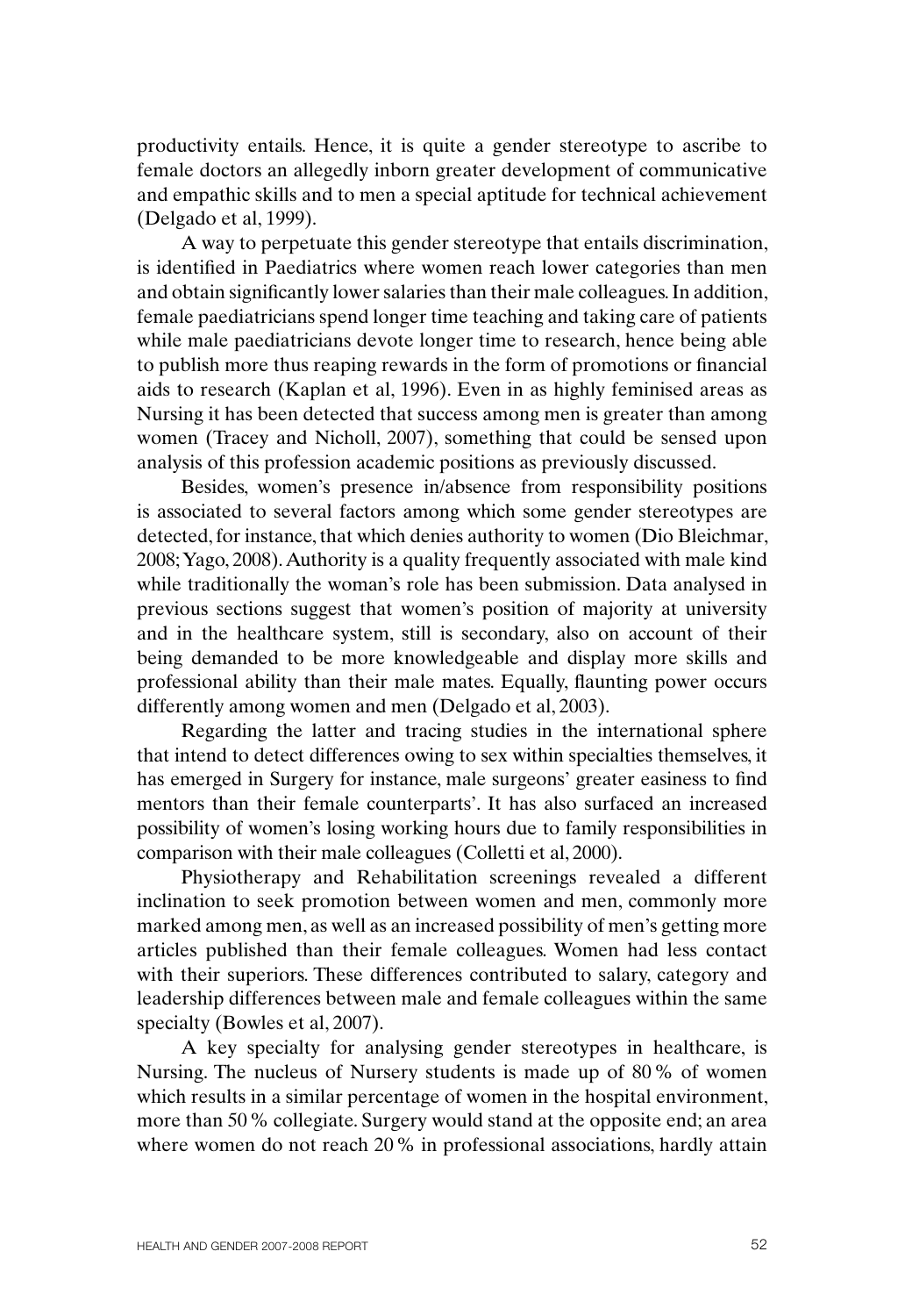15% in hospital centres and 10% at universities although figures suggest that the trend in the future might take a new turn (Serantes, 2007).

As mentioned throughout this report, the Nursery profession typifies a profession of "women" and hence, a feminised one. To this respect, the gender stereotype that the general public associate with the high feminisation of this collectiveness, comes to be reinforced through the media that convey a picture of Nursing based on cliché and way away from reality. Such a snapshot prevents people from considering Nursing a career that can be pursued by anyone regardless of their sex or age. In addition, the danger of a naturalised association resides in the spatial fencing in of care that may end up being perceived as linked to domestic care, even when developed in a hospital setting (Germán and Miqueo, 2008). Naturalisation of care, in itself, entails its devaluation, as long as whatever is natural does not involve effort and hence stops being valued (Alberdi, 1998).

Besides, one of the foundations of the profession practice is the care duty, which, precisely, has traditionally been undertaken by women. For many years this occupation has seized women's central role and so far, reproduction and care tasks have not ceased to fall on their shoulders with no appropriate social co-responsibility. Therefore, Nursing constitutes a sector within healthcare that might be regarded as an extension of the mother/care provider figure, along with other specialties equally feminised as Midwifery.

Perception of nursery work as a profession best suited for women reinforces the Nursing stereotype (Celma, 2007), insofar as it is regarded as a non-qualified job, which sustains the slight tendency to consider women for responsibility posts.

As previously mentioned men's presence in the Nursery profession is still scarce insofar as it continues to be considered a typical woman's job. This fact strengthens the stereotype that links care to female nurses, and renders this practice more difficult for male professionals when it comes to assuming the typical care functions of the job, and is in turn encouraged by the users' population.

Despite their being a minority in the profession, some authors maintain that men might find it easier to access Nursing responsibility posts (Evans, 1997), something on which there are no available data in our country<sup>14</sup>,

<sup>14</sup> No data have been found on the extent to which women hold responsibility posts in public health. The *ESCRI* structure does not rely on this feature for any of the specialties and neither does the new *SIAP* database. As for the *SIAP* it only gives an account on the percentage of women for each specialty as a whole with an inter-autonomic comparison. The *ESCRI* compiles personnel itemised by sex and type of contract (<36 hours; >36 hours). Therefore, these data cannot possibly be obtained, at least with the level of itemisation customarily required for their being made public.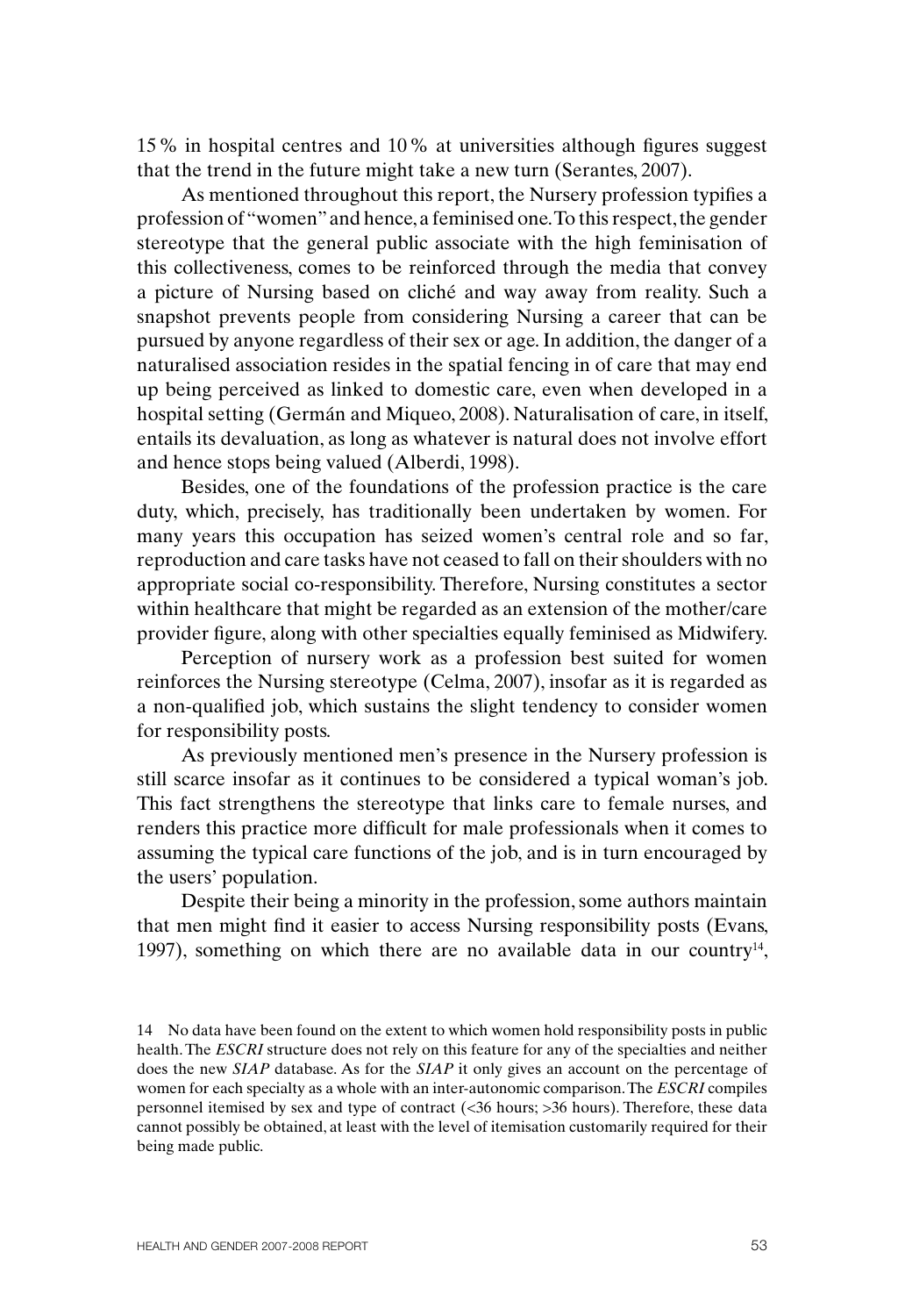although an approach taking composition of executive boards as a reference clearly shows this effect with less than 40% of female presidencies.

Finally and along the same lines, Nursery is one of the fields in which the stereotype has been recreated with the greatest assiduity. During the Spanish Civil War the female nurse figure was utilised to sing the praises of each of the camps' ideology always under the common denominator of "being for others" (Siles et al, 1998). The cliché of the female nurse attractively dressed and as sexual object has become a present ideal in the male collective imagery. In contrast, other references to the professional character and quality of care are absent from this idealisation.

At a different level, the media have acted historically, in a patent or underlying way, as conveyors of stereotypes present in society. Gender stereotypes and specifically those associated with healthcare professions have been no exception.

Irruption of TV series inspired by the medical milieu contributes to the spreading of the gender stereotype. To the overwhelming majority of females nurses appearing in these series must be added the central role that men take in them: they play the doctors and specialists and have the exclusive capacity of changing the course of events (*Instituto de la Mujer,* 2007).

In recent years some research has been conducted focusing on contents about gender and health. appeared in written media. It has revealed that not only do female editors of these articles remain invisible but so do certain issues, as for instance the risk some women run of suffering from heart failure, or the existing gender bias when it comes to the therapeutic endeavour to treat certain diseases (Ruiz et al, 2004).

A key word search through the *Quiral* reports between 1997 and 2001 shows that among the most associated concepts with women are those relating to sexuality and urogenital system, iatrogenic disease and beauty, aesthetics and fitness subjects. On the contrary concepts like Alzheimer, HIV-AIDS or cardiovascular diseases stand as the least associated with women although all of them are of proven significance for the female sex (Revuelta et al, 2003).

### Different Approach to Care

Although this issue has already been referred to in this text, the different care provided by female and male doctors, arisen from gender biases present in the healthcare institution, should by no means be ignored. To this regard, differential attention is a reality and reflects society's andro-centrism. The approach, for instance, differs, in terms of codes applicable to men or women between "healing a patient" and "caring for a patient"; the first concept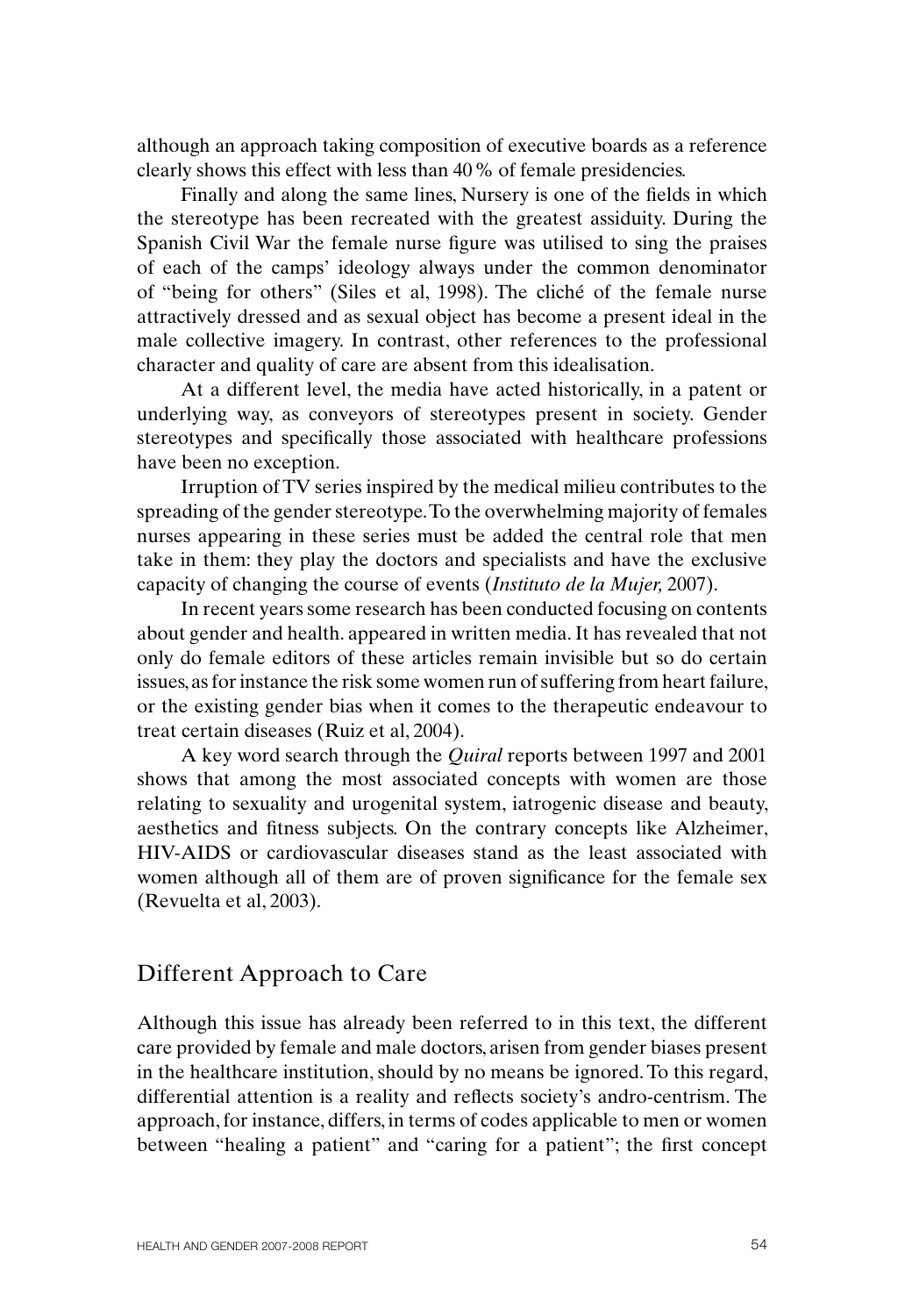requires professional performing while the second is linked to family and domestic responsibilities. What has to be avoided, hence, is naturalising this different attention or considering it a sexual ability when in fact it is nothing but a gender issue. For instance, if we consider admissions to hospital, they entail effects that differ when it is men or women who are admitted; in the case of men admission is tantamount to a sick leave and thus suspension of duties; family supplementary care is usually required during their stay in hospital, something that most times falls on their wives' shoulders and the same support will be needed during the recovery process at home. In the case of women, contrarily to that of men, there is no need for any suspension/ replacement operational device to cover for their responsibilities at a home that is left unattended unless there are other women there to hold the fort. Family support for the patient is usually provided by other women, etc.

Therefore, differential attention, at the doctor's office, when diagnosing and as regards therapeutic endeavour, has to be based upon empirical studies and be used as reference for change through training and awareness measures, in order for a quality care provided by female or male doctors, based upon quality and efficiency guidelines, to be achieved, for optimal repercussion on the satisfaction level of the end-users population.

### Different care received at the doctor's office

Since the 80's the difference between care provided by female or by male doctors has been an issue of increasing interest. Already in the 90's different publications went deep into the specificity of differential attention in the international scope but also in our country. It was discovered that women tend to select a female rather than a male doctor if only they are given the choice. In the same study taking female and male Dutch professionals it emerged that female doctors' consultation times were longer especially when they were seeing a woman. It was also concluded that female doctors request more diagnostic tests but prescribe less medicaments and perform less surgical operations. The following hypothesis might thus be proposed: If female doctors ask for more diagnostic tests, prescribe fewer drugs and carry out less operations, does this mean a greater resolving capacity and a higher efficacy in their performance at Primary Care stage?

Problems associated with areas that could be identified as manhood stereotypes (genitalia and muscle-skeletal system, subjected to sport or working accidents) would be preferentially treated by male doctors, while stereotypically female medical problems (around gynaecology, family planning and pregnancy, personal relations, nutritional habits, etc.) are more often treated by female doctors, what might lead into concluding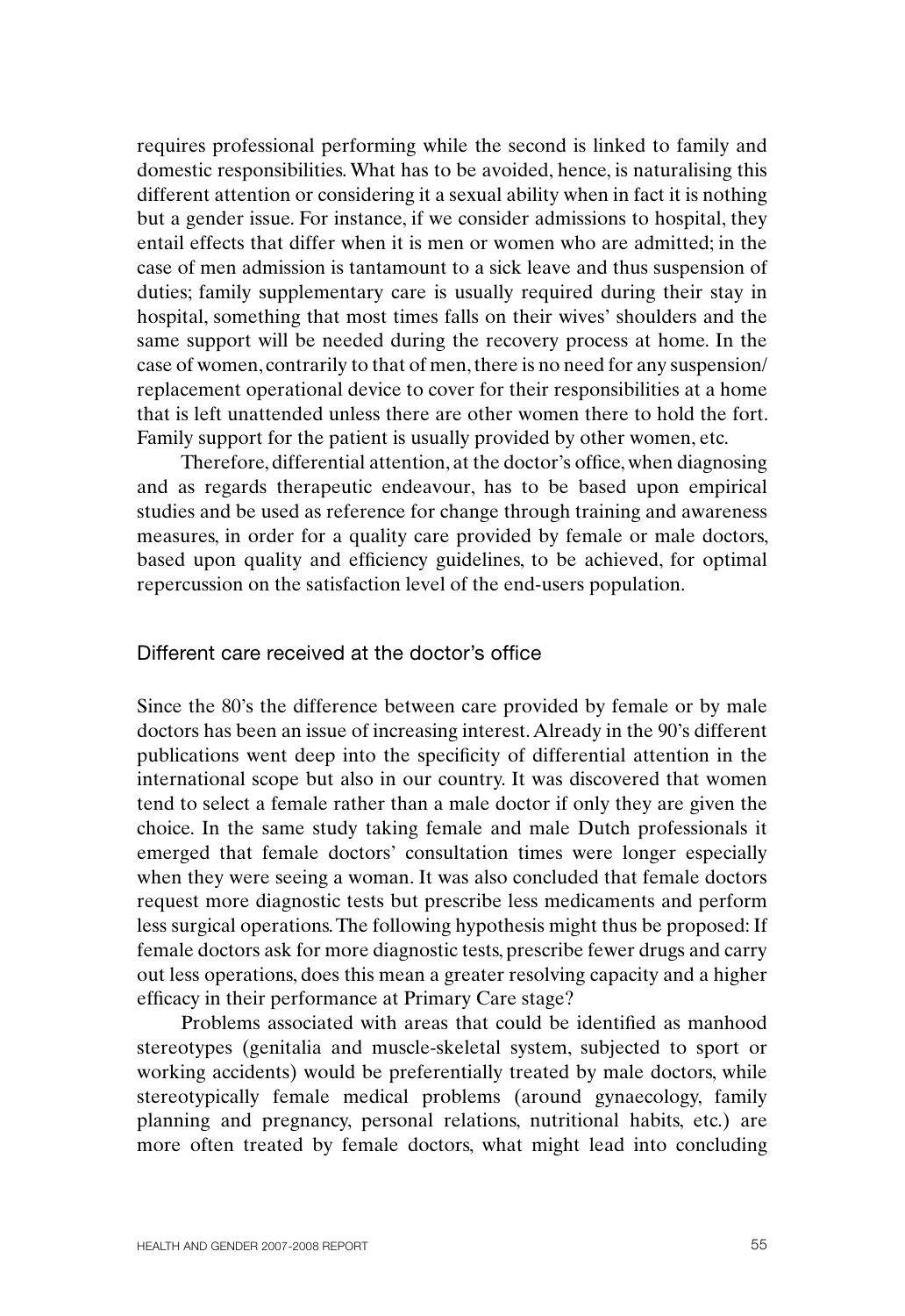that there are she- and he-users' preferences (Bensing et al, 1993). Other studies highlight the greater disposition of women to provide information than men, at the doctor's office (Roter et al, 1991), especially that relating to prevention and counselling services, while male doctors focus on the disease itself and its treatment (Delgado, 1999; Bertakis, 2003). Apart from devoting more time to see male/ female users, female doctors' communicating style is different: they talk for longer, show a higher level of empathy and ask more, so that consultation with them turns out to be more participative and better informed than with their male colleagues (Delgado, 1999).

#### Differences in diagnosis and therapeutic endeavour

Different research studies have come to the conclusion that there exists a diagnosis bias according to which professionals tend to establish different diagnoses, even when faced to the same symptoms, when dealing with women or with men. In the previously mentioned Dutch study female doctors set patterns of morbidity different from those set by their male colleagues: They detect more easily than men social and endocrine problems and also diagnose more respiratory and muscle-skeletal diseases (Bensing et al, 1993). Other approaches to the subject highlight a greater tendency of male doctors, the oldest ones and specialists, to prescribe, more to women than to men, a restriction of physical activity (Gelb, 1997).

Besides, differences in diagnosis of various diseases when diagnosing men or women, are well known, even when the latter run a greater risk, as is the case of chronic obstructive pulmonary disease, or when both sexes present a similar risk as happens with Acute Myocardial Infarction (AMI). Some indicators provide hints as to a different therapeutic endeavour: hospital admission in case of AMI is lower for women than for men (31% versus 69% of cases detected). In broad lines differences as per sex are detected. Clinical and etiologic characteristics, cardiovascular risk factor profile, diagnostic resources provision, therapeutic measures and prognosis are different for men or for women. In the case of acute coronary syndrome or heart failure, women are disadvantaged with respect to men in the adoption of recommended diagnostic and therapeutic measures which may result in a worse prognosis (Alonso et al, 2008). More treatments are given to men after an AMI than to women: thrombosis, angioplasty and catheterisation are the most frequent among the former. Likewise, the cost of treatments of processes relating to the circulatory system is 127% higher for men than for women. On the contrary, the cost of treatments given to women for obesity is higher than those given to men even when prevalence is higher among the latter with a ratio of 1.3. On the other hand, time elapsed between the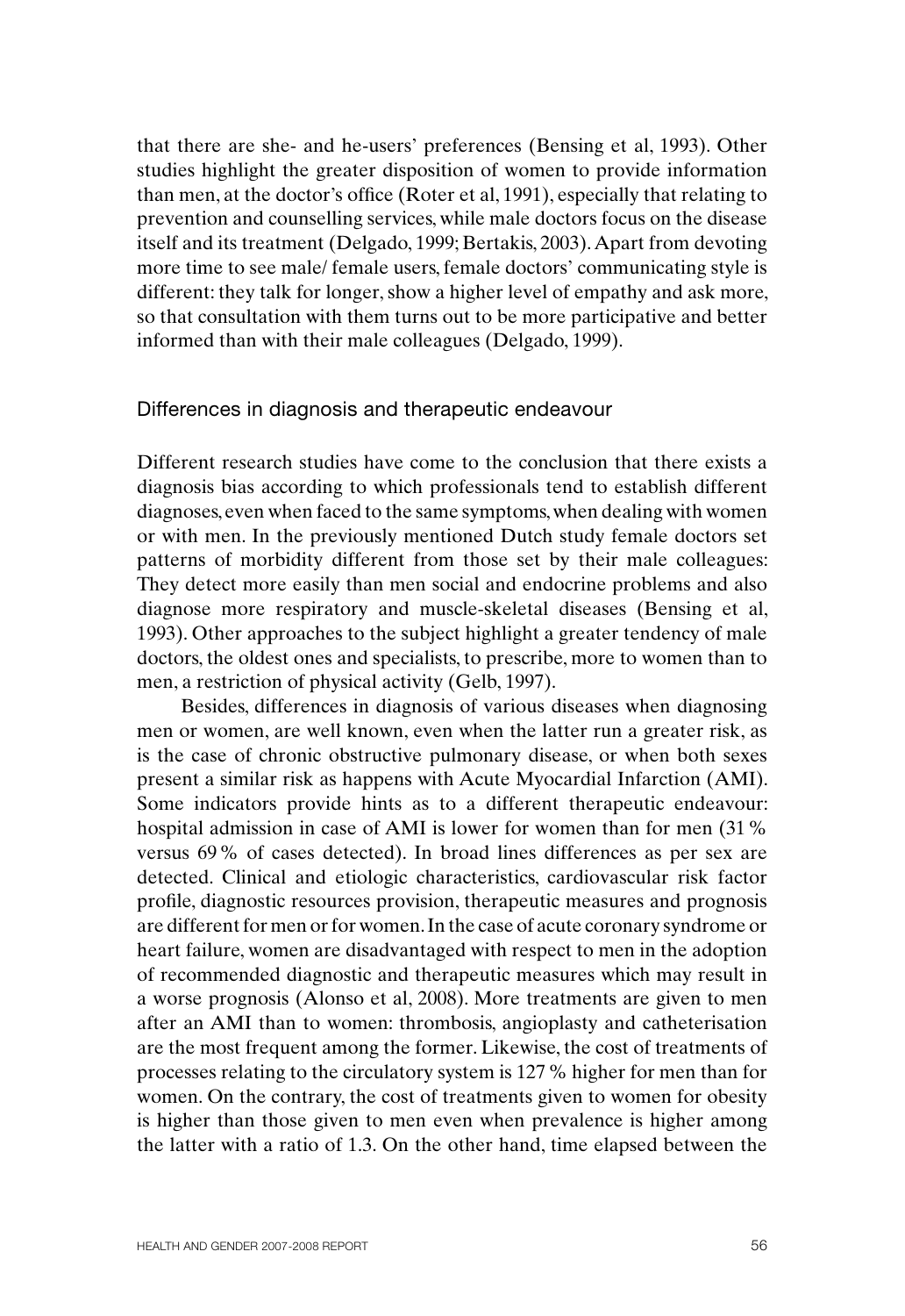onset of symptoms, in the case of AMI, and arrival to casualties is longer in women, which can also be detected in the number of days elapsed since the first symptoms of tuberculosis and the beginning of the treatment. From the gender perspective it is important to highlight the higher prevalence of medicament consumption among women which is key to regulate their overmedication bearing in mind that most of the medications taken are prescribed.

Differences in the level of satisfaction

Preference of female or male patients for a male or female doctor is, in principle, neutral although it changes when it comes to consultations prompted by private parts problems (breasts, genitalia, urinary system, rectum) or psychosocial or family problems (Delgado et al, 1999). Other studies point at a devaluation of the care received when the doctor in charge is a young female, which might be related to denial of authority to the female sex, with the aggravating factor of youth (Delgado et al, 1999, 2003).

One of the main contributions made by our country focuses on the level of satisfaction of users as per their sex or profession (Tomás 2006, Yago 2006). Results show a higher satisfaction among those who were treated by female doctors instead of by male ones as female doctors' professional ability is given higher scores (Delgado et al, 1993; Bertakis, 2003).

At any rate, degree of satisfaction is a subjective measurement that depends on many factors and when comparing studies divergences emerge as new variables are incorporated.

In parallel, one of the instruments that enables assessment of the healthcare system is the Healthcare Barometer. In the last two years, women's assessment on the Healthcare System differs by several points from that of men's. It is not about the level of satisfaction measured in a controlled environment but a general survey on which the satisfaction level and one's own experience have a clear influence. Results from the last two years reflect a lower level of satisfaction and a less favourable assessment of the healthcare system among women.

So, and in view of data collected in Figure 31, women value the Healthcare System less favourably than men while manifesting the need for changes. This effect was more visible in 2006 than in 2007 although it does not have to be a defined tendency, to see which, there will be opportunities in oncoming Barometer editions.

On the other hand, satisfaction with the way the Healthcare System works, also included in the Healthcare Barometer, again yields interesting results as may be seen in Figure 32. On a 1 to 10 scale in which 1 indicates a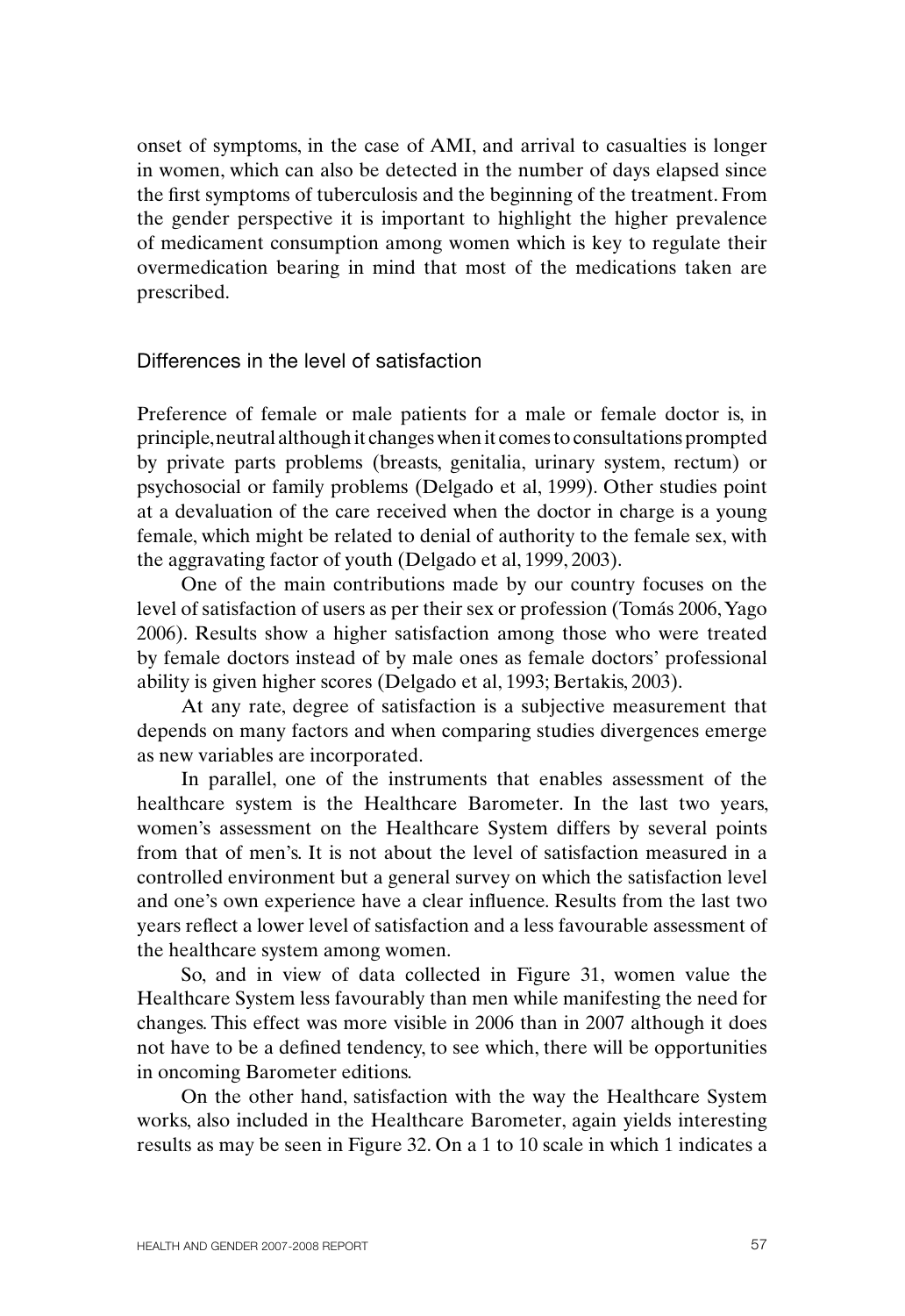

Source: *MSC* and *CIS,* Healthcare Barometer, 2007.

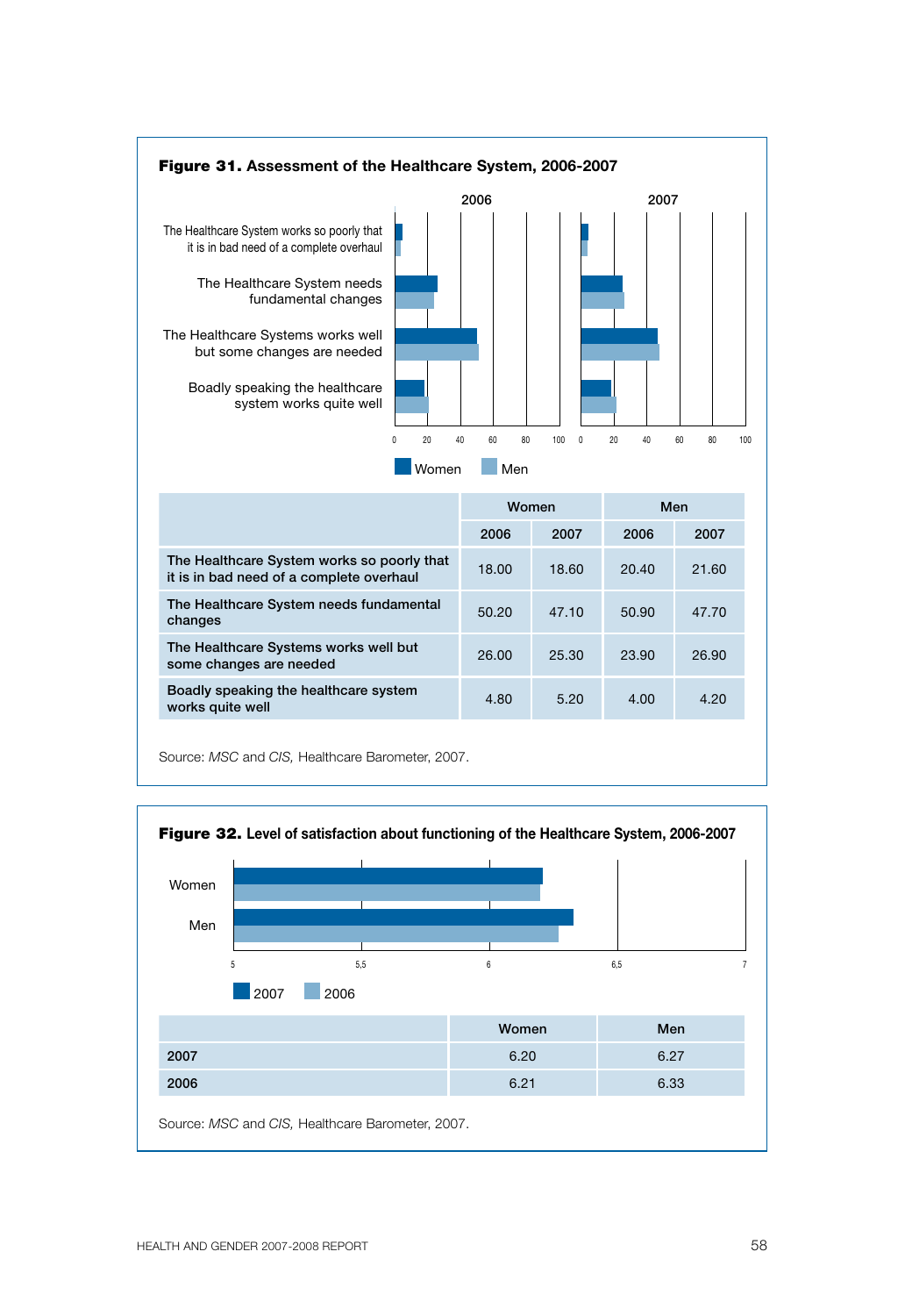high degree of dissatisfaction and 10 a high satisfaction, women declare to be in a situation worse than men's. Even when, broadly speaking, both sexes express to be fairly satisfied, above 6 actually, the average women reflect is below that of men.

Apart from valuing the sex variable, another key variable has to be considered to explain satisfaction: age, that turns out to be the main variation factor so that the older the user the higher level of satisfaction with care given. Other factors that influence satisfaction are: education level, occupation, marital status, type of centre visited and even type of consultation requested, whereas sex, both the user's and the professional's does not get to be a statistically relevant variable (Biedma and Serrano, 2007).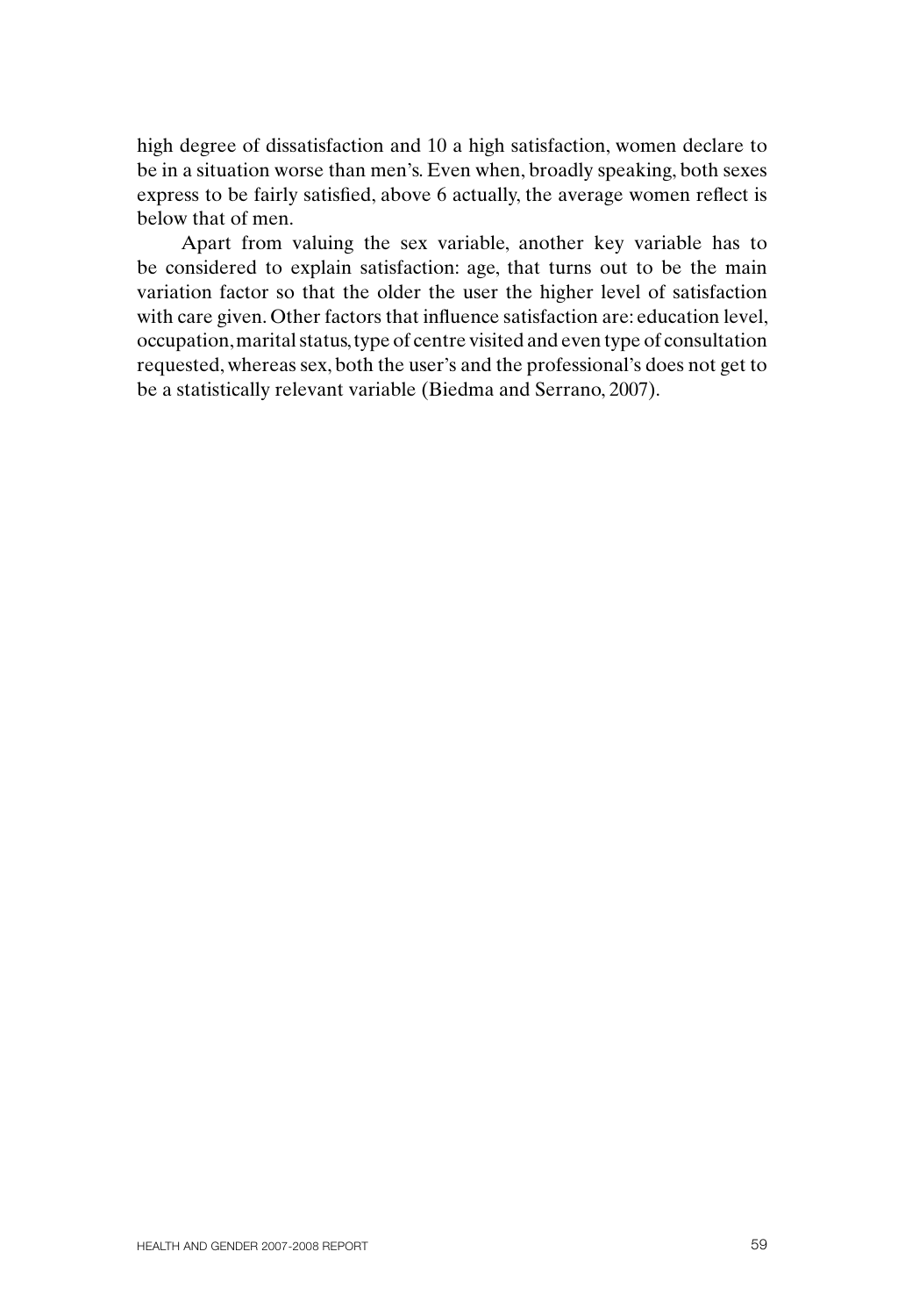# Training in Gender and Health

Integration of the principle of equality in health policies requires instruction of the personnel giving service in healthcare organisations in order to guarantee their capacity to improve prevention, diagnosis and treatment of women's diseases, for detecting and addressing gender violence situations, avoid prejudices that may delay women's access to the healthcare system or that may result in their being the object of diagnostics and therapeutic endeavours poorer than those invested in men, and for correcting existing inter- and intra-professional gender disparities.

This new training of health professionals requires promoting integration of the gender perspective into the National Health System programmes of continued training of personnel, in cooperation with the Autonomous Communities, as well as, in the medium run and in a more specific and probably more effective way, in University programmes. Making future professionals, male and female, aware and training them technically in gender matters is a relevant aspect of healthcare training if structures are to be modified and changes, in accordance with the principle of equality, generated in thinking, attitudes and professional performance.

Care for the "malaise" every disease entails demands biomedical and technical resources more or less neutral and universal, but also words, concepts and values of the non andro-centric culture that fundaments itself on the systematic questioning of social representations of manhood and womanhood and relations between men and women. Professionals have to be warned, during their academic training period and in the most normalised way possible, on stereotypes' action mechanisms. Because these stereotypes will condition their opinions, values and professional expectations on key issues, as the way men and women become sick, diseases or jobs characteristic of each sex; male and female professions, the antithetical value of care and innovation, or the different use of professional time men and women will devote to research and to listening to the population in consultation.

It is worth highlighting here the training activity developed by the National Health School *Escuela Nacional de Sanidad* in agreement with the Ministry of Health and Social Policy: Master's Degree in Public Health, Master's Degree in International Public Health and the Certificate of Promotion of Health, as well as inclusion of Health and Gender symposiums at the Public Health School of the *Llatzeret de Maó* since 1996.

Secondly, from the Observatory on Women's Health of the Ministry of Health and Social Policy various training actions have been promoted in recent years, relating to sexual health (in cooperation with different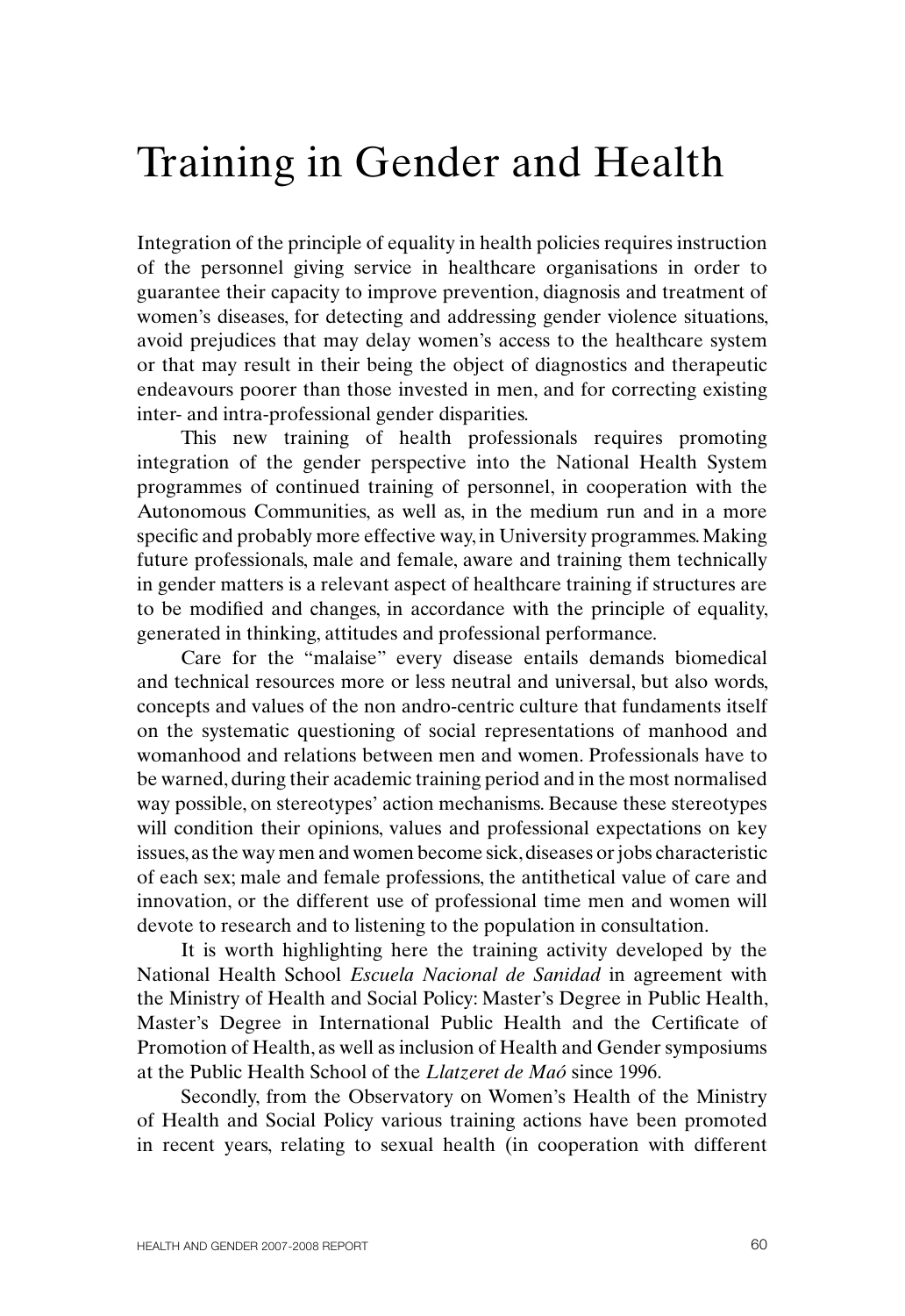organisations involved in sexual health), qualitative research or Public Health (Certificate of Specialisation in Public Health and Gender), violence (Training of Educators for Preventing and Addressing Gender Violence), and the gender perspective (Training of Educators in the Gender Perspective in Health) (Colomer, 2008; Mazarrasa, 2008; Sánchez, 2008). The aim of all these initiatives is to influence society through both health professionals and learning, facilitating integration of the gender perspective into the health sphere.

From University, training activities in gender and health have been developed for nearly all degree studies and healthcare professions' postgraduate studies, as well as for Human and Social Sciences' doctoral programmes<sup>15</sup> (Miqueo, 2008; Barral, 2008; Ruiz, 2008).

In a context of reform of university studies for adapting Degrees to the European Higher Education Area (EHEA) (in Spanish Espacio Europeo de Educación Superior, EEES), a first national congress was held in November, 2006, where general consensus was achieved among specialists about the need to introduce a specific subject on Gender, of a compulsory or central nature, in all Health Sciences new College Degrees (Medicine, Psychology, Nursing, Phyisiotherapy)<sup>16</sup>. At this congress educational objectives were agreed for what might become in the future a mainstream subject that would be taught at first years of Health Sciences degree studies (Table 3).

On the other hand, in May 2008 it was held in Saragossa the first symposium specifically devoted to training in gender at the three usually envisaged levels: undergraduate (Miqueo, 2008; Barral, 2008), postgraduate (Ruiz, 2008) and continuing training (Sánchez, 2008; Colomer, 2008; Mazarrasa, 2008; Cisneros, 2008 and Muñoz, 2008). The most significant conclusions or recommendations for higher education are outlined in Table 4.

This way University would meet the legal mandate to constitute itself in a space for diffusion of gender equality and non discrimination (Organic Act 1/2004, 28 December on measures for comprehensive protection against gender violence, article 4), apart from providing knowledge on gender inequalities (Organic Act amending Organic Act 6/2001, 21 December on Universities) and comply with Organic Law 3/2007 of Effective Equality between Women and Men.

16 The CD containing the Symposium outcome also provides a complete listing of subjects: *Instituto de la Mujer. Estudios de las Mujeres feministas y de Género. Ministerio de Igualdad, Instituto de la Mujer.* At present a series of subjects relating to Health and Gender are on offer although they are usually optional (http://wzar.unizar.es/siem/formativas/jornadasalud.html).

<sup>15</sup> See Health and Gender post-graduate courses listing and their features at: www.msc.es/organizacion/sns/planCalidadSNS/pdf/equidad/genero\_f\_01.pdf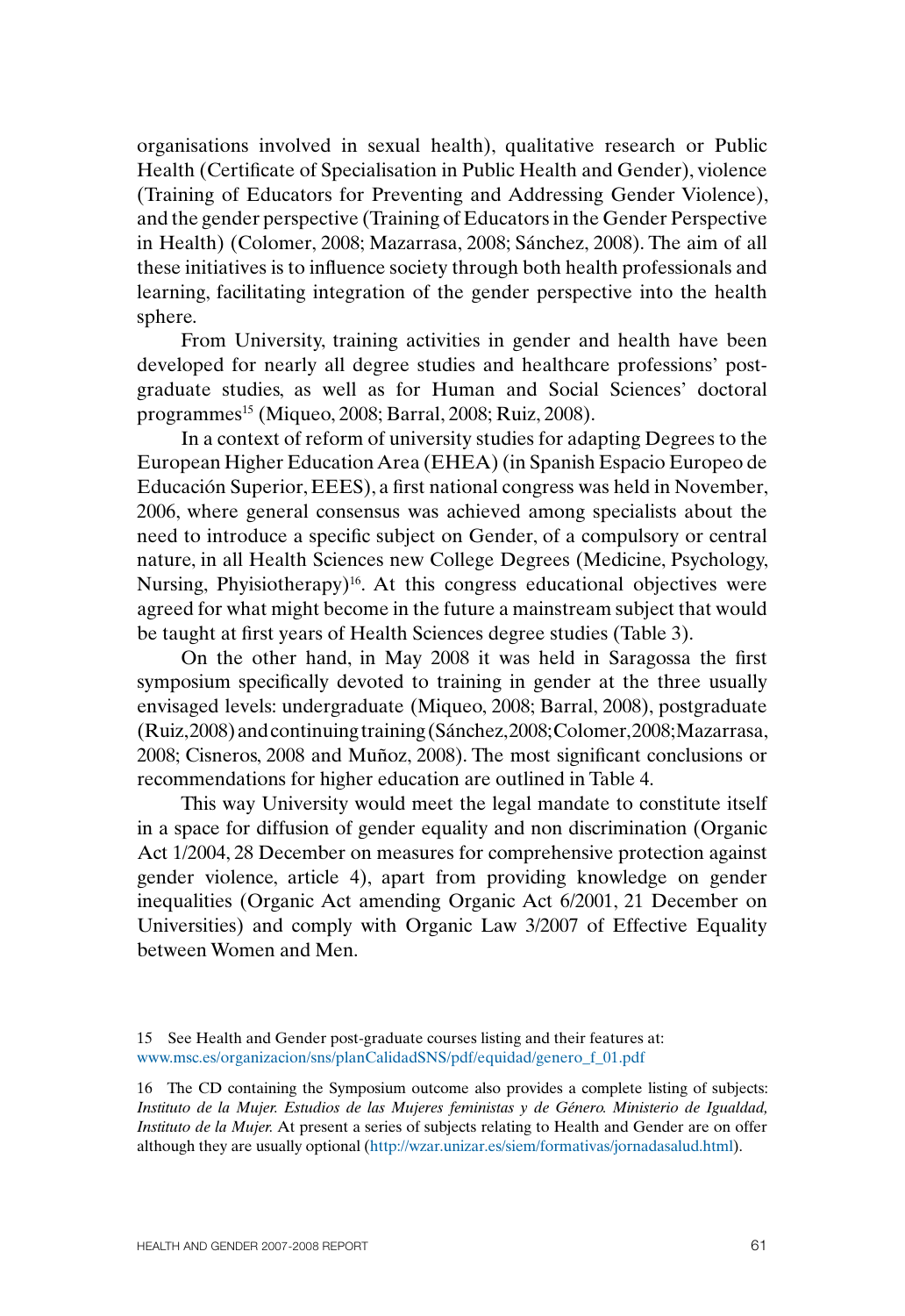#### TABLE 3. **Objectives of the Subject\* Gender, Health and Society**

- 1. To know and apply basic concepts of the Sex/Gender system (gender, feminism, androcentrism, patriarchy, difference, equality) and integrate the non sexist use of language
- 2. Identify andro-centred biases in Health Sciences Knowledge
- 3. To be acquainted with the influence gender exerts in the organisation of the healthcare system
- 4. Consider gender as a determinant of health or disease
- 5. Evaluate inequalities due to gender in access and care within the health system

\*This subject would be common, compulsory and would win 4 ECTS (European Credit Transfer System) credits.

Source: Congress Report *"Los estudios sobre las mujeres, de género y feministas. Grados y postgrados en el EEES"*.

#### TABLE 4. **Recommendations issued at First Symposium specifically related to Training in Gender and Health**

- 1. Issue a complete record of gender subjects currently taught in Spanish Universities, classified as per type and Degree Studies
- 2. Call annual meetings for next 5 years aimed at discussing didactic experiences, defining programme designs according to levels and degrees, centralise specialised studies, establish research or study lines and promote teaching staff and scholarship holders' exchanges
- 3. Make colleagues and students aware, which may entail observe, analyse and disseminate evaluation of manuals or teaching materials usually utilised in knowledge and related areas of educational staff concerned
- 4. Create a training network in gender and health (or scientific society with that type of section) with the aim of organising annual symposiums, attain consensus on degree teaching manuals and updates, and regulate instruction accreditation, agreeing criteria for evaluation of training programmes in gender and health' s quality
- 5. Draft a report on the EHEA process of University Reform (EEES) from the viewpoint: gender and health studies in five years time

Source: Miqueo, 2008. Congress Report *"Los estudios sobre las mujeres, de género y feministas. Grados y postgrados en el EEES"*. Zaragoza, 2008.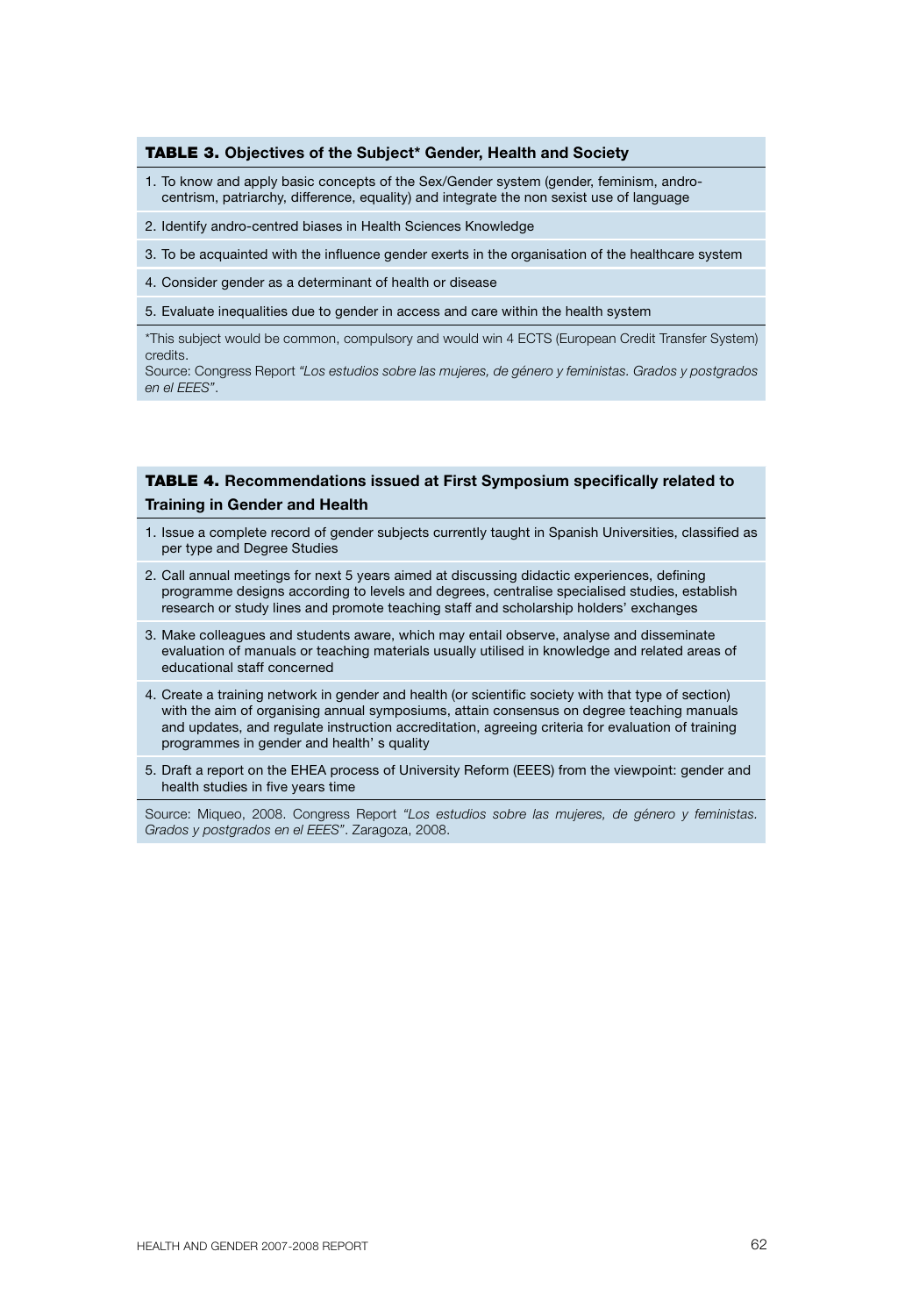# Conclusions

- 1. Women integrate a clear majority at the University area of healthcare studies, especially in graduate education, evening up with men at post-graduate studies.
- 2. Women have the less valued jobs in the academic structure. Their presence in the most stable posts is still minority and female professors are few. On the contrary they are clear majority in administration and services positions at universities.
- 3. With respect to individual posts at universities (government posts like vice-chancellorships, deanships, etc.) women continue to be absent. Women appear within managerial teams holding deputy vice-chancellorships , although in a proportion below 30%.
- 4. In professional societies of the healthcare area women retain lowest rank positions (secretaryships and spokesperson's offices) even in massively feminised professions like Nursing where female presidents do not reach 40% of total professional societies.
- 5. Women hold less recognised research positions, appear more frequently as associated to the project team whilst men take the role of leading researchers. They also encounter greater difficulties when, as project leaders, they undertake to secure financing.
- 6. Presence of women in scientific reviews is still uneven: they appear less in editorial teams and in revision groups and have more difficulties to see their articles published.
- 7. At healthcare services a greater concentration of women in less recognised jobs can be seen while in more prestigious posts their presence is far from strong.
- 8. Gender stereotypes are still at work when it comes to perpetuating the exclusive allocation to women of some jobs as is the case of Nursing, while hindering their access to some Medicine specialties like Surgery. Likewise these stereotypes raise doubts as to women's capacity of leadership or to assume responsibility posts. Media step in to strengthen It all by, far from contributing to their defusing, spreading them throughout society.
- 9. At the doctor's office female doctors provide a kind of care that differs from their male colleagues'. Their attention focuses to a greater extent on users themselves: they devote more time to them, ask more, request more diagnostic tests, prescribe less medicaments and volunteer more information than their male counterparts. Also, and from a diagnosis viewpoint, they detect more easily social and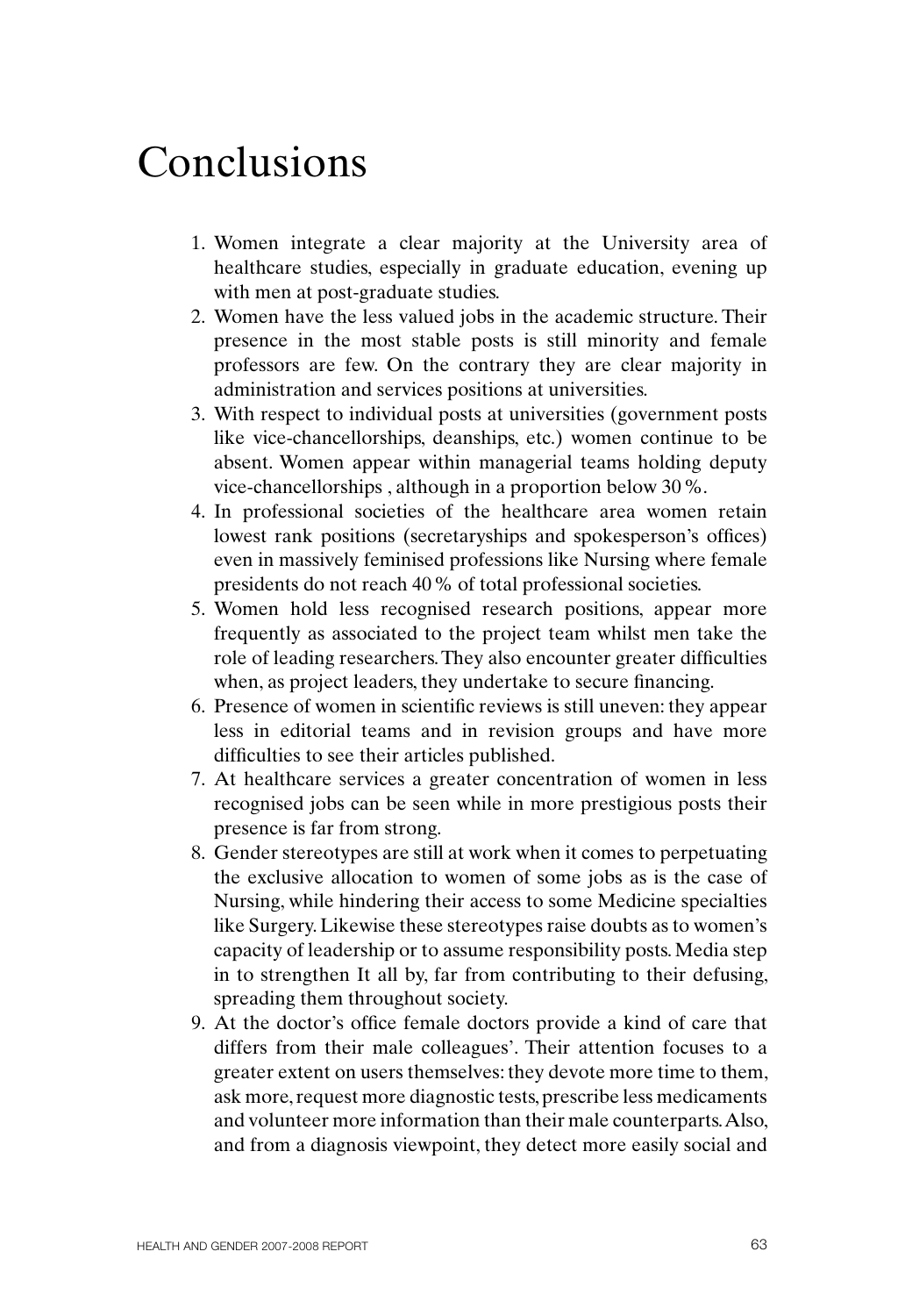endocrine problems. Users rate them higher in terms of better performance and satisfaction for care received.

10. Female users are more critical in their views and rate Public Healthcare lower than male users.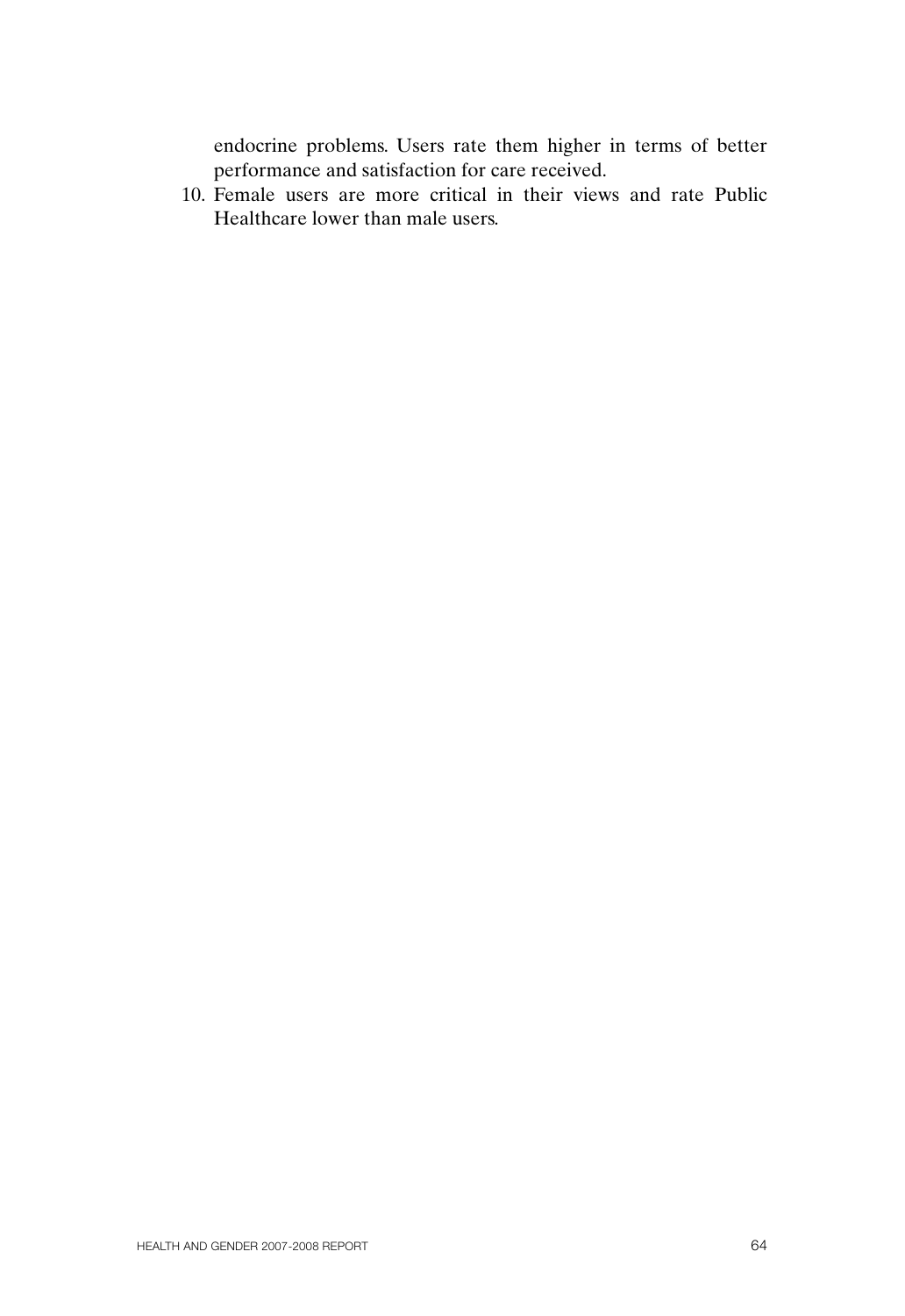# Proposals for Action

From the scope of its competences and relying on cooperation from other Ministries, autonomic institutions and public and private organisations, the Ministry of Health and Social Policy proposes the following actions and recommendations aimed at progressing in terms of parity also with regard to the publication process:

- Favour women's entry in specialties still considered male-sex territory.
- Carry out follow-up work on professional categories women have in the healthcare sector.
- Promote studies on differences between male and female doctors in the personal and professional settings.
- Revise presence of women in editorial teams of the Ministry of Health and Social Policy publications.
- Continue promoting research on health and gender, and adopting a gender approach in all lines of research and in research management processes. Especially, conduct studies on allocation of Healthcare Funds for Research from a gender perspective.
- Work on eliminating gender stereotypes especially on preventing their dissemination through the media.
- Encourage training courses addressed to professionals for their focusing on the patient avoiding gender biases when performing.
- Encourage integration of a gender approach into the Healthcare Information System, HIS *(SIS)* to enable monitoring of situations.
- Mainstream these outcomes in the National Health System, among the population, at universities, in the different Ministries (Education, Equality, Culture, etc.), in professional associations and colleges, in scientific journals, reviews, etc., all of it aiming at making visible and promote social change.
- Foster participation channels through work groups, forums, etc. with the purpose of working in line with the different Ministries (Education, Science, Equality, etc.) and with scientific reviews.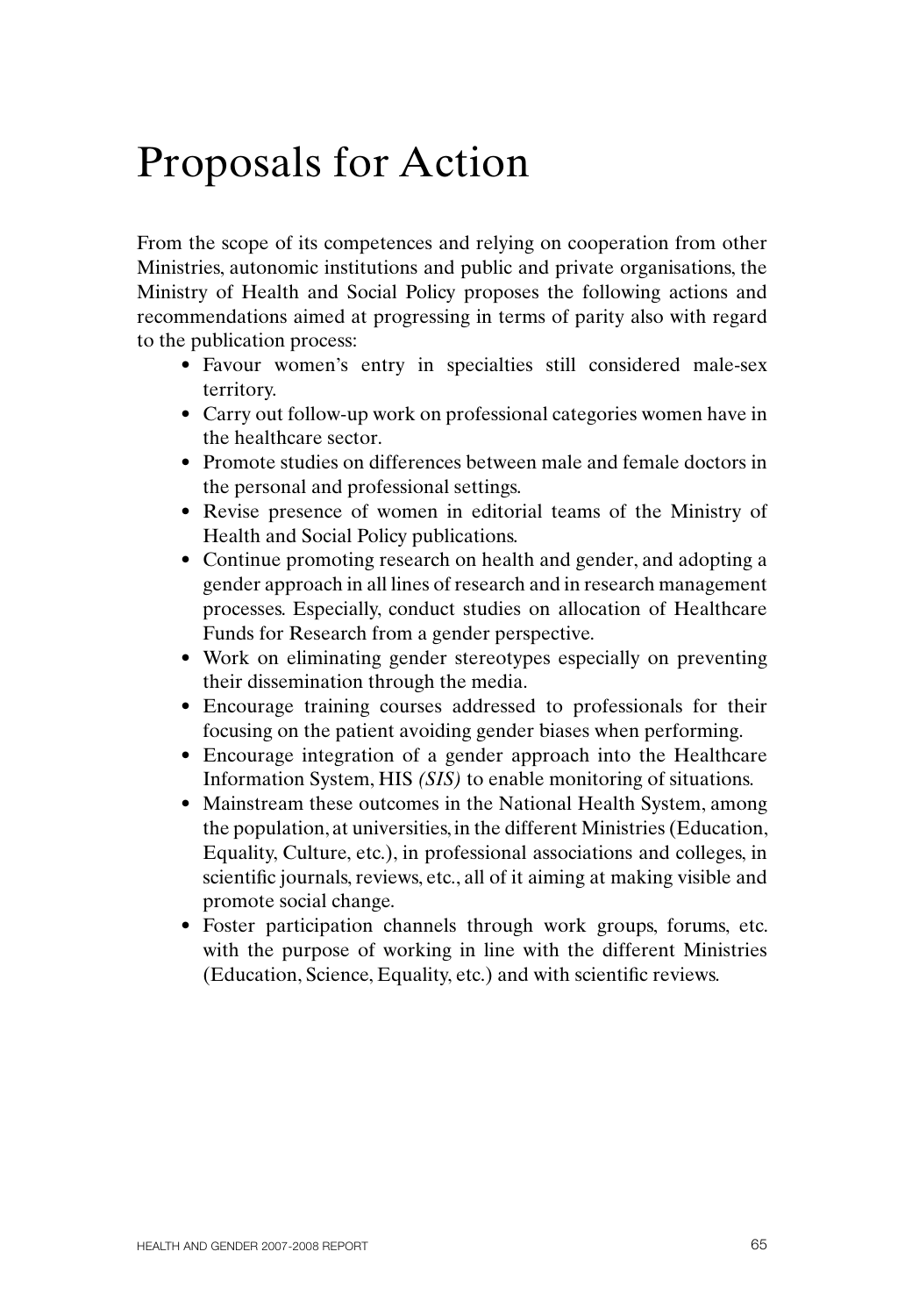# Bibliography

Addis, Elisabetta. Gender in the publication process: evidence, explanations and excellence. At: *European Comission. Gender and Excellence in the Making.* Brussels: European Comission, 2004; 93-100.

Agudo Arroyo, Yolanda; Viedma Rojas, Antonio. La investigación científica (I+D) en el sector público en España desde la perspectiva de género: situación laboral. At: Miqueo, Consuelo; Barral, M.ª José; Magallón, Carmen (eds.). *Estudios Iberoamericanos de género en ciencia, tecnología y salud (GENCIBER).* Zaragoza: Prensas Universitarias de Zaragoza, 2008; 209-214.

Alberdi Castell, Rosamaría. La influencia del género en la evolución de la profesión enfermera en España. *Metas de Enfermería* 1998; 11: 20-26.

Aleixandre Benavent, Rafael; Alonso Arroyo, Adolfo; Gonzalez Alcaide, Gregorio; Gonzalez de Dios, Javier; Pérez Sempere, Angel; Valderrama Zurián, Juan Carlos. Análisis de género de los artículos publicados en la Revista de Neurología durante el quinquenio 2002-2006. *Rev Neurol* 2007; 45(3): 137-143.

Alonso, Joaquín; Bueno, Héctor; Bardají, Alfredo; García-Moll, Xavier et al. Influencia del sexo en la mortalidad y el manejo del síndrome coronario agudo en España. *Rev Esp de Cardiol* 2008; 8(D): 8D-22D.

Arenas Barbero, Joaquín. Convocatoria de proyectos de investigación FIS/2005. *Ponencia presentada en el II Foro Mujeres, Salud y Género.* 2005 Dic 19-20; Madrid, Spain [unpublished].

Arranz, Fátima. Las mujeres y la universidad española: estructuras de dominación y disposiciones feminizadas en el profesorado universitario. *Política y Sociedad* 2004; 41(2): 223-242.

Arrizabalaga, Pilar; Valls-Llobet, Carme. Mujeres médicas: de la incorporación a la discriminación. *Med Clin (Barc)* 2005; 125(3): 103-107.

Artazcoz, Lucía; Borrell, Carme; Cortés, Inma; Escribá-Aguir, Vicenta; Cascant, Lorena. Los determinantes de la salud en una perspectiva integradora de los enfoques de género, clase social y trabajo. At: Borrell, Carmen y Artazcoz, Lucía (coords.). *Investigación en género y Salud. Sociedad Española de Epidemiología* 2007; monografía n.º 5: 21-43.

Barral Morán, M.ª José. Género y salud en los programas de grado. At: *Un Aprendizaje para la Igualdad. IV Jornadas Género y salud. Seminario Interdisciplinar de Estudios de la Mujer de la Universidad de Zaragoza.* 2008.

Available at: http://wzar.unizar.es/siem/Formativas/jornadasalud.html

Barral Morán, M.ª José. Sesgos de género en la difusión de las funciones del cerebro humano: estudio crítico comparado de textos anatómicos y neuroanatómicos utilizados en las universidades españolas entre los años 70 a 90. At: Martínez Pérez, J. et al. (eds.). *La medicina ante el nuevo milenio: una perspectiva histórica.* Cuenca: Universidad de Castilla-La Mancha, 2004. 103-114.

Bensing, Jozien; Van Den Brink-Muinen, Atie; De Bakker, Dinny H. Gender differences in practice style: a Dutch study of general practitioners. *Med Care* 1993; 31(3): 219-229.

Bertakis, Klea D.; Franks, Meter; Azari, Rahman. Effects of Physician Gender on Patient Satisfaction. *J Am Womens Assoc* 2003; 58(2): 69-75.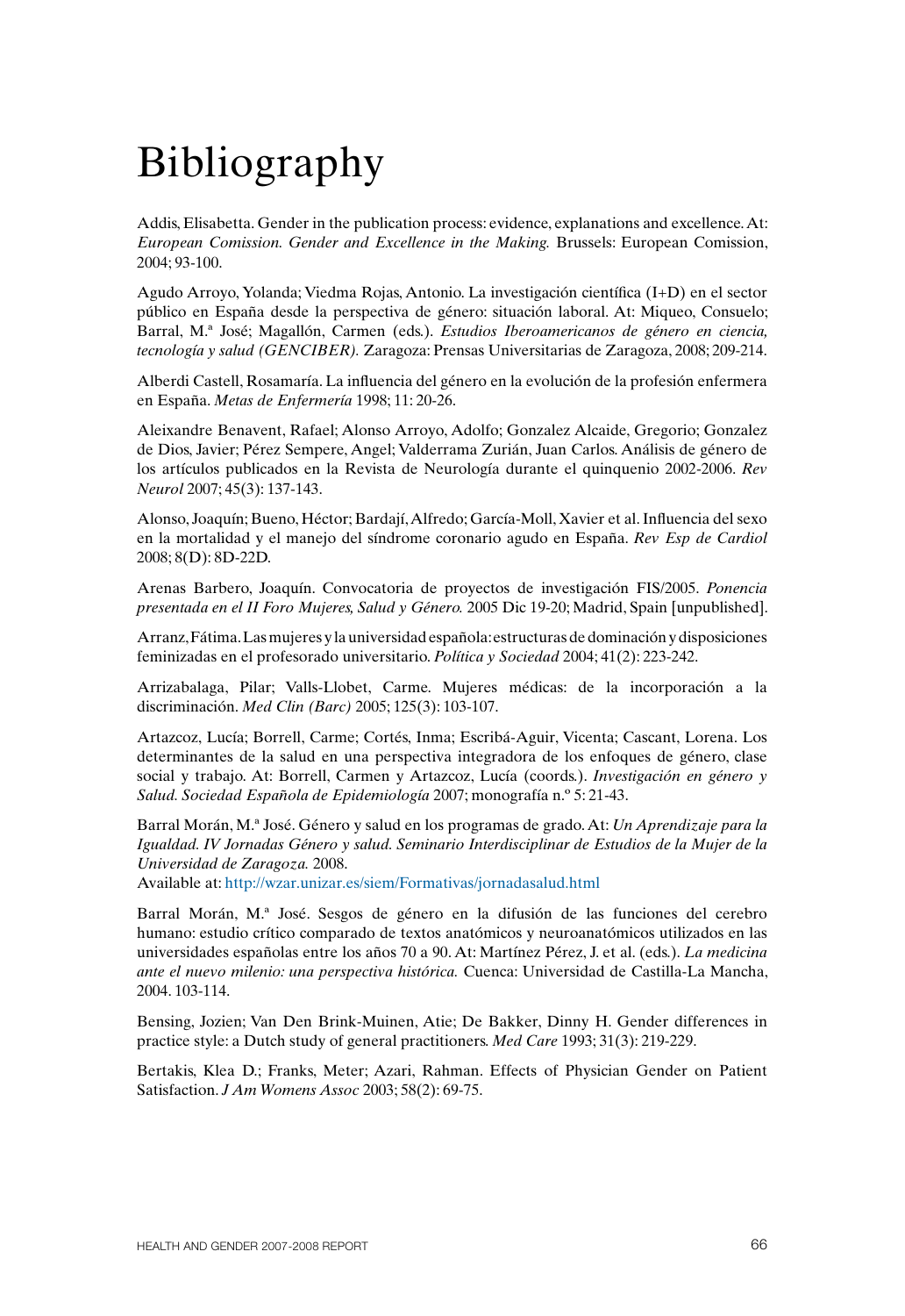Biedma Velázquez, Lourdes; Serrano Del Rosal, Rafael. *¿Existe relación entre satisfacción del paciente y género del médico?* Córdoba: Instituto de Estudios Sociales Avanzados de Andalucía, 2007. Working Documents, IESA Working Paper Series, WP 0207. Available at: http://digital.csic.es/bitstream/10261/2055/1/02-07.pdf

Bonder, Gloria; Felitti, Karina. Más allá de la estadística: Análisis de situación, necesidades y capacidades de científicas iberoamericanas en el campo de la salud y recursos estratégicos. At: Miqueo, Consuelo; Barral, M.ª José; Magallón, Carmen. *Estudios Iberoamericanos de género en ciencia, tecnología y salud (GENCIBER).* Zaragoza: Prensas Universitarias de Zaragoza, 2008; 119-128.

Bordons, María; Morillo, Fernanda; Fernández, Teresa; Gómez, Isabel. One step further in the production of bibliometric indicators at the micro level: Differences by gender and professional. *Scientometrics* 2003; 57(2): 159-173.

Borrell, Carme; Artazcoz, Lucía. Marco conceptual. At: Borrell, Carmen y Artazcoz, Lucía (coords.). *Investigación en género y Salud.* Sociedad Española de Epidemiología 2007; monografía n.º 5: 12-20.

Bowles, Amy O.; Kevorkian, C. George; Rintala, Diana H. Gender Differences Regarding Career Issues and Promotion in Academic Physical Medicine and Rehabilitation. *Am J Phys Med Rehabil* 2007; 86(11): 918-925.

Cabré, Monserrat; Ortiz Gómez, Teresa. Relaciones entre la historia de la medicina y la investigación en salud y género. At: Campos, Ricardo; Montiel, Luis; Huertas, Rafael (coords.). *Medicina, Ideología e historia en España (siglos XVI-XXI).* Madrid: CSIC, 2007; 627-634.

Callón, Michel; Coutial, Jean Pierre; Penan, Hervé. *Cienciometría. El estudio cuantitativo de la actividad científica: de la bibliometría a la vigilancia tecnológica.* Gijón: Trea, 1995.

Campabadal, Francesca. La participación de las mujeres en los proyectos de investigación. El caso del proyecto europeo Goodfood. At: Miqueo, Consuelo; Barral, M.ª José; Magallón, Carmen (eds.). *Estudios Iberoamericanos de género en ciencia, tecnología y salud (GENCIBER).* Zaragoza: Prensas Universitarias de Zaragoza, 2008; 151-157.

Carrera Fernández, María Victoria; Lameiras Fernández, María; Núñez Mangana, Ana M.ª; Rodríguez Castro, Yolanda. Evolución de los premios nacionales fin de carrera en España. Una perspectiva de género. At: Miqueo, Consuelo; Barral, M.ª José; Magallón, Carmen (eds.). *Estudios Iberoamericanos de género en ciencia, tecnología y salud (GENCIBER).* Zaragoza: Prensas Universitarias de Zaragoza, 2008; 587-592.

Cascant, Lorena; Cortés, Imma; Artazcoz, Lucía. *Desigualdades de género en la composición de las juntas directivas de las entidades científicas y profesionales en el ámbito de las ciencias de la salud en España.* Madrid: Observatorio de Salud de la Mujer, 2007 [unpublished].

Celma Vicente, Matilde. *Cultura organizacional y desarrollo profesional de las enfermeras*  [Doctoral Thesis]; directed by: Ángel Acuña. Granada: Universidad de Granada, Departamento de Antropología Social, 2007.

Centre d'Anàlisis i Programes Sanitaris (CAPS). *Salud, estilos de vida y condiciones de trabajo de los médicos y médicas de Cataluña.* Barcelona: Fundación Galatea, 2007. Available at: www.fgalatea.org/pdf/salut\_cast.pdf

Cisneros Izquierdo, Asunción. Formación en Género y salud en el Departamento de Salud y Consumo de Gobierno de Aragón: estado de la cuestión. At: *Un aprendizaje para la Igualdad. IV Jornadas Género y salud. Seminario Interdisciplinar de Estudios de la Mujer de la Universidad de Zaragoza,* 2008. Available at: http://wzar.unizar.es/siem/Formativas/jornadasalud.html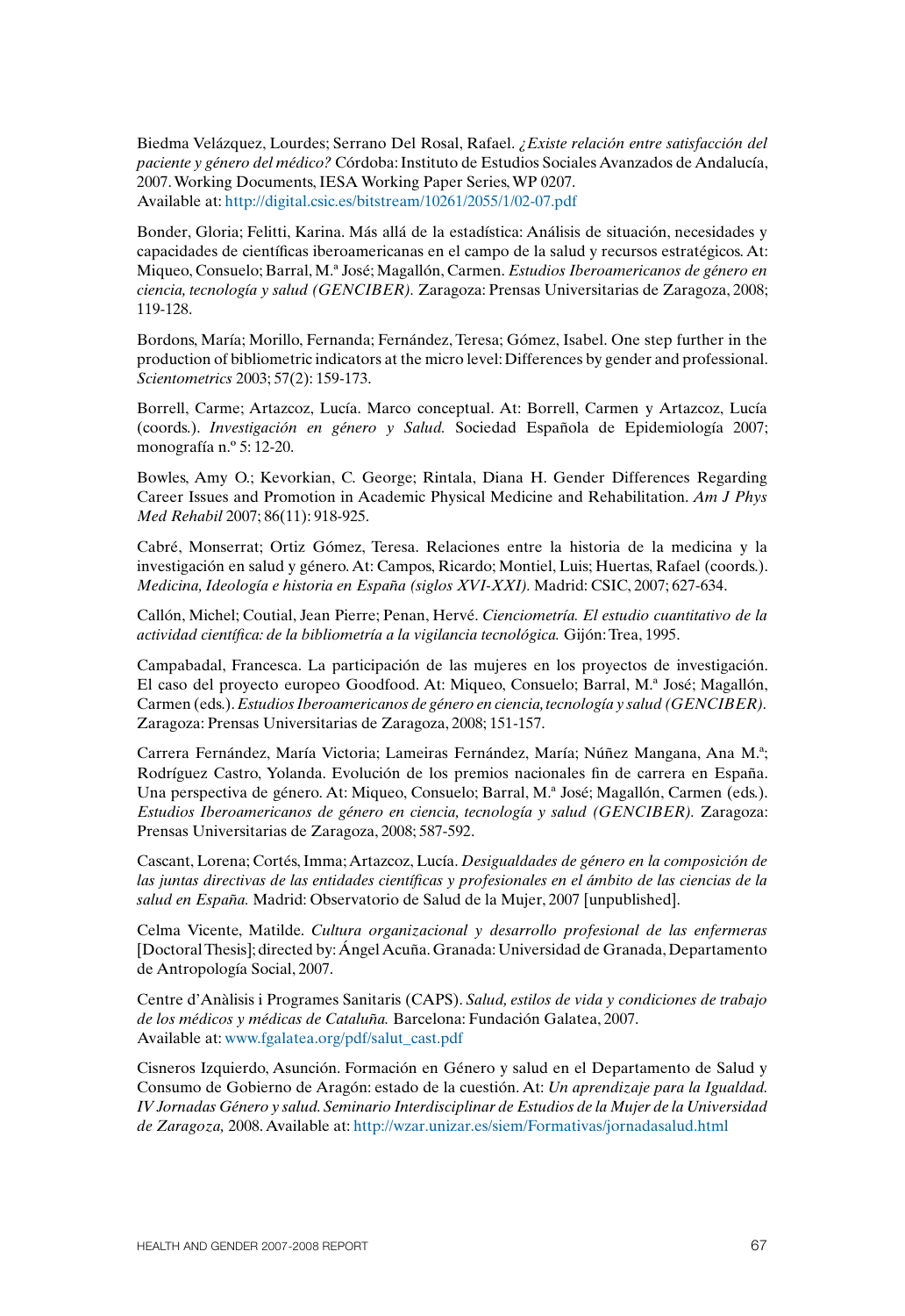Colletti, Lisa M.; Mulholland, Michael W.; Sonnad, Seema S. Perceived obstacles to career success for women in academic surgery. *Arch Surg* 2000; 135: 972-977.

Colomer, Concha. La formación continuada en género y salud: presente y futuro. At: *Un aprendizaje para la Igualdad. IV Jornadas Género y salud. Seminario Interdisciplinar de Estudios de la Mujer de la Universidad de Zaragoza,* 2008.

Available at: http://wzar.unizar.es/siem/Formativas/jornadasalud.html

Colomer, Concha; Peiró Pérez, Rosana. ¿Techos de cristal y escaleras resbaladizas?: Desigualdades de género y estrategias de cambio en SESPAS. *Gac Sanit* 2002; 16(4): 358-360.

Congress Report. *Los estudios sobre las mujeres, de género y feministas. Grados y postgrados en el Espacio Europeo de Educación Superior.* Madrid; 2008.

Consejo Superior de Investigaciones Científicas. *Informe Mujeres Investigadoras* 2007. Available at: www.csic.es/documentos/mujerCiencia/informe\_mujeres\_2007.pdf

Davo, M.ª del Carmen; Vives, Carmen; Álvarez-Dardet, Carlos. Why are women underused in the JECH peer review process? *J Epidemiol Community Health* 2003; 57: 936-937.

De Pablo, Flora. *En la ciencia todavía no existe el tanto monta-monta tanto.* Torre de los Lujanes 2004; 53: 81-90.

Delgado Sánchez, Ana. El papel del género en la relación médico-paciente. *Formación Médica Continuada en Atención Primaria* 1999; 8(6): 509-516.

Delgado Sánchez, Ana; López-Fernández, Luis Andrés; Luna, Juan de Dios. Influence of the doctor's gender in the satisfaction of the users. *Med Care* 1993; Sep 31(9): 795-800.

Delgado Sánchez, Ana; Martínez-Cañavate, T.; García, V.; Frías, J.; Rueda, T.; Morata J. Preferencias y estereotipos de los pacientes sobre el género del médico de Familia. *Aten Primaria* 1999; 23(5): 268-274.

Delgado Sánchez, Ana; Távora Rivero, Ana; Ortiz Gómez, Teresa. Las médicas, sus prácticas y el dilema con la feminidad. *Estudios de Sociolingüística* 2003; 4(2): 589-611.

Díez, Capitolina; Carantoña, Elena (eds.). *Mujeres en la alta dirección. La carrera profesional de las mujeres en la empresa, la administración y la universidad.* Madrid: Instituto de la Mujer. Ministerio de Igualdad, 2008.

Dio Bleichmar, Emilce. ¿Todas Madame curie? Subjetividad e identidad de las científicas y tecnólogas. At: Miqueo, Consuelo; Barral, Mª José; Magallón, Carmen (eds.). *Estudios Iberoamericanos de género en ciencia, tecnología y salud (GENCIBER).* Zaragoza, Prensas Universitarias de Zaragoza, 2008; 37-50

Dolado, Juan J.; Felgueroso, Florentino. Diferencias de género y temporalidad: El caso de los profesionales superiores en el sector sanitario en España. Documento de Trabajo 2007-24 (Series: Capital Humano y Empleo. Economía de la Salud y Hábitos de Vida, Junio). Madrid: Fundación de Estudios de Economía Aplicada (FEDEA), 2007.

ETAN expert working group on Women and Science. *Informe de 2005.* Available at: www.amit-es.org/descarg/women&science\_05.pdf

ETAN expert working group on Women and Science. *Science Policy in the European Union. Promoting excellence through mainstreaming gender equality.* Informe ETAN, European Commission, 2000. Available at www.cordis.lu/etan/home.html

Evans, Joan. Men in nursing: issues of gender segregation and hidden advantage. *J Adv Nurs* 1997; 26: 226-231.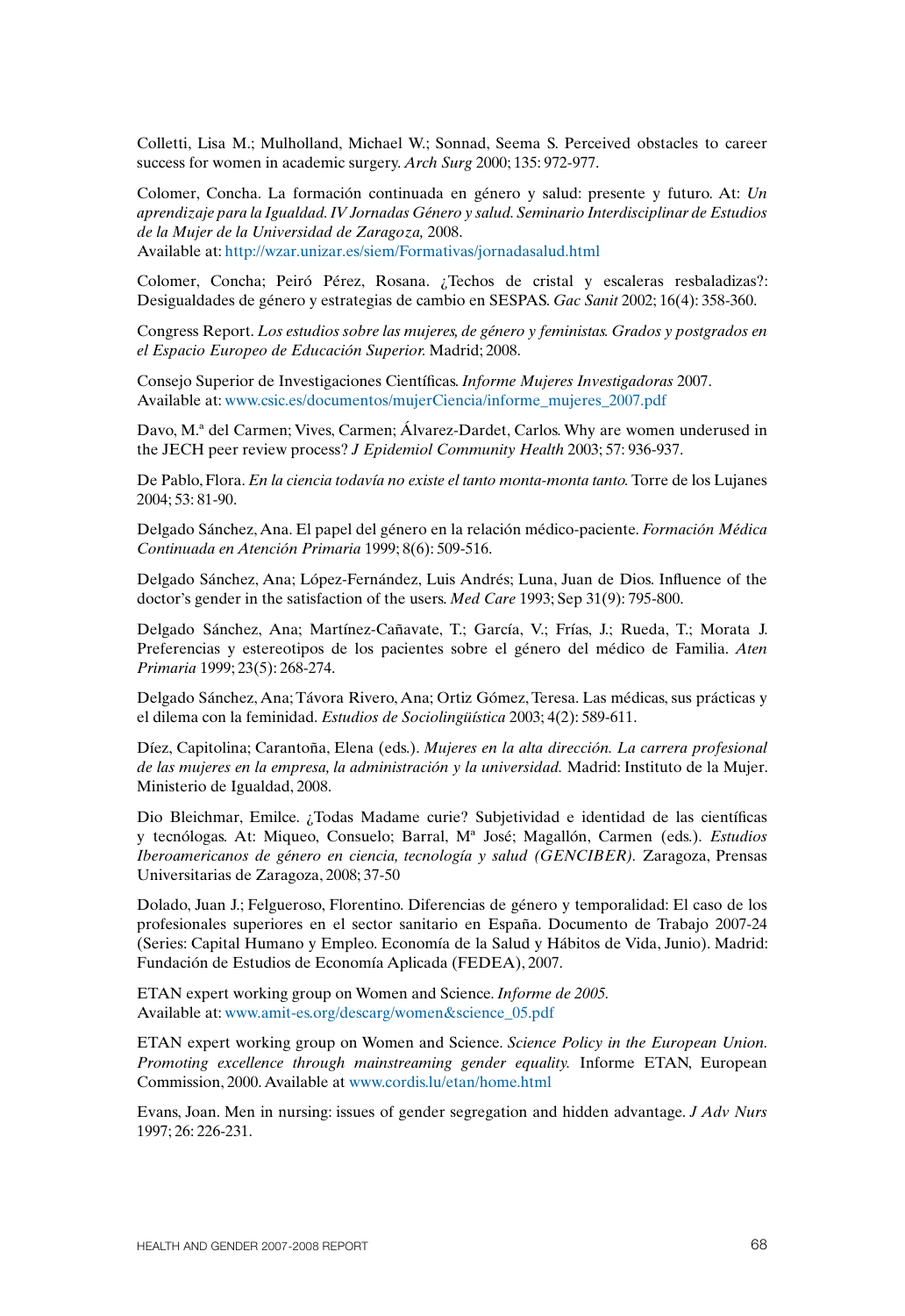Fernández, Valentina y Santesmases, M.ª Jesús (ed.). Ciencia y tecnología en el CSIC: una visión de género. *Arbor* 2002; julio-agosto.

Frank Fox, Mary. Gender, family, characteristics and publication productivity among scientists. *Social Studies of Science* 2005; 35(1): 131-150.

García Calvente, M.ª del Mar; Álvarez Darnet, Carlos. Through gender parity in scientific publications. *J Epidemiol Community Health* 2008; 62: 474-475.

García Calvente, M.ª del Mar. La investigación sobre cuidados informales de salud desde una perspectiva de género. At: Borrell, Carmen y Artazcoz, Lucía (coords.). *Investigación en género y Salud. Sociedad Española de Epidemiología* 2007; monografía n.º 5: 97-118.

García Calvente, M.ª del Mar; Jiménez Rodrigo, M.ª Luisa; Martínez Morante, Emilia. *Políticas de investigación en salud. Guía de recomendaciones para la incorporación de la perspectiva de género.* Observatorio de Salud de la Mujer.

Available at: www.msc.es/organizacion/sns/planCalidadSNS/e02\_t01.htm

García Calvente, M.ª del Mar; Jiménez Rodrigo, M.ª Luisa; Martínez Morante, Emilia. *Informe de revisión de guías sobre la incorporación de la perspectiva de género a las políticas de investigación en salud.* Observatorio de Salud de la Mujer. Available at: www.msc.es/organizacion/sns/planCalidadSNS/e02\_t01.htm

García de Cortázar, M.ª Luisa; Arranz, Fátima; del Val, Consuelo; Aguado, Yolanda; Viedma, Antonio; Justo, Cristina; Pardo, Pilar. *Mujeres y hombres en la ciencia española. Una investigación empírica.* Madrid: Instituto de la mujer (Estudios 96), 2006.

García de Cortázar, M.ª Luisa; Guil, Ana; Pérez Sedeño, Eulalia; Bordons, María et al. *Mujer y Ciencia: La situación de las mujeres investigadoras en el sistema español de ciencia y tecnología.* Madrid: Fundación Española para la Ciencia y la Tecnología, 2005. Available at: www.amit-es.org/descarg/FECYT-2005.pdf

García de León, Antonia. *La excelencia científica (hombres y mujeres en las Reales Academias.*  Madrid: Instituto de la Mujer (Estudios 88), 2005.

García de León, Antonia. *Herederas y heridas. Sobre las élites profesionales femeninas.* Madrid: Cátedra-Feminismos, 2002.

García de León, Antonia; García de Cortazar, Marisa; Alonso, M.ª José; Andino, Susana; Andreu, Silvia; Arranz, Fátima et al. *Las académicas. Profesorado universitario y género.*  Madrid: Instituto de la Mujer (Estudios 72), 2001.

Gelb Safran, Dana; Rogers, William H.; Tarlov, Alvin R.; McHorney, Colleen A.; Ware, John E. Gender differences in medical treatment: the case of physician-prescribed activity restrictions. *Soc Sci Med* 1997; 45(5): 711-722.

Germán Bes, Concha. *Historia de la institución de la enfermería universitaria. Análisis con una perspectiva de género.* Tesis doctoral. Universidad de Zaragoza; Nov 2006.

Germán Bes, Concepción; Miqueo, Consuelo. Los estereotipos de género en los manuales de las enfermeras y ayudantes técnicos sanitarios (ATS). At: Miqueo, Consuelo; Barral, M.ª José; Magallón, Carmen (eds.). *Estudios Iberoamericanos de género en ciencia, tecnología y salud (GENCIBER).* Zaragoza: Prensas Universitarias de Zaragoza, 2008; 413-420.

Gibbons Michael; Limoges, Camille; Nowotny, Helga, Schwartzman, Simon; Scott, Peter; Trow, Martin. *La nueva producción de conocimiento. La dinámica de la ciencia y la investigación en las sociedades contemporáneas.* Barcelona: Pomares, 1997.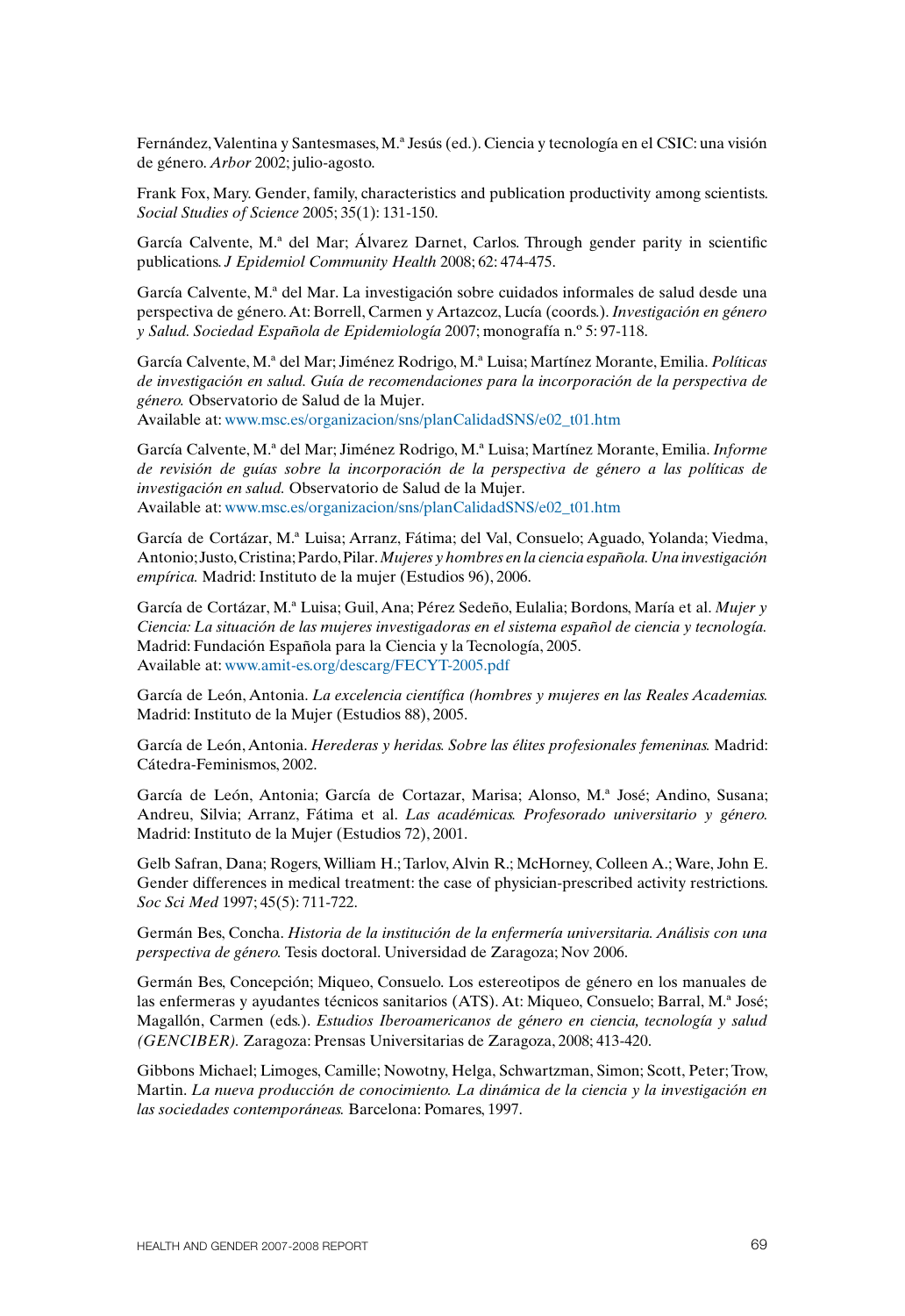Gil García, Eugenia. *Otra mirada a la anorexia. Aproximación feminista a los discursos médicos y de las mujeres diagnosticadas.* Granada: Feminae, 2007.

Gil García, Eugenia. Técnicas de investigación: Análisis del discurso de la ciencia y del enfermo. At: Tomás, C. (ed.) *Diálogos interrumpidos. Investigación en salud y práctica asistencial desde la perspectiva de género.* Zaragoza: SIEM, 2006; 27-38.

González Alcaide, Gregorio; Valderrama Zurián, Juan Carlos; Navarro Molina, Carolina; Alonso Arroyo, Adolfo; Bolaños Pizarro, Máxima; Aleixandre Benavent, Rafael. Análisis de género de la producción científica española sobre drogodependencias en biomedicina 1999- 2004. *Adicciones: Revista de socidrogalcohol* 2007; (19)1: 45-50.

González Canalejo, Carmen. Cuidadoras de ayer y de hoy: discursos y aspiraciones desde una perspectiva de género. At: Blasco M. (ed.) *Actas del III Congreso Internacional y VIII Nacional de Historia de la Enfermería Cuidadoras en la historia: protagonistas de ayer y de hoy.* Zaragoza: Institución Fernando el Católico, 2007; 39-48.

Guil, Ana; Solano, Ana; Álvarez, Manuela. *La situación de las mujeres en las universidades publicas andaluzas: P.D.I. y P.A.S.* Sevilla: CES-A (Colección estudios), 2005.

Hidalgo Valverde, María Jesús; Matas Aguilera, Vicente. *Estudio comparativo del salario médico en España.* Granada: Sindicato Médico de Granada (SIMEG), 2004. Available at: www.aeemt.com/pdfs/estudioretribucionesmedicos.pdf

Iglesias Aparcio, Pilar. Las mujeres en la historia del cuidado de la salud. At: *Las pioneras de la medicina en Gran Bretaña* [Doctoral Thesis]; directed by Juan Jesús Zaro. Malaga: Universidad de Málaga, 2003.

Instituto de la Mujer. *Tratamiento y representación de las Mujeres en las teleseries emitidas por las cadenas de televisión de ámbito nacional.* Madrid: Instituto de la Mujer, 2007.

Izquierdo Benito, M.ª Jesús (dir.); Canelles Tigel, Noemí; Colldeforns Torres, Laura; Duarte Campderrós, Laura; Gutiérrez-Otero Mora, Anabel et al. *Cuidado y provisión: el sesgo de género en las prácticas universitarias y su impacto en la función socializadora de la universidad (2004-2008),* 2008. Available at: www.migualdad.es/mujer/mujeres/estud\_inves/738.pdf

Jagsi, Reshma; Guancial, Elizabeth A.; Worobey, Cynthia Cooper; Henault, Lori E.; Chang, Yuchiao; Starr, Rebeca; Tarbell, Nancy J.; Hylek, Elaine M. The "Gender Gap" in Authorship of Academia Medical Literatura –A 35-Year Perspective. *N Engl J Med* 2006; 355(3): 281-287.

Jiménez Rodrigo, María Luisa; Martínez Morante, Emilia; García Calvente, Mª del Mar; Álvarez Dardet, Carlos. Through gender parity in scientific publications. *J Epidemiol Community Health* 2008; 62: 474-475.

Kaplan, Sherrie H.; Sullivan, Lisa M.; Dukes, Kimberly A.; Phillips, Carol F.; Kelch, Robert P.; Schaller, Jane G. Sex Differences in Academic Advancement. Results of a National Study of Pediatricians. *N Engl J Med* 1996; 335(17): 1282-1289.

Kurichi, Jibby E.; Kelz, Rachel R.; Sonnad, Seema S. Women Authors of Surgical Research. *Arch Surg* 2005; 140: 1074-1077.

Lagarde, Marcela. Mujeres cuidadoras. Entre la obligación y la satisfacción. Congreso Internacional SARE 2003: Cuidar cuesta: costes y beneficios del cuidado; 2003 Oct 13-14; Vitoria-Gasteiz;

Available at: http://webs.uvigo.es/pmayobre/textos/marcela\_lagarde\_y\_de\_los\_rios/mujeres\_cuidadoras\_entre\_la\_obligacion\_y\_la\_satisfaccion\_lagarde.pdf

Latour, Bruno. *La vida en el laboratorio. La construcción de los hechos científicos.* Madrid: Alianza Universidad, 1995.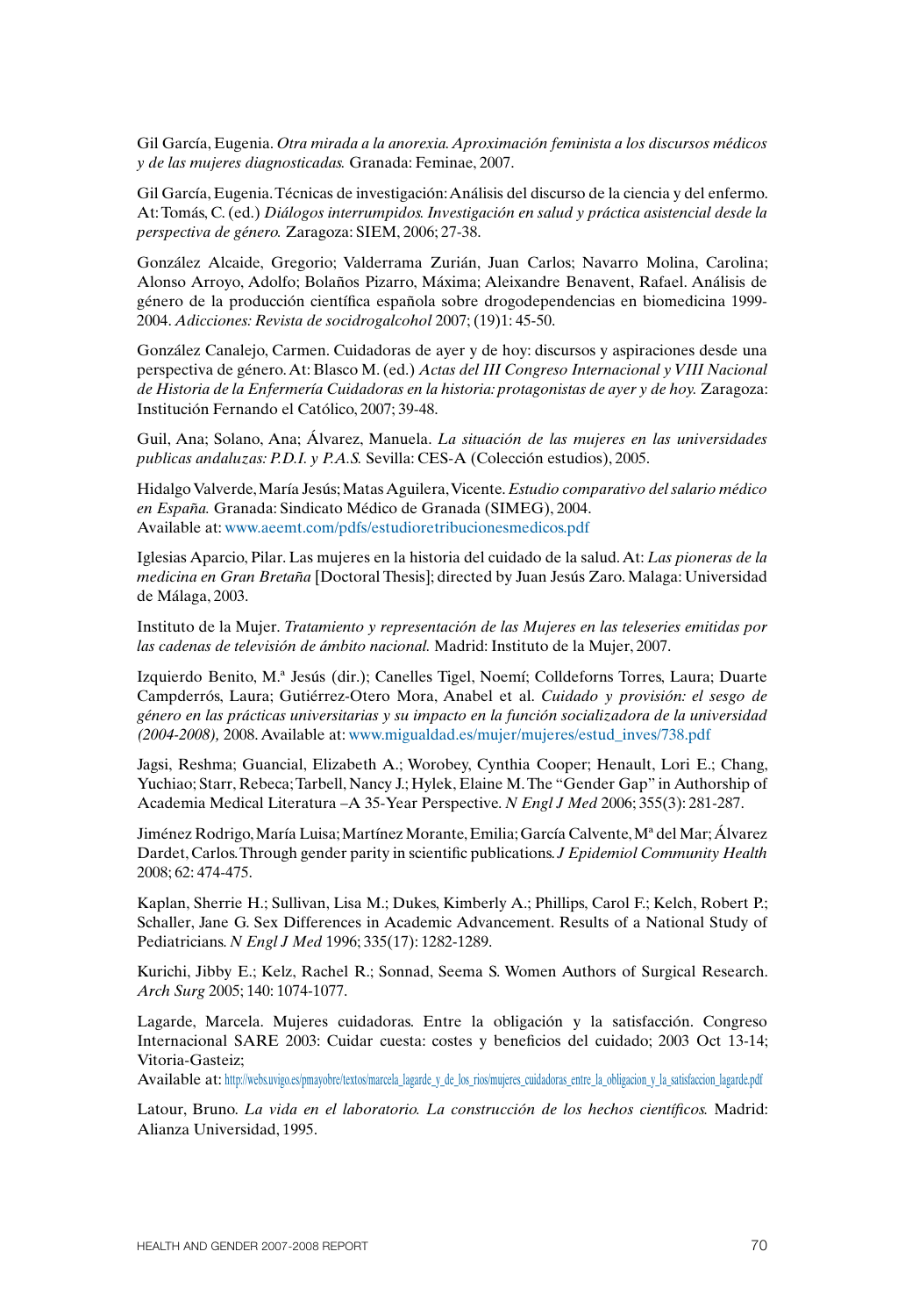Latour, Bruno. *Ciencia en acción.* Barcelona: Labor, 1992.

Laudan, Larry. *El progreso y sus problemas. Hacia una teoría del crecimiento científico.* Madrid: Encuentro ediciones, 1986.

López Piñero, José M.ª; Terrada, M.ª Luz. Los indicadores bibliométricos y la evaluación de la actividad médico-científica. *Med Clin (Barc)* 1992; 98: 64-69, 101-106, 142-148, 384-388.

Mauleón, Elba; Bordons, María. Productivity, impact and publication habits by gender in the area of Materials Science. *Scientometrics* 2006; 66(1): 199-218.

Mazarrasa, Lucía. Evaluación y propuestas del Plan de Formación de Género y Salud de la Escuela Nacional de Sanidad. At: *Un Aprendizaje para la Igualdad. IV Jornadas Género y salud. Seminario Interdisciplinar de Estudios de la Mujer de la Universidad de Zaragoza,* 2008. Available at: http://wzar.unizar.es/siem/Formativas/jornadasalud.html

Medina Domenech, Rosa. La ciencia es un texto. Retórica y conocimiento científico. At: Rodríguez Alcázar et al. *Ciencia, tecnología y sociedad: contribuciones para una cultura de la paz.* Granada: Universidad de Granada, Colección Eirene, 1997; 117-147.

Merton, Robert K. The Matthew Effect in Science. *Science* 1968; 159(3810): 56-63.

Ministerio de Educación y Ciencia. *Académicas en cifras.* Madrid, 2007. Available at: www.micinn.es/ciencia/umyc/files/2007-academicas-cifras.pdf

Miqueo, Consuelo. ¿Feminismo en el mundo científico médico? *Isegoría* 2008. 38(I): 155-167.

Miqueo, Consuelo. El proceso enseñanza-aprendizaje de género y salud en el marco universitario. AT: *Un Aprendizaje para la Igualdad. IV Jornadas Género y Salud. Seminario Interdisciplinar de Estudios de la Mujer de la Universidad de Zaragoza,* 2008. Available at: http://wzar.unizar.es/siem/Formativas/jornadasalud.html

Miqueo, Consuelo. La construcción de los saberes y androcentrismo en la "ciencia sin mujeres". At: Blasco M. (ed.). *Actas del III Congreso Internacional y VIII Nacional de Historia de la Enfermería Cuidadoras en la historia: protagonistas de ayer y de hoy.* Zaragoza: Institución Fernando el Católico, 2007; 5-37.

Miqueo, Consuelo. ¿Cómo ser historiadora y descubrir el androcentrismo de la ciencia médica? At: Campos, Ricardo; Montiel, Luis; Huertas, Rafael (coords.) *Medicina, Ideología e historia en España (siglos XVI-XXI).* Madrid: CSIC, 2007; 657-667.

Miqueo, Consuelo; Barral Morán, M.ª José; Fernández-Turrado, Teresa; Germán Bes, Concepción. *Disparidad de género en los órganos de dirección de las revistas biomédicas españolas.* Madrid: Instituto de la Mujer, 2009 (no publicado).

Miqueo, Consuelo; Barral, M.ª José; Fernández Turrado, Teresa; Germán, Concha. El proceso de incorporación de las mujeres en los órganos de dirección de las revistas científicas. Comunicación. At: *10.º Congreso Internacional Interdisciplinar sobre las mujeres. Women's Worlds'08 - Mundos de Mujeres.* Madrid, 3-9 July 2008.

Miqueo, Consuelo; Barral, M.ª José; Magallón, Carmen. *Estudios Iberoamericanos de género en ciencia, tecnología y salud (GENCIBER).* Zaragoza: Prensas Universitarias de Zaragoza, 2008.

Miqueo, Consuelo; González Romaris, Elena; Verdú, Mayte. Participación de mujeres en los comités de dirección de las revistas científicas españolas de biomedicina y factor de impacto. At: Miqueo, Consuelo; Barral, M.ª José; Magallón, Carmen (eds.). *Estudios Iberoamericanos de género en ciencia, tecnología y salud (GENCIBER).* Zaragoza: Prensas Universitarias de Zaragoza, 2008; 135-142.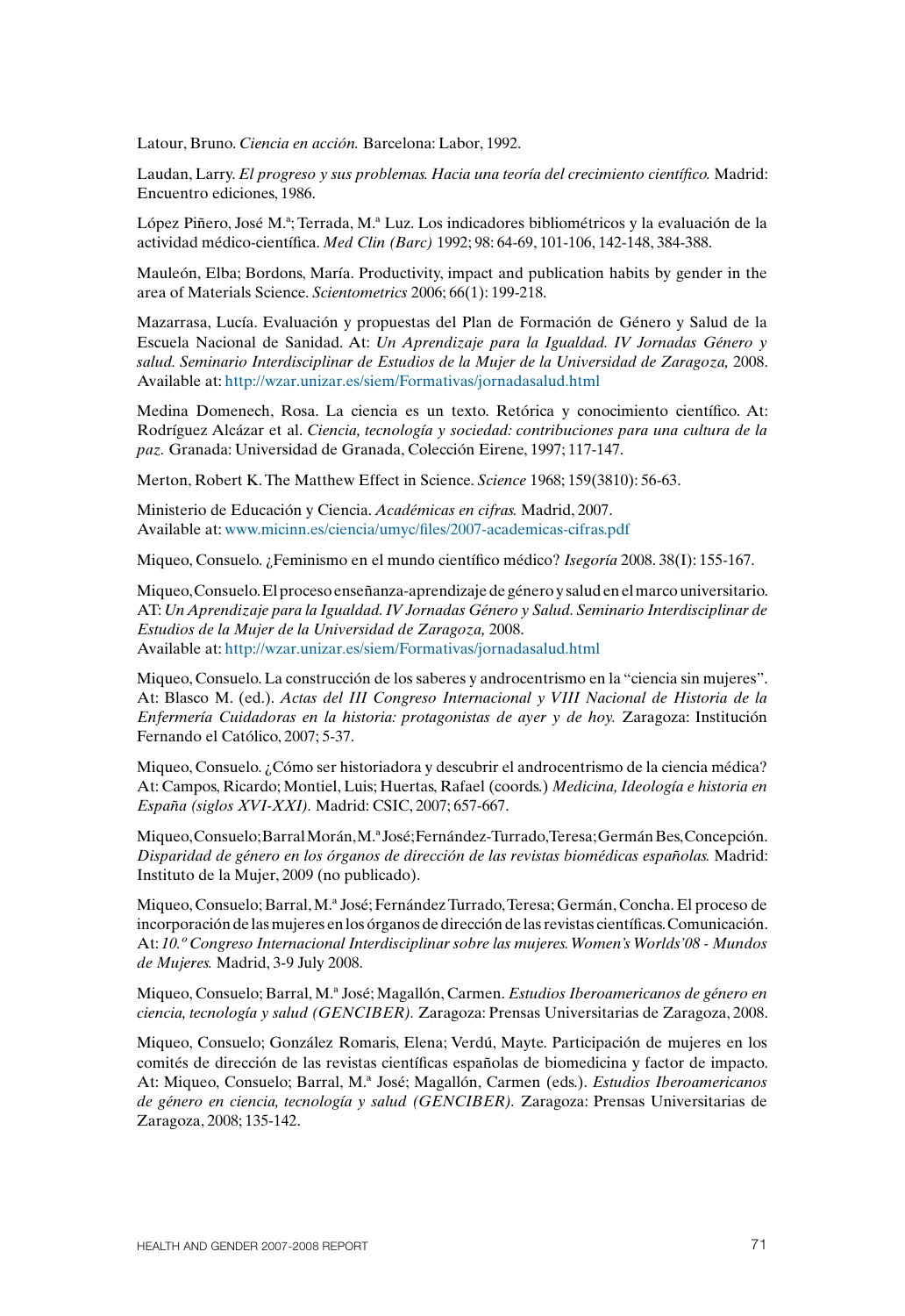Miqueo, Consuelo; Ortiz, Teresa; Dio Bleichmar, Emilce et al. At: *1.º Congreso. Los estudios sobre las mujeres, de género y feministas.* Grados y postgrados en el Espacio Europeo de Educación Superior. Madrid, 2008.

Muñoz Jiménez, Concha. Revisión crítica de la formación continuada en género a los profesionales de la salud. At: *Un aprendizaje para la Igualdad. IV Jornadas Género y salud. Seminario Interdisciplinar de Estudios de la Mujer de la Universidad de Zaragoza,* 2008. Available at: http://wzar.unizar.es/siem/Formativas/jornadasalud.html

Ortiz Gómez, Teresa. *Medicina, historia y género. 130 años de investigación feminista.* Oviedo: KYK, 2006.

Ortiz Gómez, Teresa. Fuentes orales e identidades profesionales. Médicas españolas de la segunda mitad del siglo XX. *Asclepio* 2005; 57(1): 75-97.

Ortiz Gómez, Teresa. El género, organizador de profesiones sanitarias. At: Miqueo, Consuelo; Tomás, Concepción; Tejero, Cruz; Barral, M.ª José; Fernández, Teresa; Yago, Teresa (eds.). *Perspectivas de género en salud.* Madrid: Minerva, 2001; 53-75.

Ortiz Gómez, Teresa; Becerra Conde, Gloria (eds.). *Mujeres de ciencias. Mujer, feminismo y ciencias naturales, experimentales y tecnológicas.* Granada: Universidad de Granada, 1996.

Ortiz Gómez, Teresa; Bernuzzi Sant'Anna, Denise. Perspectives on gender and healthy. At: Abreu, Laurinda; Bourdelais, Patrice; Ortiz Gómez, Teresa; Palacios, Guillermo (eds.). *Dynamics of Health and wellfare: texts and contexts. Dinámicas de salud y bienestar: textos y contextos.* Evora: CIDEUH-UE, 2007; 101-173.

Ortiz Gómez, Teresa; Birriel Salcedo, Johanna; Ortega Del Olmo, Rosa. Género, profesiones sanitarias y salud pública. *Gac San.* 2004; 18(supl.1): 189-194. Available at: http://scielo.isciii.es/pdf/gs/v18s1/05profesiones.pdf

Peiró Pérez, Rosana; Colomer Revuelta, Concha; Blázquez Herranz, Margarita; Gómez López, Fernando. Applications submitted and grants awarded to men and women in nationwide biomedical competitive research, in 2006, in Spain. *J Epidemiol Community Health* 2007; 61(supl. 2): 17-19.

Peiró Pérez, Rosana; Vives Cases, Carmen; Alvárez Dardet, Carlos; Mas Pons, Rosa. El análisis de políticas con enfoque de género y la salud. At: Borrell, Carmen y Artazcoz, Lucía (coords.). *Investigación en género y Salud. Sociedad Española de Epidemiología,* monografía n.º 5, 2007; 119-141.

Pérez Sedeño Eulalia; et al. *Mujer y ciencia. La situación de las mujeres investigadoras en el sistema español de ciencia y tecnología.* Madrid: FECYT, 2005. Available at: www.amit-es.org/descarg/FECYT-2005.pdf

Pérez Sedeño, Eulalia (ed.). *Las mujeres en el Sistema de Ciencia y Tecnología. Estudio de casos.*  Madrid: Organización de Estados Iberoamericanos (OEI) (serie Cuadernos de Iberoamérica), 2001.

Pérez Sedeño, Eulalia; Alcalá, Paloma; González, Marta; de Villota, Paloma; Roldán, Concha; Santesmases, M.ª Jesús (eds.). *Ciencia, tecnología y género en Iberoamérica.* Madrid: CSIC (Monografías 29), 2006.

Revuelta, Gemma; Alonso, Inma; Tomás, Sonia; Guerrero, Marcela; Rohlfs, Izabella. Género y salud en la prensa diaria. *Biomedia* 2003 Available at: www.biomeds.net/biomedia/d02041103.htm

Ridsdale, Leone (dir.). *Medicina basada en le evidencia. Práctica en Atención Primaria.*  Barcelona: Ediciones Mayo-semFYC, 2000.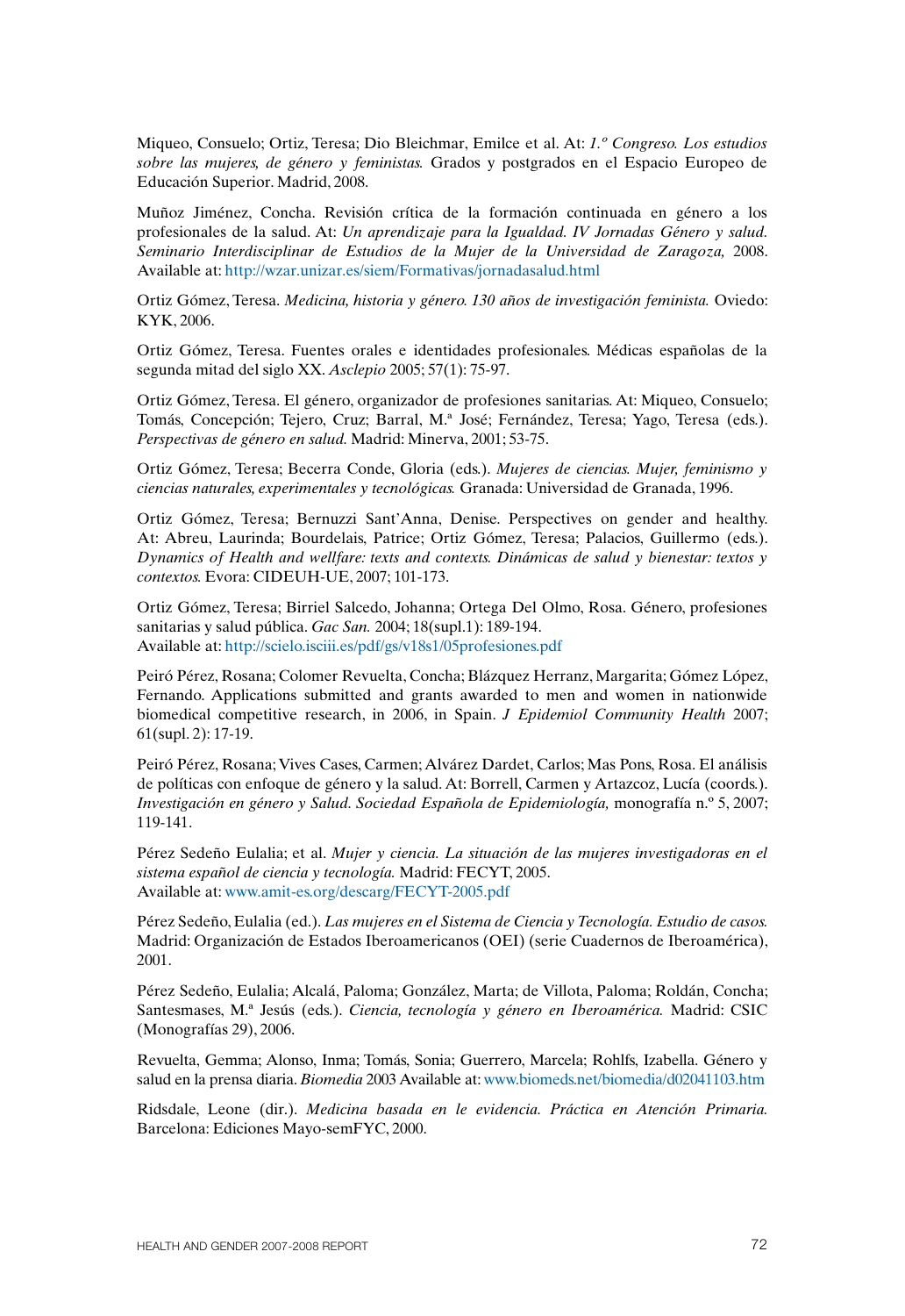Rohlfs, Izabella; Trigola, María. La incorporación de la perspectiva de género en las encuestas de salud de los primeros años del siglo XXI: evolución y camino a seguir. At: Borrell, Carmen y Artazcoz, Lucía (coords.). *Investigación en género y Salud. Sociedad Española de Epidemiología*  2007; monografía n.º 5: 44-78.

Rossiter, Margaret W. The Matthew Matilda Effect in Science. *Soc Stud Sci* 1993; 23(2): 325-341.

Roter, Debra; Lipkin, Mack; Korsgaard, Audrey. Sex Differences in Patients' and Physicians' Communication During Primary Care Medical Visits. *Med Care* 1991; 29(11): 1083-1093.

Rubin Grandis, Jennifer; Gooding, William E.; Zamboni, Beth A.; Wagener, Marilyn M.; Drenning, Stephanie D.; Miller, Lori; Doyle, Karen Jo et al. The Gender Gap in a Surgical Subspeciality. Análisis of Career and Lifestyle Factors. *Arch Otolaryngol Head Neck Surg* 2004; 130: 695-702.

Ruiz Cantero, M.ª Teresa: Género y salud en los programas oficiales de postgrado. At: *Un aprendizaje para la Igualdad. IV Jornadas Género y salud. Seminario Interdisciplinar de Estudios de la Mujer de la Universidad de Zaragoza.*

Available at: http://wzar.unizar.es/siem/Formativas/jornadasalud.html

Ruiz Cantero, M.ª Teresa. El sistema sexo-género en investigación sobre atención sanitaria. At: Borrell, Carmen y Artazcoz, Lucía (coords.). *Investigación en género y Salud. Sociedad Española de Epidemiología* 2007; monografía n.º 5: 79-96.

Ruiz Cantero, M.ª Teresa; Papí Gálvez, Natalia. *Guía de estadísticas de salud con enfoque de género: análisis de internet y recomendaciones.* Available at: www.msc.es/organizacion/sns/planCalidadSNS/pdf/equidad/guiaEstadisticasSaludEnfoqueGenero.pdf

Ruiz Cantero, M.ª Teresa; Verdú Delgado, María. Sesgo de género en el esfuerzo terapéutico. *Gac San* 2004; 19(supl.1): 118-125.

Ruiz Cantero, M.ª Teresa; Vives-Cases, Carmen; Artazcoz, Lucía; Delgado, Ana; García Calvente, M.ª del Mar; Miqueo, Consuelo; Montero, Isabel; Ortiz, Rocío et al. A framework to analyse gender bias in epidemiological research. *J Epidemiol Community Health* 2007; 61: 46-53.

Sackett, David. *Medicina basada en la evidencia. Cómo practicar y enseñar la MBE.* Madrid: Harcourt, 2000.

Sánchez López, Pilar; Aparicio, Marta. Criterios de acreditación docente en género y salud. Propuestas. At: *Un aprendizaje para la Igualdad. IV Jornadas Género y salud. Seminario Interdisciplinar de Estudios de la Mujer de la Universidad de Zaragoza.* Available at: http://wzar.unizar.es/siem/Formativas/jornadasalud.html

Santamaría, Amparo; Merino, Alberto; Viñas, Odette; Arrizabalaga, Pilar. Does medicine still show an unresolved discrimination against women? Experience in two European university hospitals. *J Med Ethics* 2009; 35: 104-106.

Santamarina, Cristina. *Las mujeres españolas ante el conocimiento científico y tecnológico.*  Madrid: Instituto de la Mujer, Ministerio de Trabajo y Asuntos Sociales, 2000. Available at: www.cimop.com/pdf/cimop3.pdf

Santesmases, M.ª Jesús. *Mujeres científicas en España (1940-1970): profesionalización y modernización social.* Madrid: Instituto de la Mujer, 2000.

Schiaffino, Ana; García, Ana María; Fernández, Esteve. Autoría y presentación de resultados según el género en cuatro revistas biomédicas españolas. *Gac San* 2001; 15(3): 251-254.

Serantes Gómez, Ana. La cirugía que se avecina. La cirugía mujer. *Cir Esp* 2007; 81: 228.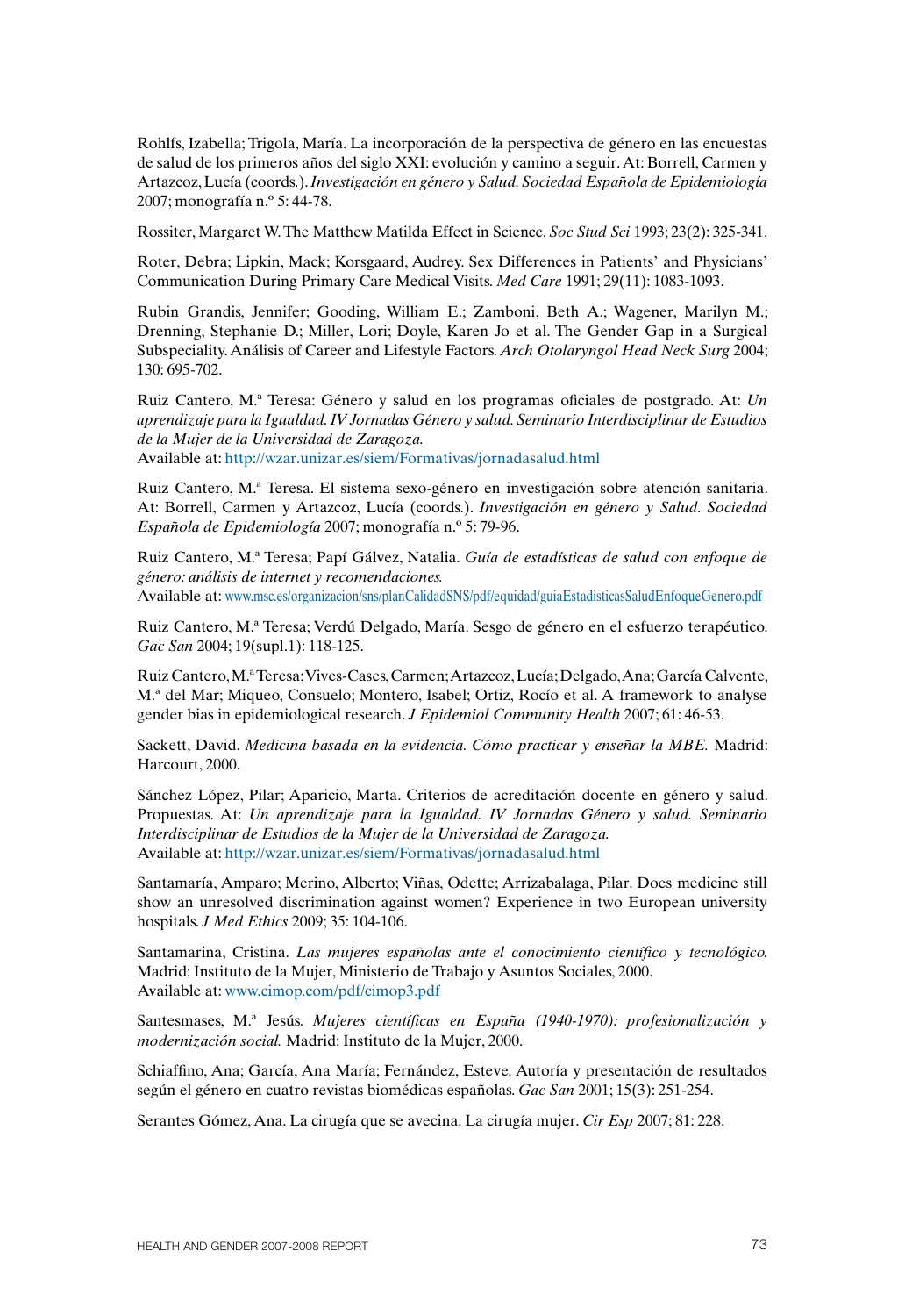Siles González, José.; García Hernández, Encarnación; Gallardo Frías, Yolanda. La enfermería en el cine. Imagen durante la Guerra Civil Española. *Rev Enfer* 1998; 224: 25-31.

Solsona i Pairó, Montserrat; Treviño Maruri, Rocío; Merino Tejada, Marta; Ferrer Serret, Laia. *Demografia de les professions sanitàries a Catalunya: anàlisi dels estocs actuals de professionals sanitaris.* Bellaterra, Barcelona: Centre d'Estudis Demogràfics, 2006. Available at: www.gencat.net/salut/ies/Du11/html/ca/dir1604/dn1604/estudi\_demografic.pdf

Tomás, Concepción; Tejero, Cruz.; Miqueo, Consuelo; Yago, Teresa; Barral, M.ª José; Fernández, Teresa (eds.). *Diálogos interrumpidos. Investigación en salud y práctica asistencial desde la perspectiva de género.* Zaragoza: SIEM, 2006.

Tomás, Concepción; Yago, Teresa. Taller. Las usuarias de los servicios de salud. At: Tomás, Concepción; Tejero, Cruz; Miqueo, Consuelo; Yago, Teresa; Barral, Mª José; Fernández, Teresa (eds.). *Diálogos interrumpidos. Investigación en salud y práctica asistencial: integración de una perspectiva de género.* Zaragoza: SIEM, 2006.

Tracey, Catherine; Nichol, Honor. The multifaceted influence of gender in career progress in nursing. *J Nur Man* 2007; 15: 677-682.

Valderrama Zurián, Juan Carlos; Gonzalez Alcaide, Gregorio; Valderrama Zurián, Francisco; Aleixandre Benavent, Rafael; Miguel Dasit, Alberto. Redes de coautorías y colaboración institucional. *Rev Esp Cardiol* 2007; 60(2): 117-130.

Valls, Carme. *Mujeres invisibles.* Barcelona: De Bolsillo, 2006.

Velasco Arias, Sara. *Sexos, Género y Salud. Teoría y métodos para la práctica clínica y programas de Salud.* Madrid: Biblioteca Nueva, Colección Minerva, 2009.

Velasco Arias, Sara. *Recomendaciones para la práctica del enfoque de género en programas de salud.* Madrid: Observatorio de la Salud de la Mujer, 2008.

Villarroya Gaudó, María; Ballester Oyarzun, Miguel Ángel; Hernández Moyés, Aurelia; Canda-Sánchez, Ana; Gutiérrez Esteban; Prudencia; Rivera Ferré, Marta; Ramos Terrado, Oriol; Cruz Fuentes, Tatiana. ¿Igualdad para tod@s en la carrera investigadora? At: Miqueo, Consuelo; Barral, M.ª José; Magallón, Carmen (eds.). *Estudios Iberoamericanos de género en ciencia, tecnología y salud (GENCIBER).* Zaragoza: Prensas Universitarias de Zaragoza, 2008; 113-118.

Woolgar, Steve. *Ciencia: abriendo la caja negra.* Barcelona: Anthropos, 1991.

Yago Simón, Teresa. Incorporación de las perspectivas psicosocial y de género en la práctica profesional. At: Miqueo, Consuelo; Barral, M.ª José; Magallón, Carmen (eds.). *Estudios Iberoamericanos de género en ciencia, tecnología y salud (GENCIBER).* Zaragoza: Prensas Universitarias de Zaragoza, 2008; 685-688.

## Secondary Sources

Instituto Nacional de Estadística (INE; www.ine.es):

 • Estadística de la Enseñanza Universitaria en España 1998/1999-2006/2007.

Ministerio de Sanidad y Consumo (www.msc.es):

- • Estadística de Establecimientos Sanitarios con Régimen de Internado, 1996-2006.
- • Sistema de Información de Atención Primaria, 2007.

Ministerio de Sanidad y Consumo y Centro de Investigaciones Sociológicas (www.msc.es, www.cis.es):

 • Barómetro Sanitario, 2006-2007.